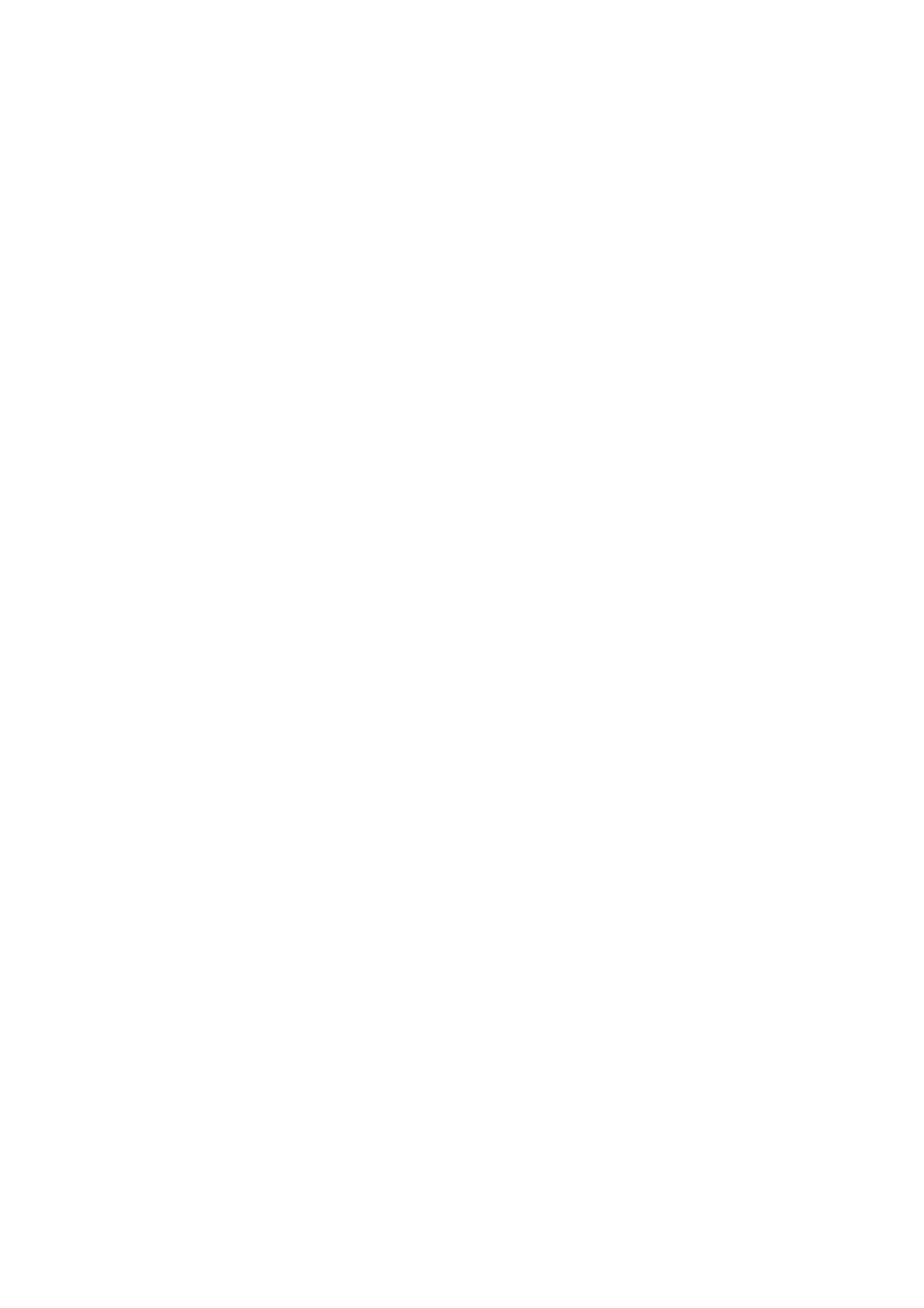

# **Plaid Cymru** The Party of Wales

# **MANIFESTO 2003**

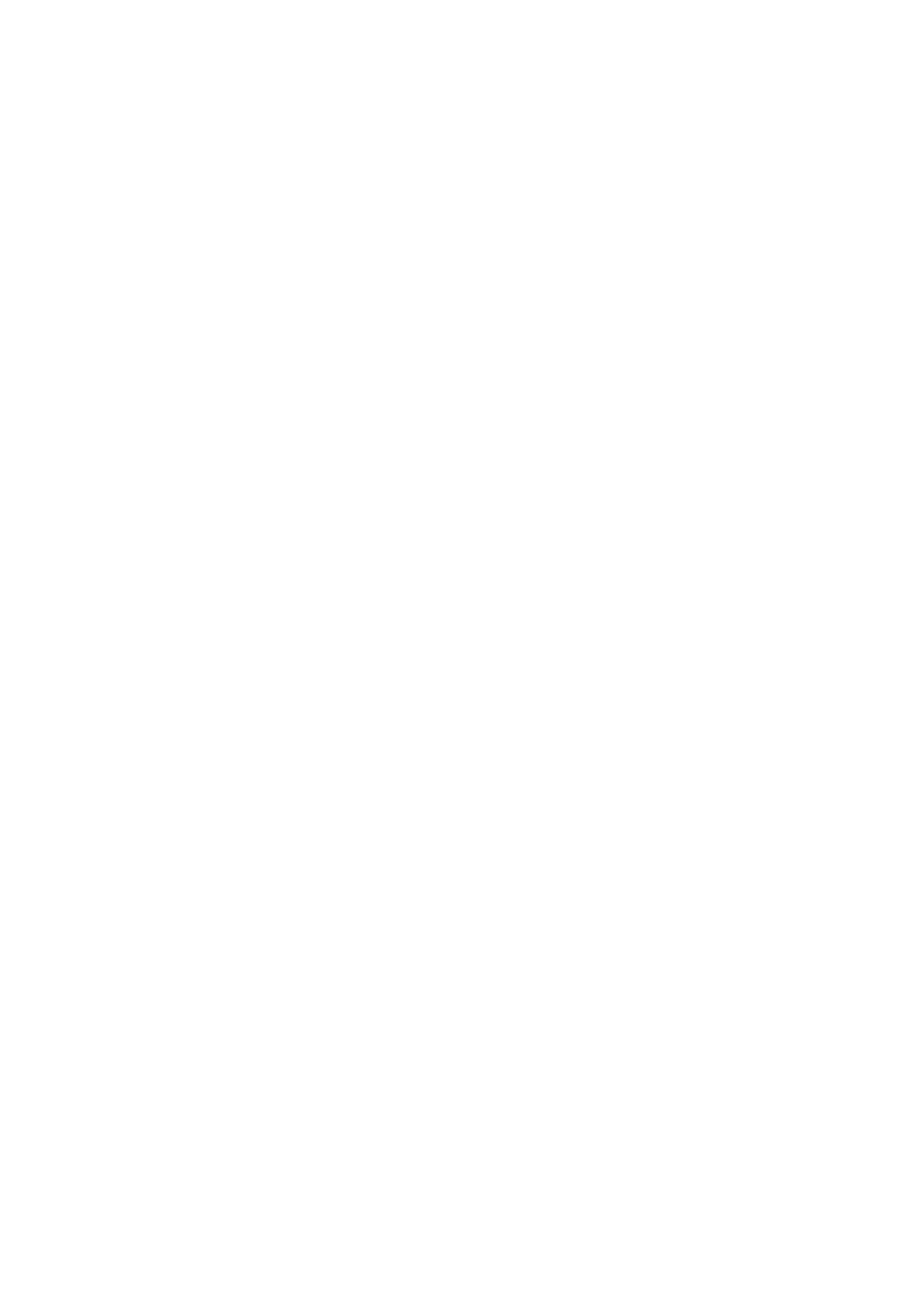

In this manifesto Plaid Cymru - The Party of Wales outlines a coherent, alternative programme for the government of our country. It is a document that is both radical in its aims and realistic in its policies. It provides a unique opportunity for the revitalisation of Wales that so many of our people have waited to see.

These policies are the product of long and deep consultation with experts, party members, and the public at large.That process itself is an indication of the commitment of Plaid Cymru - The Party of Wales to provide better, more inclusive government for our country.These polices have been accurately costed and work within the confines of the present funding settlement.We will direct these limited resources to maximum effect. We are determined to use the present powers of the Assembly to the full, and within these pages you will find clear policies for transforming public services, reinvigorating the economy, and creating safer communities.

But we are also quite clear that the present Assembly powers are inadequate for the achievement of the complete transformation that our country so desperately needs.To that end we will establish a National Convention to bring together all strands of political, civic, and social opinion to discern a more coherent and effective structure for the governance of Wales.

Plaid Cymru - The Party of Wales is committed to nothing less than the transformation of Wales.This manifesto is the guarantee of our commitment.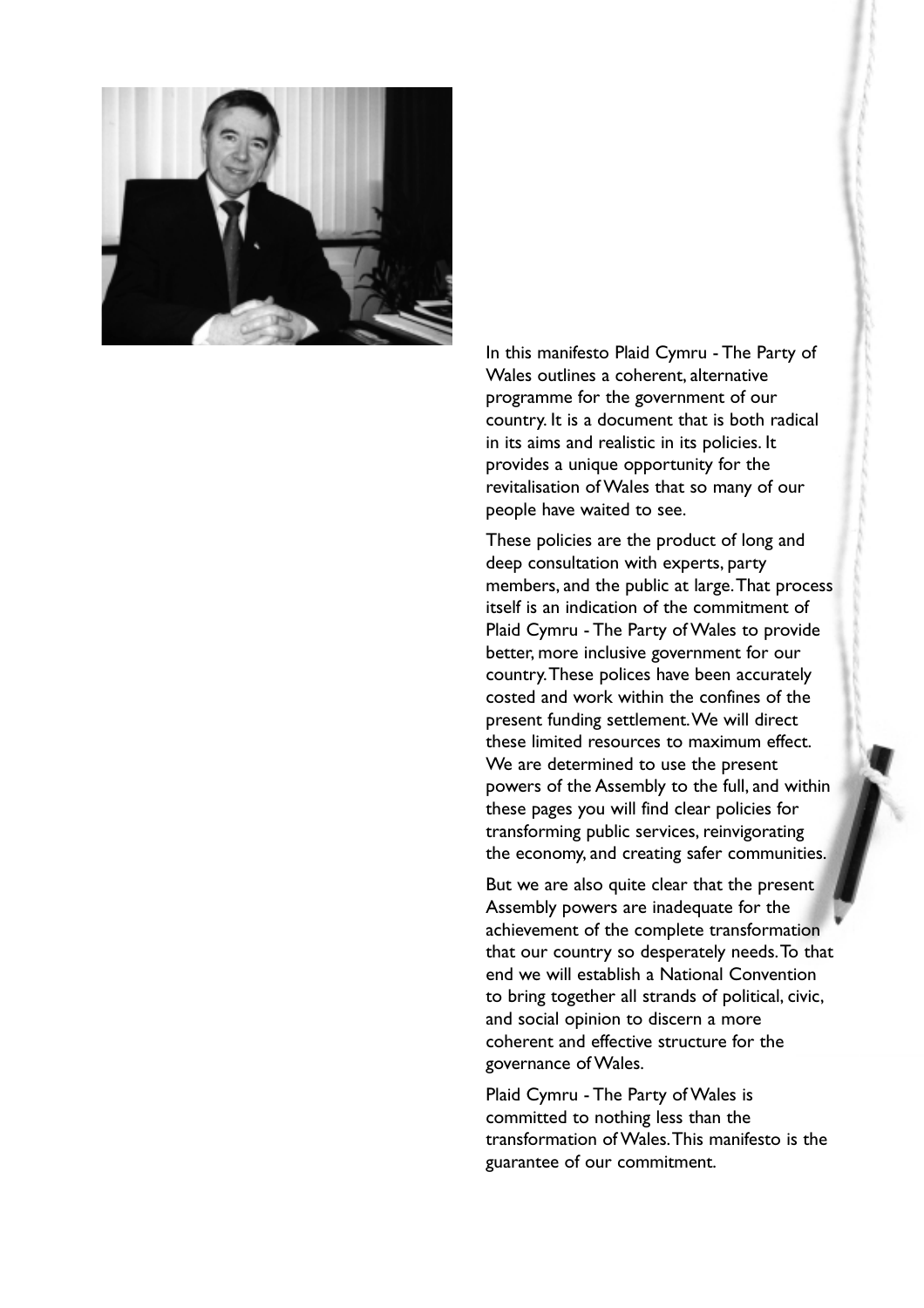# **CONTENTS**

# **I The Challenge Ahead**

- (1) A Wasted Opportunity:The First Four Years
- (2) State of the Nation
- (3) Releasing the Potential
- **II Plaid Cymru's Programme for Government**
- **A Underlying Principles**
- **B Our Public Services**
- (1) Towards a Healthier Wales
	- (a) Poverty and Ill-health
	- (b) Health and Social Services
	- (c) Older People
	- (d) Others with Long-term Care Needs
	- (e) Mental Health
	- (f) Children's Services
	- (g) Disability
	- (h) Recruitment and Retention in Social Services
	- (i) The Promotion of Healthy Living

# (2) A Learning Nation

- (a) The Early Years
- (b) Schools
- (c) Special Educational Needs
- (d) The Teaching Profession
- (e) Adult and Further Education
- (f) Meeting the Needs of Young People
- (g) Higher Education

## **C Sustainable Development and the Economy**

# (1) Economic Development

- (a) Regionalisation and Special Development Centres
- (b) A Plan for Jobs
- (c) Growth Sectors
- (d) Growing Indigenous Companies
- (e) Public Procurement
- (f) Training

# (2) A Living Countryside

- (a) Agriculture
- (b) Forestry
- (c) Sea Fishing
- (3) Communications
- (4) Housing
- (5) Regenerating Communities
- (6) The Environment
- (7) The Planning Framework

# **D Culture**

- (1) Tourism
- (2) The Arts
- (3) The English Language in Welsh Cultural Life
- (4) Broadcasting
- (5) Sport and Recreation
- **E A Bilingual Wales**
- **F Europe and Beyond**
- **G Equal Opportunities**

# **III Powers and Governance**

- (1) Welsh Governance
	- (a) A Parliament by 2007
	- (b) Local Government
	- (c) Working in Partnership
- (2) Funding Regeneration

# **IV Conclusion**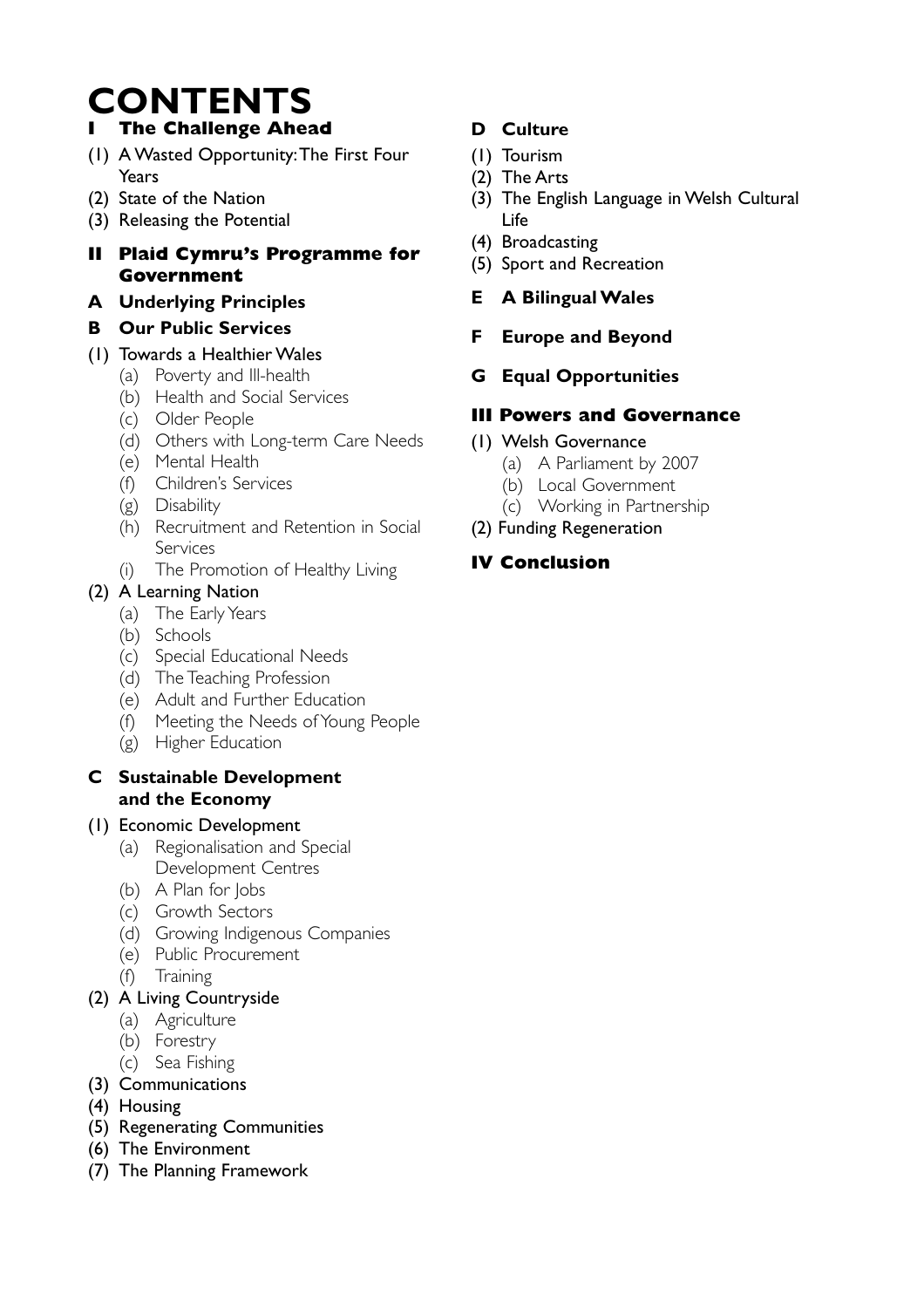# **I THE CHALLENGE AHEAD**

# **(1) A WASTED OPPORTUNITY: THE FIRST FOUR YEARS**

The establishment of the National Assembly for Wales in May 1999 was heralded as a new beginning for our nation. It coincided with, and to a great extent resulted from, a heightened sense of national consciousness over a period of several years.

It followed nearly two decades of Conservative government, during which a whole raft of policies was implemented against the will of the people of Wales. Now, for the first time in 600 years, a degree of Welsh self-government was in place. Here then was an unprecedented opportunity to develop a policy programme designed to meet the needs of Wales, to tackle its problems and release its potential.

There were high hopes that the establishment of the National Assembly would lead to significant improvements in people's lives, especially in some of our most deprived communities.

When we set those high hopes of 1999 against today's reality, the frustration, even disillusionment, that many feel is not surprising.There is a widespread perception that the existence of the Assembly Government has failed to fulfil the expectation of improvement in people's lives and the condition of their communities.

Two factors in particular have contributed to the widespread sense of disappointment.

First, Labour in 1999 embarked upon the task of governing Wales with no policy programme worth the name.Their energies had been taken up with internecine fighting, and they had in any case no tradition of developing policy specifically designed for Wales. Under Alun Michael the Labour administration was characterised by indecision and drift, their first priority being quite clearly to implement Westminster New Labour policies in Wales with little variation.

The Labour-Liberal Democrat Coalition

provided an opportunity for a new beginning. However internal difficulties, together with a lack of any clear sense of direction, have prevented progress.

The greatest failure has been in the key field of the economy.The new First Minister, Rhodri Morgan, insisted on combining his leadership duty with the Economic Development portfolio.There followed a tenmonth period when the Liberal Democrat leader Mike German took responsibility for Economic Development, until he was forced to stand down while under police investigation. For another eight months the First Minister again took responsibility for the economy, until the return of Mike German - not to his former portfolio, but as Minister for Rural Development and Wales Abroad.Andrew Davies became the third Economic Development Minister, and Mike German the third Agriculture Minister, in four years. Small wonder that both industrial and rural Wales have experienced such misery and so little hope

Thus was the very considerable goodwill enjoyed by the new Government of Wales squandered.

Despite this record of indecision and drift, Plaid Cymru the Party of Wales has no doubt that the establishment of the National Assembly constituted a major step forward in Wales's governance compared to the travesty of democracy that existed before.

There have been a number of important policy innovations, many instigated by Plaid Cymru, that could never have emerged from the old Welsh Office.Also, minds are being concentrated at last on Wales's needs, so that distinctive Welsh policies can be developed.And it is no small thing that the Government of Wales will soon have to face the verdict of the electorate on their record.This is in clear contrast to the 1980s and 1990s, when we were governed by a succession of Secretaries of State who had no popular mandate in Wales.

That our new system of government is far more open and transparent than under the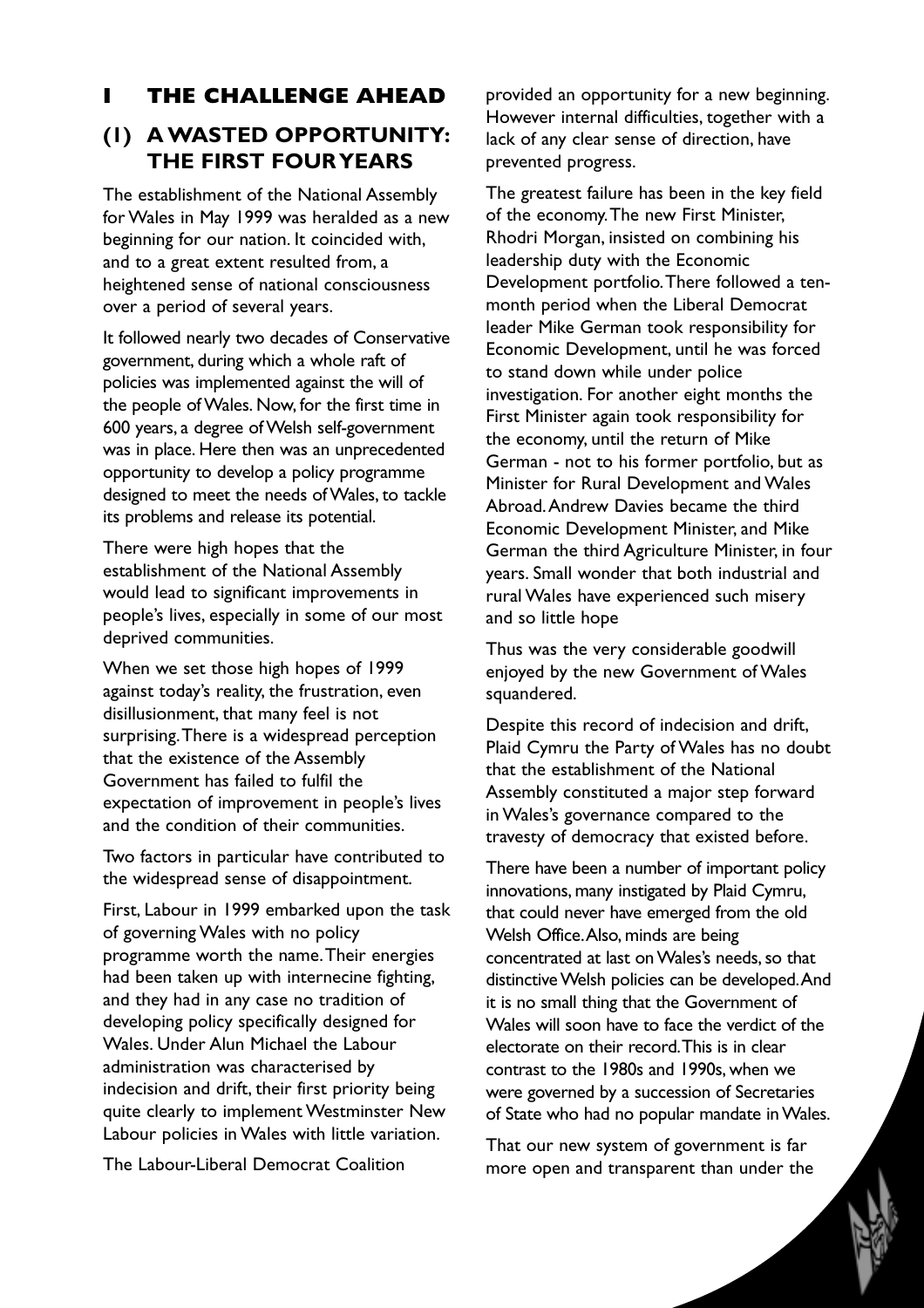old system is an enormous gain.This has enabled Plaid Cymru to expose the way Wales was short-changed by the UK Treasury in relation to the European Structural Funds. As a result Wales is better off to the tune of hundreds of million pounds per year.

However, what has become increasingly clear is that the National Assembly is a deeply flawed model of government.This is the second reason for the widespread disappointment mentioned above.

Plaid Cymru argued from the outset that the Assembly's powers, based entirely on secondary legislation, were seriously inadequate, and the experience of the past four years has vindicated this view.

However, the degree of confusion over what powers are actually devolved has proved to have been even greater than expected.

This confusion derives from the fundamental deficiencies of the 1998 Government of Wales Act. Rather than giving the Assembly a general competence in the areas of its responsibility, the Act transferred to it piecemeal certain powers while retaining others, either wholly or in part.The result is enormous complexity, and a constant uncertainty as to whether or not the Assembly has the power to act in a particular way.

A third cause of frustration has been exposed as a result of the greater transparency resulting from the creation of the National Assembly.This is the serious injustice of the way in which Wales is funded by Westminster.

The funding method is based on the so-called Barnett formula. Introduced as a temporary expedient to simplify the process of determining the annual block grant for Scotland and Wales over 20 years ago, it completely fails to reflect the way in which Wales' needs have dramatically changed over that period.The result is that Wales is underfunded to the tune of some £800m per annum.The effect is a continuing struggle to keep up with the level of service delivery and new development in England.

# **(2) STATE OF THE NATION**

When we examine the reality of Wales in 2003, we see the scale of the challenge involved in regenerating our country.

Having dominated Welsh politics for most of the twentieth century, Labour must accept a major share of the responsibility for the state of our nation today.

Bearing in mind the chronic difficulties in our health service, our under-performing economy, our deeply unjust society, and the poverty of far too many of our people, it is hardly an exaggeration to describe Wales in the year 2003 as a country in crisis.

It is a sad fact that the prosperity gap between Wales and the rest of the UK has opened further since Labour came to power in Westminster in 1997 and in Cardiff in 1999.

- Wages in Wales have fallen from 89.1% of the UK average in 1998 to 86% in 2002.
- Nearly a quarter of our people are classified as being in the EU Basic Poverty category, and according to the Children's Commissioner one-third of our children live in poverty.
- Wales suffered a net loss of 12,000 manufacturing jobs between March 2001 and March 2002.
- Economic inactivity in Wales has increased by 5% under Labour, at double the UK rate for the same period, and there are now 22,000 more economically inactive 16-24 year olds than in 1999.

Following the almost total destruction of our traditional heavy industries, 20 years of neglect have turned the communities that sustained them into some of the poorest areas of the European Union.

This has led to disturbingly high levels of sickness and ill-health in these areas.

There, and indeed throughout Wales, people are suffering from inadequate provision of healthcare.

The problem is exacerbated by a lack of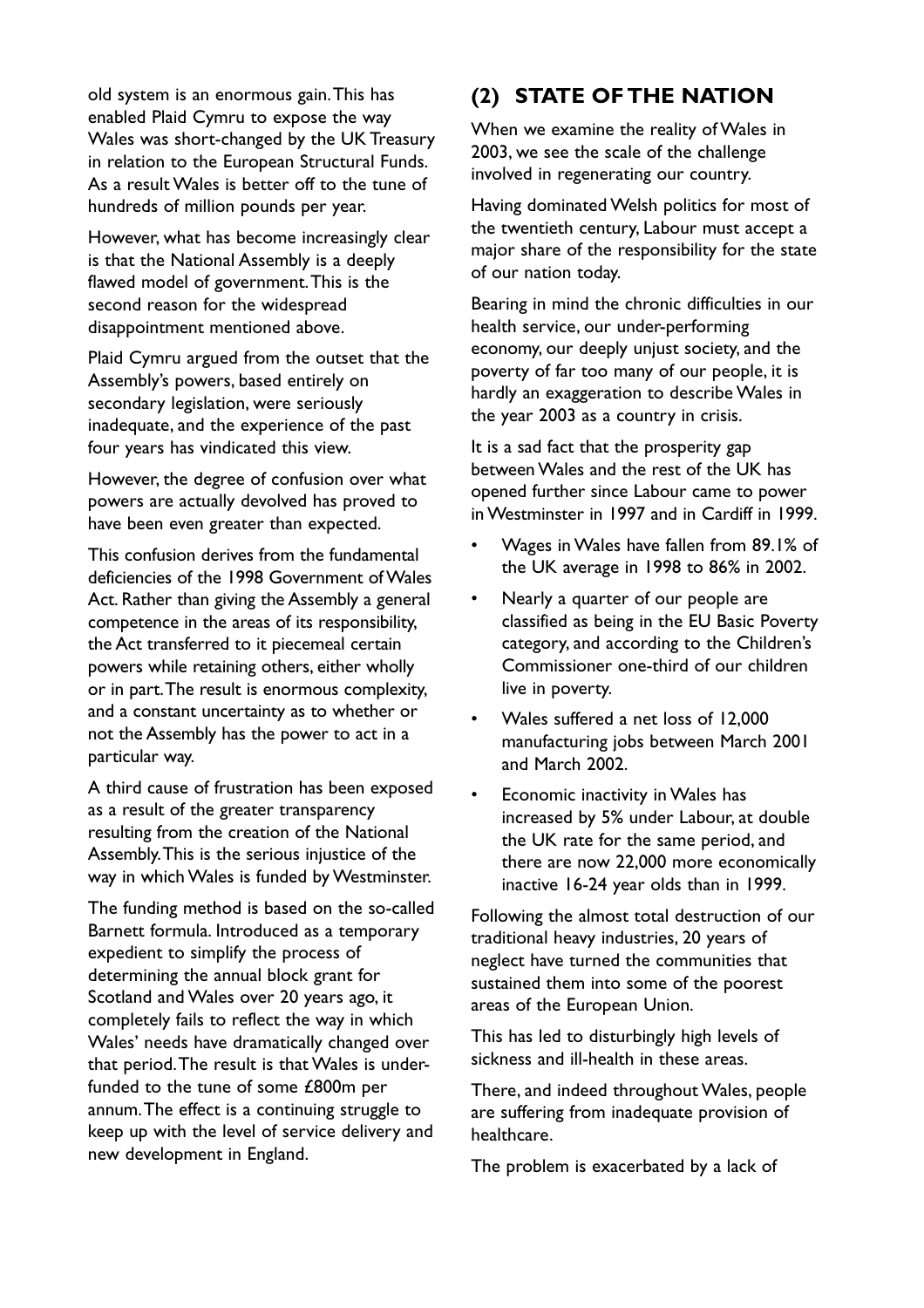adequate capacity to deal with it.There is a severe shortage of health professionals, with the recruitment and retention of GPs and nurses proving to be a serious problem. There is ample evidence of a low morale among staff arising from unsatisfactory working conditions.

Rather than concentrating on this fundamental problem, Labour has focused on introducing structural changes to the NHS in Wales. Far from simplifying the structure, the changes will lead to greater complexity and more bureaucracy - thus consuming millions of pounds of scarce NHS money that could otherwise have been spent on patient care.

During its four years in office, the Assembly's Labour government has utterly failed to put in place a credible economic development strategy to lift Wales out of the vicious circle of economic decline.The optimistically entitled document A Winning Wales has been widely criticised as little more than a wish-list with hopelessly unrealistic targets.

Moreover, there is also a severe imbalance of development and prosperity within Wales itself. Certain areas are suffering the ill-effects of overheating and congestion. In others, economic decline can be seen in town and countryside alike - from the former coalmining valleys of the South Glamorgan to rural Gwynedd and Ceredigion.

The decline in agriculture is having a catastrophic effect on our countryside.The lack of alternative employment is causing an exodus of the young and economically active, while many of those who stay in their communities are excluded from a housing market spiralling out of their reach.This is having a damaging effect on the vibrancy of these communities, and the effect is felt particularly deeply in those areas where Welsh is the natural language of the community.This poses a major threat to any strategy for the revival of the language and the building of a truly bilingual Wales.

Wales also suffers from an antiquated infrastructure. Our road network, especially internally, is seriously inadequate and electronic communication links are lagging behind. Our rail services are starved of investment, and the possibility of further decline cannot be discounted.

Astonishingly, the state of Wales today has been presented as a success- story by the Labour-Liberal Democrat Government in the National Assembly - a perfect example of the triumph of spin over reality on the one hand, and the mediocrity of their vision for Wales on the other.

# **(3) RELEASING THE POTENTIAL**

One of Plaid Cymru's key missions as a party is to challenge and to defeat such mediocrity and lack of ambition for Wales' future.

The Party of Wales rejects utterly Labour's view of Wales as a country doomed to dependency and second-class status.

We see Wales as a land of boundless potential.We have no illusions about the scale of the task of transforming our country, but what drives us is the conviction that our people can meet the challenge of building a better future.

We suffer from no lack of natural resources particularly in the key area of sustainable energy.

We have educational institutions of international reputation.

Far from being peripheral, we are well placed to access major markets and have good links with Ireland, one of Europe's tiger economies.

Our strong community tradition, and magnificent natural environment, with town and country in close proximity, are major assets. Combined with our rich cultural heritage, including our unique language, they contribute to a growing sense of national identity and pride that can release energies for improvement and growth.

We believe that Wales could become a model of sustainable development, bringing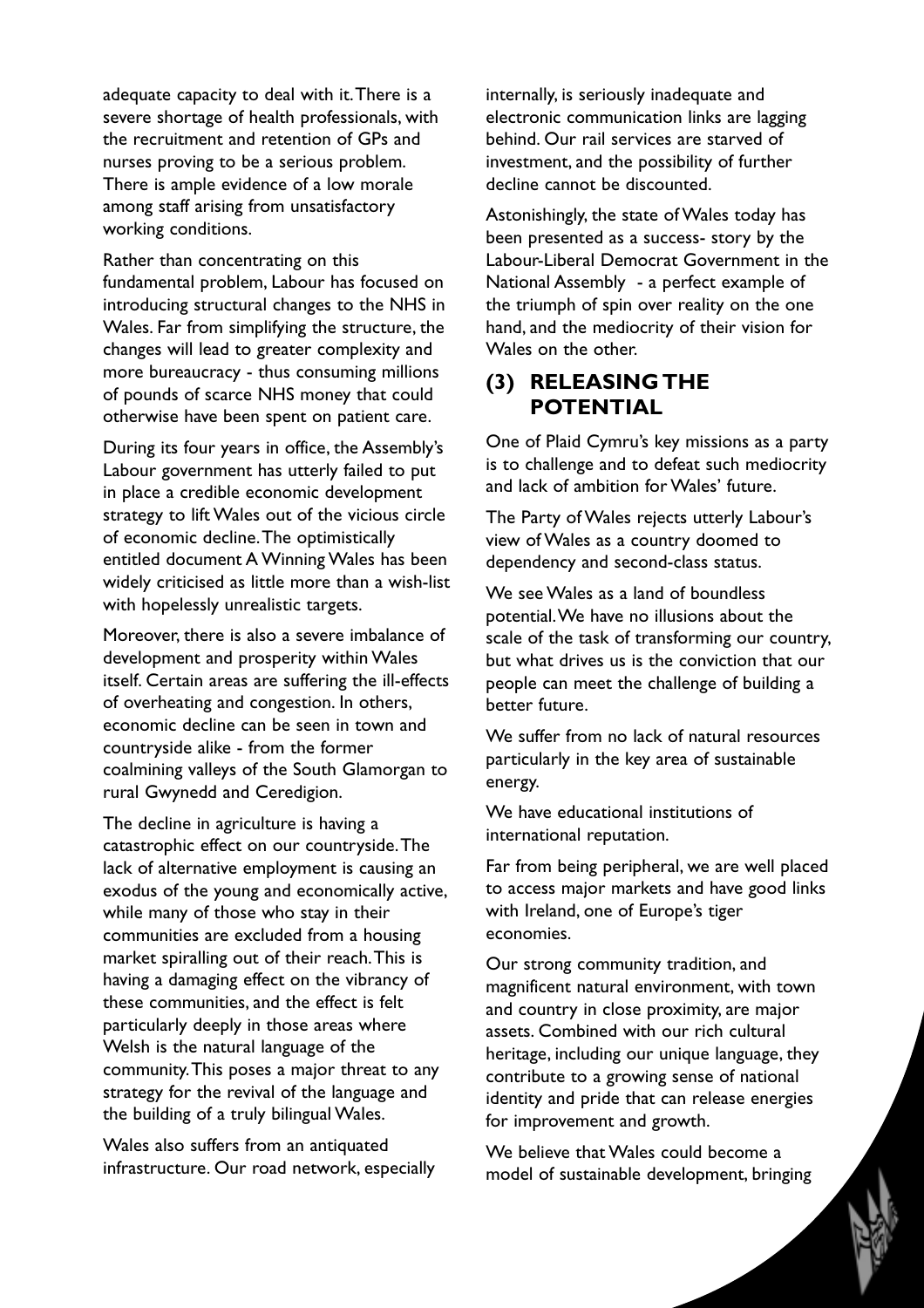together economic success and social justice while protecting the natural environment which is the basis of all our wealth.

The great challenge facing Wales today is to release the potential of our land and all its people.To succeed, the following factors are crucial:

- a positive attitude to Wales as a nation;
- a policy programme focused on meeting the key challenges;
- the greatest degree possible of power at the Welsh level;
- adequate financial resources.

In all of these factors, Labour has signally failed to meet the challenge, and its coalition partners the Liberal Democrats have acquiesced in that failure.

It is time for the Government of Wales to be led by a political party committed to the task of transforming our country and releasing its true potential.

# **II PLAID'S PROGRAMME FOR GOVERNMENT**

# **A UNDERLYING PRINCIPLES**

Our radical but realistic programme for government is based on our central principles of social justice, environmental sustainability and national development, together with a commitment to equal opportunities and equal citizenship for all inhabitants of Wales.

The two most urgent tasks for the next government of Wales will be:

- to safeguard and improve our public services; and
- to put in place a strategy for sustainable economic development.

Public services, including decent healthcare and fair educational opportunities for all are fundamental to civilised society. Some of these basic values are under threat at present, and we are committed to defending them against

New Labour's plans for creeping privatisation.

We reiterate our opposition to the privatisation of public services and our commitment to the delivery of those services efficiently, through funding from the public purse, and to all without distinction.At the same time, we will put a strong emphasis on reducing bureaucracy, and on using public money to the best effect.

We reject the obsession with the use within the public services of the internal market, which can generate inefficiency and unfairness.

We will certainly put an end to the cynical way in which Labour is distorting priorities and planning through constant target-setting and political spin.

We equally deplore New Labour's dependence on the Private Finance Initiative (PFI) for infrastructural development as particularly damaging and expensive.

We are equally committed to the challenge of transforming the prospects of the Welsh economy. Our aspirations for creating a better future for Wales and its people will ultimately depend on economic success.

The dispersal of prosperity and economic vitality to all of the regions of Wales is fundamental in this.

However, we believe that sustainable economic growth should enhance the quality of life as well as increasing material prosperity. Our strategy will have social justice and the enrichment of the environment at its heart.

The task of regenerating our communities must go hand in hand with economic development.This will involve the active participation and empowerment of people in the development process.

We regard cultural vitality and creativity as key contributors to economic regeneration, as well as enhancing our quality of life.While committed to the strengthening of the Welsh language and to building a bilingual nation, we also value and will promote the English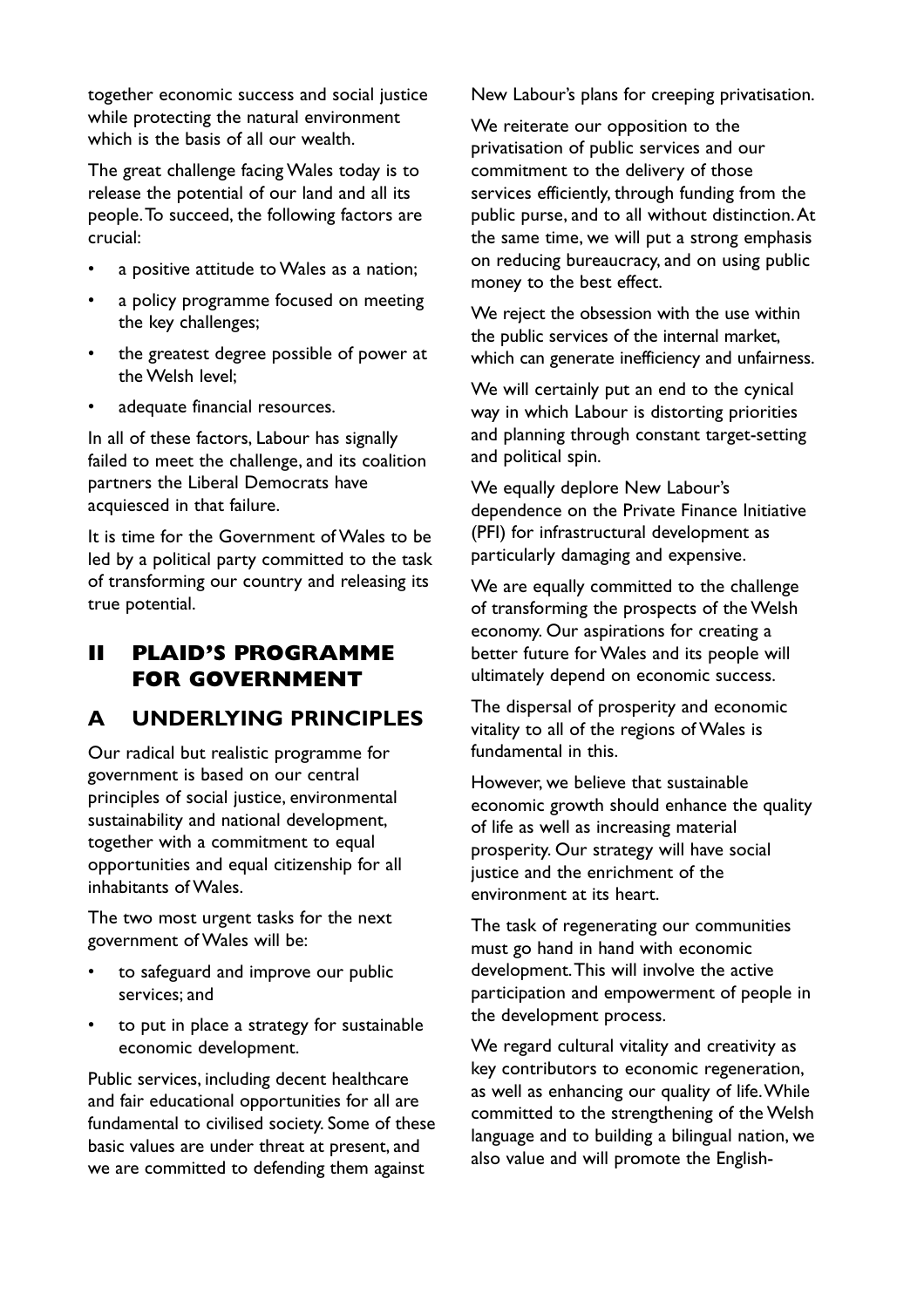language tradition of Wales.We welcome and will strongly encourage the growing cultural contribution of ethnic minority communities to the life of Wales.

We are committed to the promotion of equal opportunities.We will mainstream the promotion of equality across all aspects of government, including the work of ASPBs, for which targets will be set and backed where necessary by appropriate sanctions.We will establish effective means of consulting traditionally excluded groups, ensuring that organisations seeking to represent those groups are accountable.

We see the further empowerment of Wales and its people as essential to our future as a nation.We will make the greatest possible use of the National Assembly's existing powers. However, we will always operate on the presumption that decisions should be taken in Wales unless there are good reasons for them to be taken at a higher level.

Within the context of a wider vision for Wales's future, this Manifesto focuses on the Party of Wales's programme for government for the immediate future. Many of our proposals can be implemented within the Assembly's existing powers; others will require primary legislation.

# **B) OUR PUBLIC SERVICES**

# **(1) TOWARDS A HEALTHIER WALES**

A commitment to build a healthier nation will be at the top of a Plaid Cymru government's priorities.

It is a massive challenge, and there are no quick fixes or miracle cures.Wales has a legacy of chronic ill-health, especially in some of our poorest communities. It is a sad fact that our country suffers from some of the highest incidences of cardiac disease, respiratory problems and cancers in the western world.

As well as securing better provision and prompter availability of health services, the building of a healthier society involves longerterm measures aimed at improving the general health and well-being of all our people.

Health means much more than the absence of disease; it implies a sense of well-being, vigour and fulfilment.This is influenced by a range of factors in which the delivery of health services is only part - albeit a vital one.

The creation of a healthy nation is a project which must involve all our people, all our services, and all government departments. It calls for waging war on poverty, strengthening our economy, building a fairer society and safer communities, good houses and a pleasant environment, and a rich cultural life

For this reason every department in a Plaid Cymru government will need to show how its work and decisions contribute to this task.

Action is required on at least three fronts:

- tackling the poverty that causes so much ill health;
- increasing the capacity of our health services to deliver speedy and effective treatment to the sick and needy;
- the promotion of healthy lifestyles.

#### (a) Poverty and Ill-health

There is now indisputable evidence of the link between poverty and ill health. Not only are the poorest the sickest members of our society, but illness of itself is also a key generator of poverty.

Clear evidence of this link was provided by the Black Report in 1980, but the Conservative government of the time chose to ignore its findings and the problems grew worse. More recent research has highlighted the link and the deep seated nature of the problems caused by poverty.

A Plaid Cymru government will ensure that a full understanding of this destructive synergy between poverty and sickness will be mainstreamed into all government policy and decision making.

Further research has shown that the extent of inequality in societies also has a direct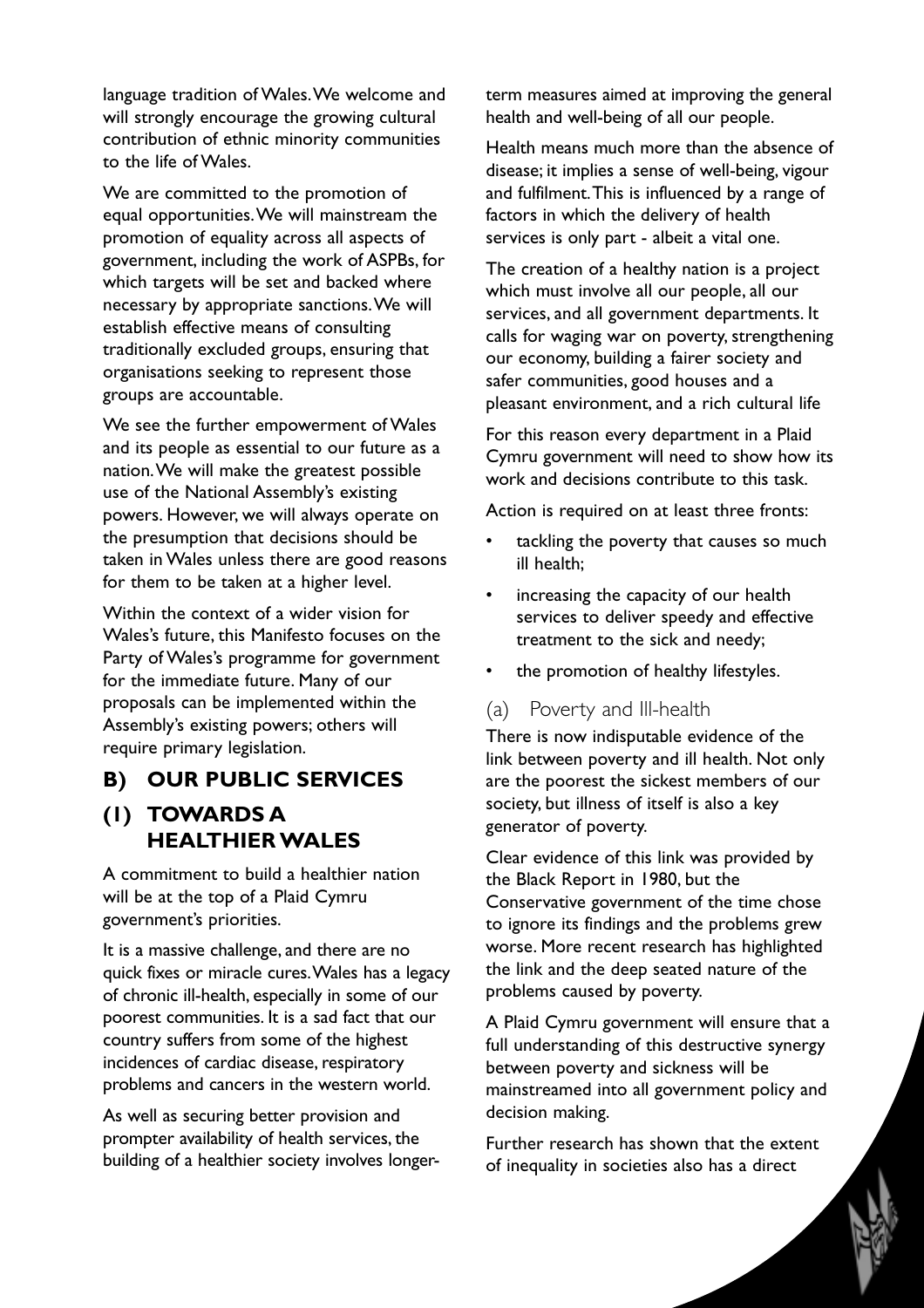effect on levels of sickness.Therefore the creation of a fairer society must be a fundamental part of the drive towards a healthier Wales.We will ensure that our economic policies will be geared to achieving greater equality, and thus reinforce our efforts to tackle all the determinants of sickness in Wales.

#### (b) Health and Social Services

In the short to medium term, our quest for a healthier Wales will depend heavily on improving our health and social services. This is our front line of attack upon illness and disease.

These services should be guided by the principles of equality, respect and dignity for all people. Organisations exist to provide for people, and it is their responsibility always to strive to enable and promote well-being, responding always to individuals' interests and choices.

Discrimination in the provision of services is unacceptable, and we will take proactive steps to promote equal treatment; ensuring for example that same-sex partners are regarded as next of kin when medical decisions are being made.

Responsibility for health is one of the National Assembly's main functions.The NHS accounts for around 35% of the Assembly's budget, which means that £4,158,448 will be spent in 2003-4.The NHS is also Wales' biggest employer, with a total of 87,000 full and part-time staff members, accounting for 7% of the total Welsh workforce.

We all admire the dedication of its doctors, nurses, social workers, other health professionals, and the ancillary staff, who perform daily miracles in very difficult circumstances.

Both they and their clients have been badly let down by governments over the years. Our health service today is suffering the effects of 20 years and more of neglect and under-funding under both the Conservatives and New Labour. In Wales, despite having the worst incidence of sickness, we have the least capacity to treat it of any part of the UK.

The Barnett formula for calculating the National Assembly's block grant takes no account of our ageing population.

Neither does it take account of the increase in deprivation levels and therefore illness caused by industrial collapse in many communities.

The result is that it is well-nigh impossible for expenditure for improved provision to keep up with levels in England, except at the expense of other policy areas, such as housing, transport or economic development, themselves crucial for improving health and well-being.

The effect of this is illustrated by the fact that at the beginning of 2003 no-one was waiting over 18 months for an operation in England while the figure for Wales was 5,391. This despite the fact that Wales has only 5% of the UK population!

On top of this, our health service is still suffering from the misguided policies of past Conservative governments, whose introduction of the internal market into the NHS has been so damaging.A further blow to health services in Wales occurred in 1993, when John Redwood in effect abolished strategic national planning.

Today, patients in Wales are paying a heavy price for the decision of Tony Blair's government to keep to Tory spending plans for its first four years.

While we certainly welcome the extra investment that is at long last on its way to the Health Service, we regard it as still inadequate, and deplore the fact that it has come at least four years too late. Lack of spending in health is disproportionate in that the effects of underspending in one year affect succeeding years. For each pound not spent in the late 1990s, much more must be spent now.

In 1999, Labour promised that no-one in Wales would have to wait more than six months for an out-patient appointment.The figure in February stood at 76,400, as compared to 676 in England. Labour must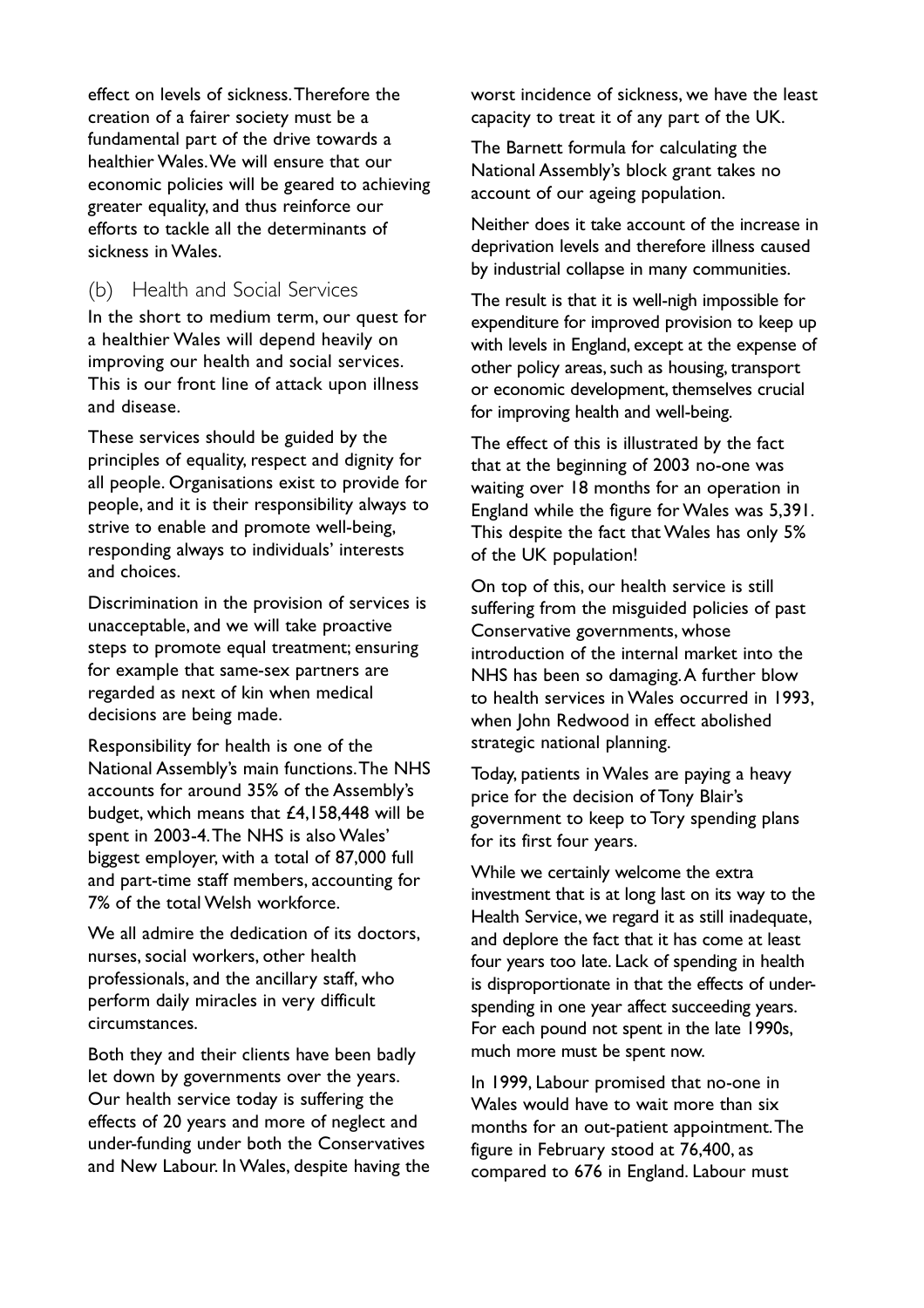bear full responsibility for failing to deliver on its promises. Disguising the truth through spin and double-counting must no longer be allowed to deceive us.

The reality is growing waiting times, deficient infrastructure, treatment failures, shortage of medical personnel including nurses, GPs and consultants, and a committed workforce demoralised by sheer pressure of work.

In 2003 we face a further threat to the Health Service with the sixth restructuring in 13 years.We have opposed these so-called 'reforms' because they divert resources and attention from the real issue of increasing capacity, and because we do not believe that the new structures will be fit for purpose.

The logic behind scrapping the five health authorities and imposing 22 new Local Health Boards (LHBs) is far from apparent, and has been met with a deep-seated anxiety and scepticism among health professionals.As well as the LHBs, various other organisations are to be established, bringing the total number of bodies responsible for health care in Wales to 52.

There is grave concern about the capacity of many of the LHBs to carry out their duties efficiently and effectively, and their sheer number will reduce the possibility of strategic planning.With the Trusts being retained, a key element of the Conservatives' internal market remains in place, despite Labour's claims that one of the purposes of the reorganisation was to tackle it.

The costs of setting up and running such an elaborate structure will add up to many millions of pounds, whatever misleading claims are made by the Assembly's Health Minister.

A Plaid Cymru government will therefore inherit an under-funded health service newly thrown into the turbulence of an inappropriate reorganisation.

#### **More doctors, nurses, and beds**

The immediate priority will be to develop greater capacity in terms of more doctors, nurses, other health professionals, and beds.A Plaid Cymru government will put in place a detailed and coherent strategy towards this end; and we will co-operate with health professionals to find the best and most efficient ways of delivering these services.

On taking office we will begin an immediate audit of the present capacity of the NHS in Wales, including the key interfaces with social services, by amending the remit given to Derrick Wanless in October 2002.

Once this is complete, in consultation with representatives of the medical and care professions, we will draw up a National Capacity Plan.This plan will provide an all-Wales strategy with short, medium and long term goals for:

- more doctors, nurses, dentists, physiotherapists and other health professionals;
- the provision of more beds and appropriate equipment in hospitals;
- the provision of adequate and suitable nursing and residential care for the elderly;
- a campaign aimed at the retention of qualified staff.

Hospitals loom large in public consciousness. Consequently, in any debate on the NHS, a fact often overlooked is that 90 per cent of health care contact remains at the primary level.

Recognising the crucial importance of primary care, we will place particular emphasis on GP recruitment as part of our National Capacity Plan. Given the alarming statistics about a looming crisis in the number of GPs, and reports of waiting lists for a month or more for a doctor's appointment, urgent action is clearly needed.

In addition to implementing the new GPs contract, we will offer an attractive package to encourage GPs, including the option of salaried GPs, to serve in underprivileged areas where there are severe health needs.

We will be seeking ways of stripping away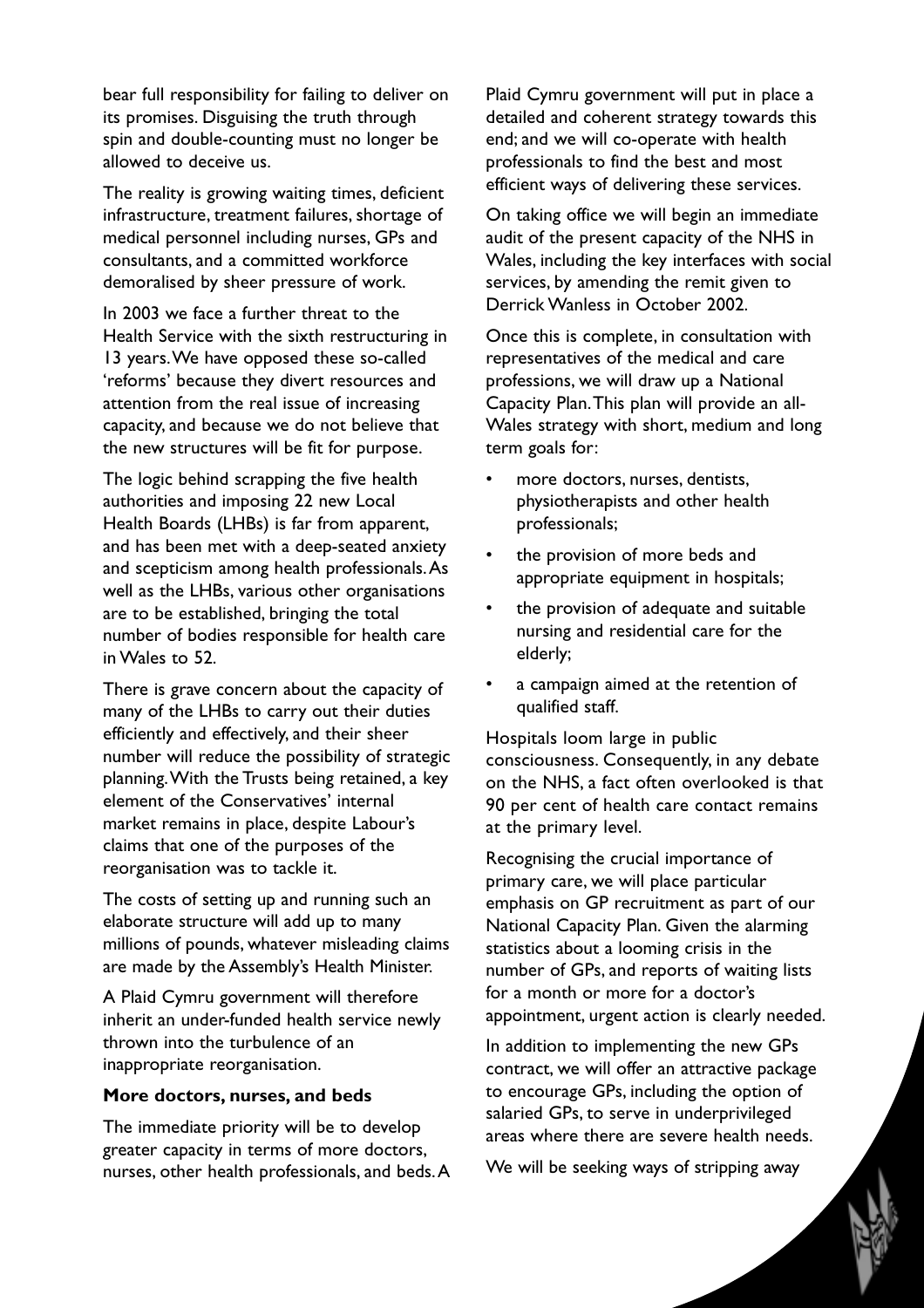bureaucratic burdens on staff. Doctors, nurses, and other health and social services professionals must be able to concentrate their time on caring for patients, rather than being tied down with unnecessary paperwork.

In consultation with representatives of the nursing and medical professions we will also be seeking imaginative and effective ways of skill-mixing.

This will not only free up time for doctors to concentrate on making full use of their professional skills, but also enhance the potential of trained nursing staff.

As well as being primary-led, Plaid Cymru has always insisted that health provision must be community-based in all its aspects.We wish to encourage, where appropriate, a fuller integration of health centres and community hospitals.We will also take steps to ensure that the care and support provided by social services is accessible in health centres and surgeries.This will be part of a drive to develop a closer working partnership between health and social services, and local authorities have a clear role to play in this.

The voluntary sector has a vital role, for example through the hospice movement.We will work closely with the sector to ensure that funding is predictable and stable.

Recognising the disruption caused to the NHS by the constant reorganisation of recent years, a Plaid Cymru government will do everything possible to avoid further restructuring. Despite our misgivings, we will do everything possible to make the new system work as well as possible.

However, we will be keeping a careful eye on the situation, working closely with professional and patient bodies.We will encourage collaboration among the LHBs, and the objective in the longer term will to integrate their work with the NHS Trusts, maintaining the principle of coterminosity, and thus move away from the remaining elements of the internal market.

Certain functions are best fulfilled at the

national level, including strategic planning and a strategy aimed at generating significant savings through the rationalisation of prescriptions.

# (c) Older People

It is fundamental and crucial that the enormous contribution made by older people to our society be fully recognised. Their accumulated wisdom and experience constitute an invaluable asset which can be of particular benefit to children and young people.We will work with relevant organisations to find ways of maximising this contribution.

The stereotyping of the elderly as dependent and infirm is unacceptable as well as inaccurate. However, advancing years bring with them particular needs in relation to care, and it is an indicator of a civilised society that these are properly catered for, if only as a way of acknowledging a lifetime's commitment to the welfare of others.

We regard the artificial distinction between nursing and personal care needs as particularly damaging. It can inhibit the provision of early medical intervention to prevent ill-health and possible hospitalisation. Quite apart from the sheer injustice of such a situation, it imposes unnecessary pressure on the capacity of the health service to treat patients.

That is why we deplore the UK Government's refusal to implement the key recommendation of its own Royal Commission on the Long-term Care of the Elderly: to abolish the distinction between nursing and personal care.The National Assembly, unlike the Scottish Parliament, currently lacks the powers to implement the Royal Commission's recommendations, while the injustice of the Barnett Formula would make it extremely difficult to meet the cost. A Party of Wales Government will press for both these deficiencies to be corrected so that older people in Wales can be treated with justice and dignity

In the meanwhile much can be achieved in other ways.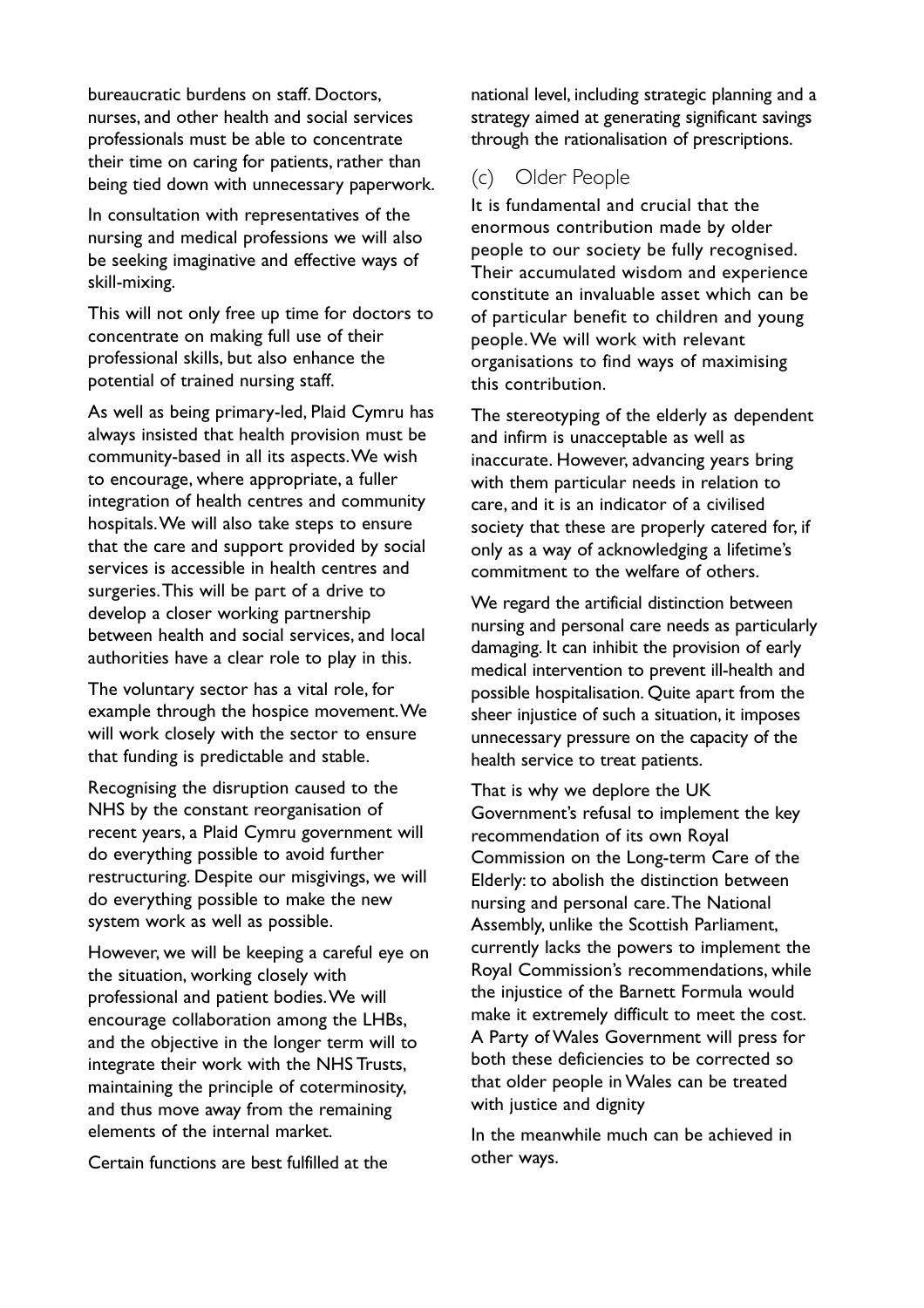We will combat ageism in all its forms, for example by ensuring that assessment for services is made according to need not age, and by developing advocacy and consultation with service users and carers. In this we will work with Community Health Councils and Care Forum Wales.

In order to address the burden on carers, we will be looking at ways of adequately resourcing the National Carers' Strategy.

Older people with needs should have support to enable them to make their own choices about the settings that they regard as most appropriate, and services should be geared to this objective.

We will emphasise the need for early identification of needs and prompt intervention.This will help to reduce admissions to residential and nursing homes and hospitals, and the need for older people to uprooted as their needs change.To this end we will look to the development of integrated multi-disciplinary long-term care teams to provide for older people's acute, rehabilitation, and assessment needs.

An immediate issue is the crisis in the carehome sector which threatens to damage providers and clients alike, as well as exacerbating problems in our hospitals. It is of particular concern that family-run homes which provide the kind of homely environment so valued by clients face particular difficulties.This will need to be included in the Wanless review.

Older people have the right to maintain as much independence as possible, and the provision of services should be geared to this aim.We will provide LAs with the resources to pay for free home social care such as home-helps.

#### (d) Others with Long-term Care Needs

People of all ages can have long-term care needs.These should be met according to the same principles as those set out above.

# (e) Mental Health

We will not tolerate any stigmatisation of those who suffer from mental illness.They are among the most vulnerable members of society, and must be given high-quality health care and treatment.

We will continue to oppose the proposed Mental Health Act, particularly as its reactionary proposals for the detention and enforced treatment of the mentally ill offend against basic Human Rights. It lacks any sound scientific basis and will be costly to implement, as the resources do not currently exist.

We support the promotion and expansion of Community Mental Health Teams. However, we need to beware of any resultant rationalisation and reduction in beds, causing the centralisation of services. Indeed there is an urgent need for additional beds.

# (f) Children's Services

Our proposal to establish a Department of Education and Children's and Young People's Services will strengthen coordination in serving children.We will:

- emphasise the need to work with children and families to prevent abuse from occurring;
- ensure effective and swift child protection systems.

Working in partnership with LAs, we will give the highest priority to child protection and seek to ensure that no part of the system fails our most vulnerable children.We will work with the Children's Commissioner and voluntary and community organisations to take forward the principles outlined in the Children's Manifesto.

# (g) Disability

An area which has seen enormous progress over recent years is in attitudes to and provision for, disabled people. However, discrimination is still common, and the capacity of disabled people to fulfil their potential and contribute to society is still frustrated in too many ways.We recognise that disability issues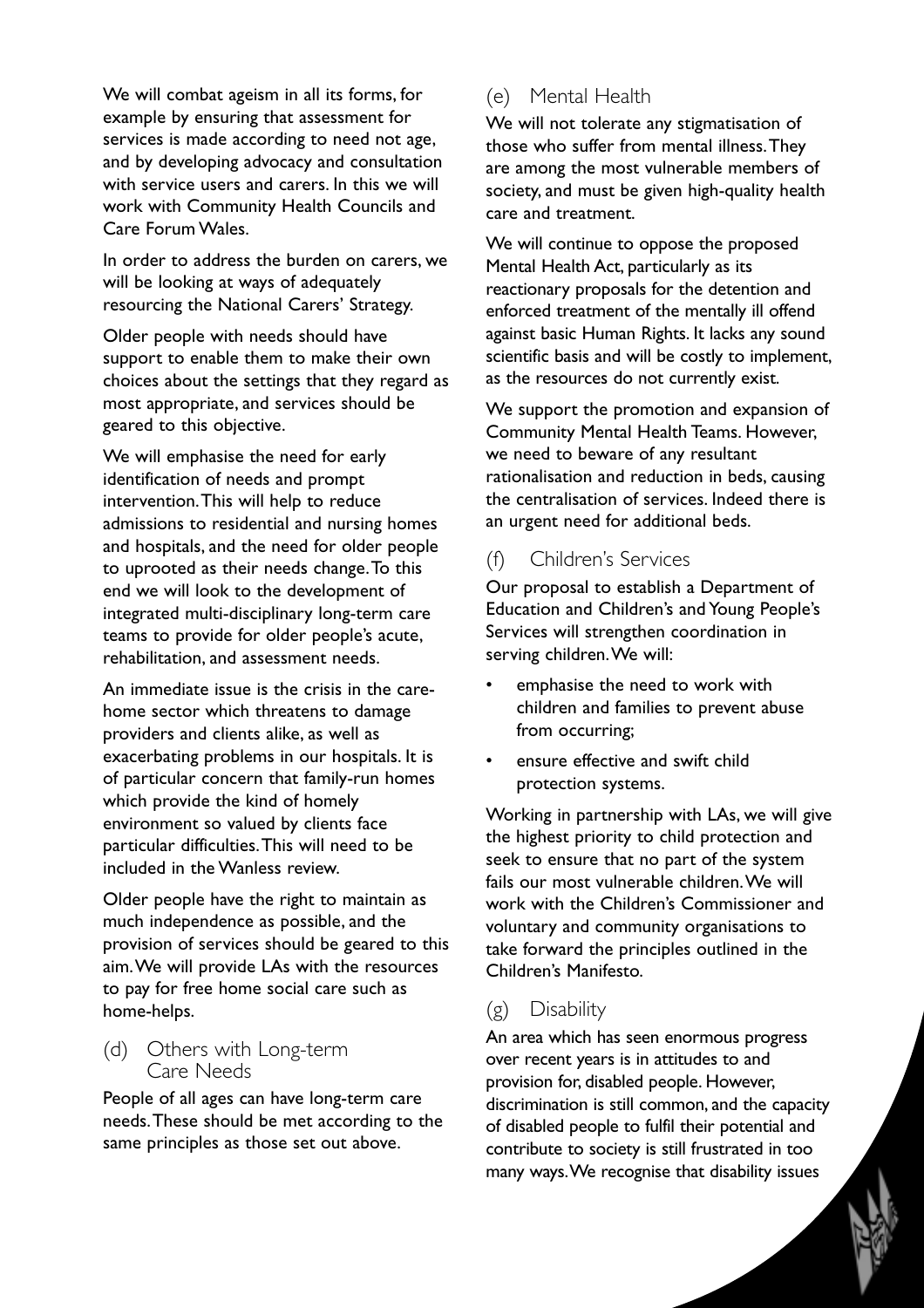are fundamentally about equality, which is why the recommendations below go well beyond the scope of health and social care.

A Party of Wales Government will operate on the basis of the "social model" which recognises that it is society that disables the individual. Recognising this reality is crucial to implementing equal opportunities.

2003 is the European Year of the Disabled and we will mark this with a fresh commitment to remove obstacles to real equality.We will work with disability organisations to make improvements in key areas such as:

- support and confidence-building programmes and advocacy and advisory services;
- equal access to health services and community and leisure activities;
- educational opportunities to enhance quality of life;
- countering discrimination in employment;
- empowerment of service users through promoting direct payments.

We will recognise British Sign Language (BSL) as a language in its own right and promote its use.

(h) Recruitment and Retention in Social Services

As with the NHS, difficulties with recruitment and retention of Social Services staff inhibit the capacity to provide consistent services of high quality.Whereas pay levels contribute to this, morale is also undermined by the burden of bureaucracy and the targetsetting culture, which diverts time and resources from the essential task of serving clients' needs, and also distorts priorities.

# **A PLAID CYMRU GOVERNMENT WILL:**

- emphasise and disseminate good practice;
- work with the Wales Care Council and the Regional Care Partnerships on workforce planning and recruitment;
- emphasise the right of workers to benefit from training and career development opportunities;
- seek to improve job-security and conditions of work;
- encourage flexible work opportunities so as to promote equal opportunities, reduce strain, make best use of available skills, and respond better to the needs of users.
- (i) The Promotion of Healthy Living

As well as being better than cure, prevention saves money in the long run.

A Plaid Cymru government will seek the necessary powers to introduce free eye tests and free dental checks for all.The additional expenditure will be more than justified in both human and financial terms through the early detection of disease which would result.

We will develop an effective programme of health promotion. Present initiatives to reduce smoking and encourage the eating of fresh fruit and vegetables, though laudable enough, are too narrowly focused on the individual.As a result they have had little impact where most needed.

Our programme for health promotion will be evidence-based and focused on communities. We will learn lessons from other European countries and regions where community based initiatives have been successful in tackling entrenched problems of ill-health.

Our programme will in particular build on the Communities First programme.There will be a focus on achieving recognisable health gain in the hundred most deprived wards which will be designated as Community Health Action Zones.

Healthy living will be promoted through our early years Educare programme

We will act upon the National Assembly's resolution to seek primary legislation specific to Wales to ban smoking in certain public buildings.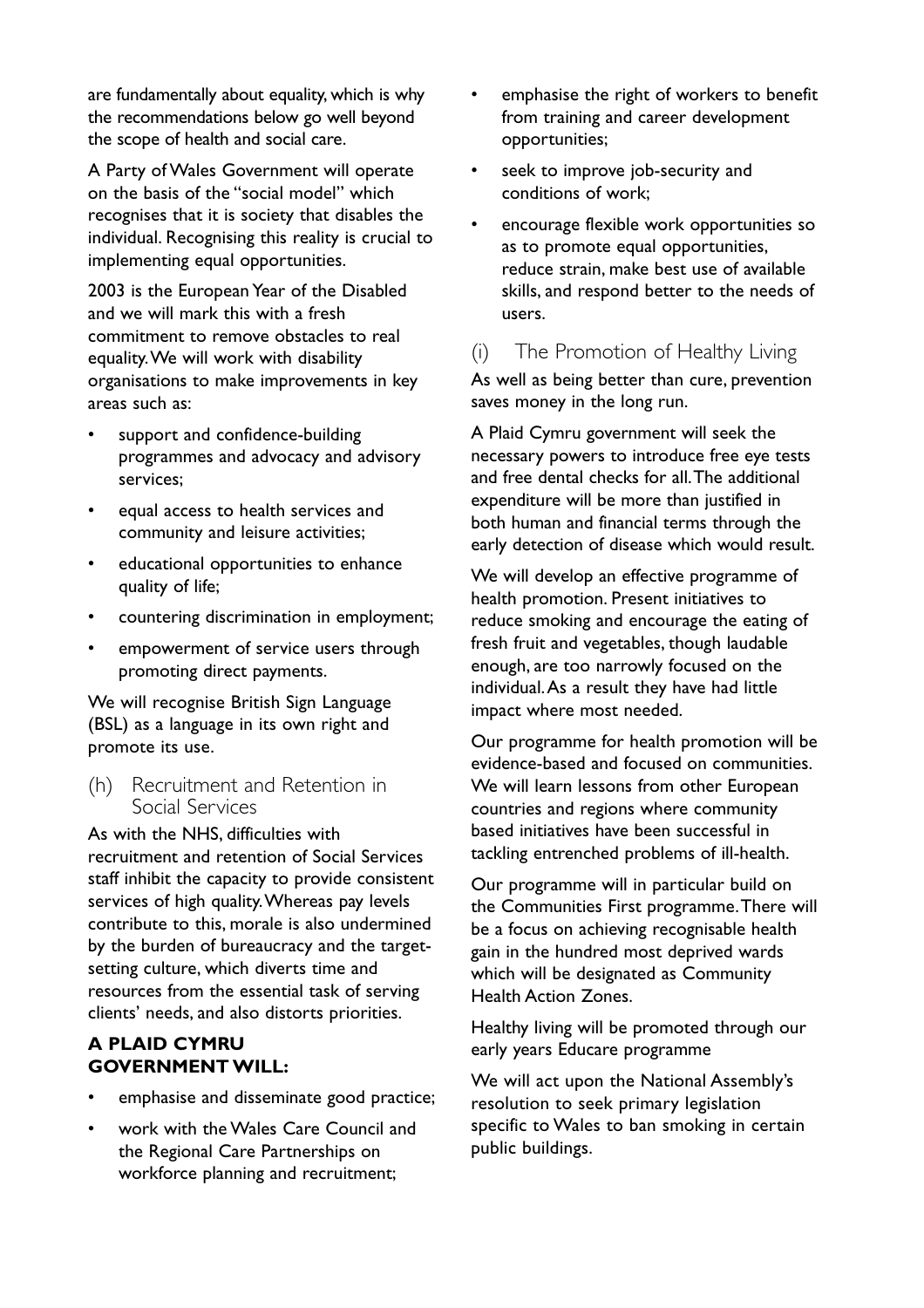We will also issue guidelines to schools to discourage the selling of sugar-saturated drinks and fat-saturated foods to our children, and ensure that school meals are healthy, nutritious and attractive. Learning from the lessons of the Powys Food Initiative we will also work with local authorities to develop procurement policies so as to favour local sourcing of good quality produce.

We will build upon and extend current initiatives for free access to swimming pools and leisure centres, particularly for children and young people and in disadvantaged communities.

#### **A PLAID CYMRU GOVERNMENT WILL:**

- ensure that all government departments work towards a healthier Wales by tackling the poverty that causes ill health;
- produce a National Capacity Plan to employ and retain more doctors, nurses and beds;
- press for adequate funding to meet Wales's greater needs;
- seek alternatives to PFI and all other schemes aimed at 'privatisation by stealth';
- reduce bureaucracy and the proliferation of structures that set up boundaries between agencies, particularly health, social services and the voluntary sector;
- fund the provision of free home social care.

## **WE WILL SEEK PRIMARY LEGISLATION TO:**

- enable the implementation of the recommendations of the Royal Commission on long term care for the elderly;
- to provide free eye tests and dental checks for all;
- to effect a ban on smoking in certain public buildings in Wales.

# **(2) A LEARNING NATION**

A Plaid Cymru government will be committed to enhancing educational opportunities for people of all ages, all social backgrounds and all ethnic groups.We see education as fundamental to the task of creating a better, fairer and more prosperous future for our country.

As well as being essential for enabling sustainable development, education is important for the enrichment of people's lives, both as individuals and as members of their communities and of society.As well as meeting the needs of the economy through equipping our people with a range of transferable skills, education should aim to nurture thinking and creative individuals who are able to question and challenge, as well as serve society as active citizens.

Education has a key role in our national development by helping children and young people to develop a better understanding of themselves, their communities, their history and their culture.

Just as importantly, it must also instil in them a sense of global citizenship and the responsibilities that go with it.

The education system is crucial in the task of building a truly bilingual Wales. Plaid Cymru is committed to the dynamic growth of Welsh-medium education in response to demand.This will be further considered in the section on the Welsh language and bilingualism.

Our programme for lifelong learning starts with the earliest years of life.

# (a) The Early Years

The early years are formative and as such crucial in the development of the individual. There is every justification for investment at this stage, as it will yield multiple benefits in social, cultural and economic terms. It can also contribute strongly to community regeneration by creating links between the child, the parent, and the community.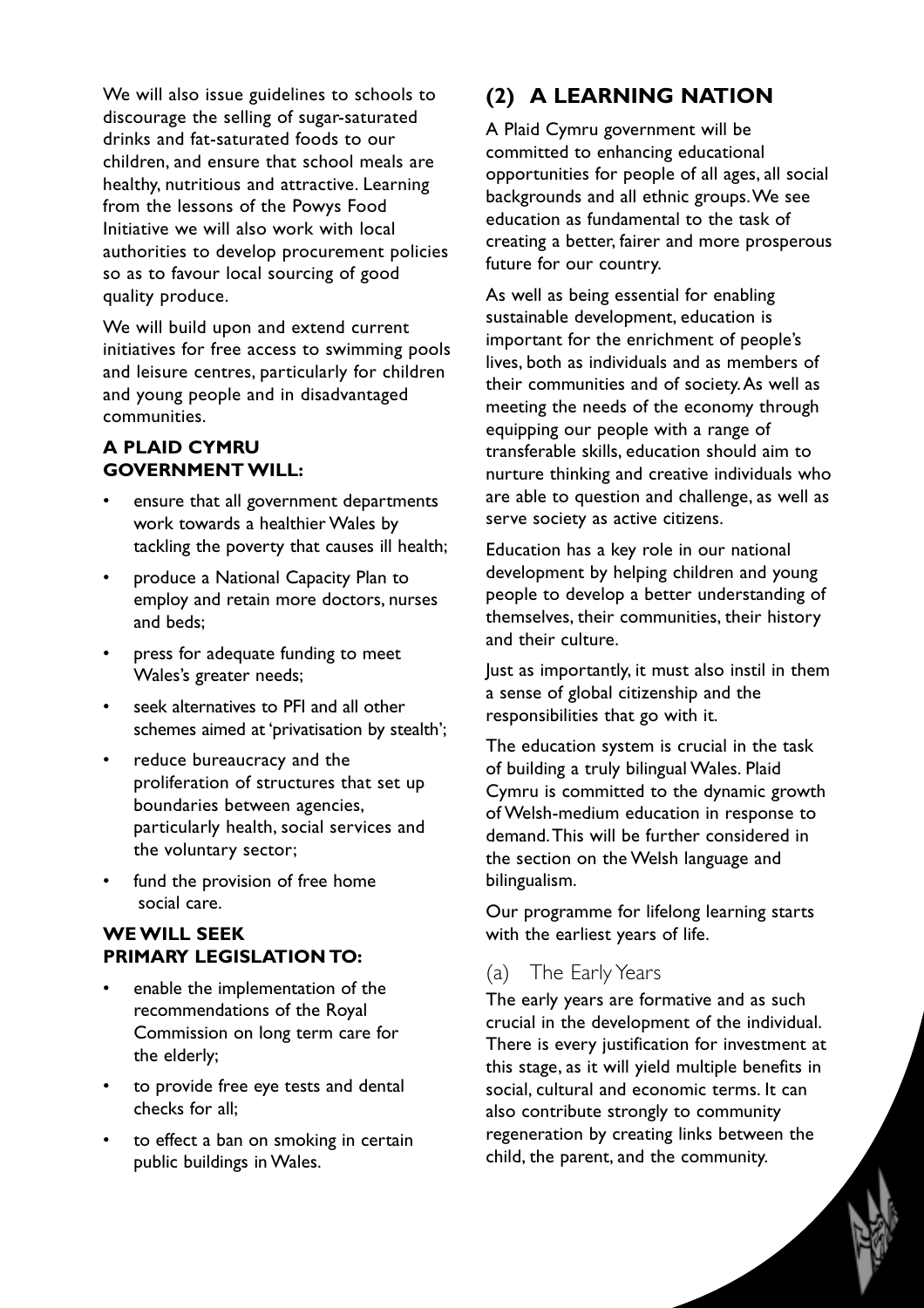The concept of Educare - in which all care is educational, and all education involves caring - will be the foundation our policy.

In order to ensure that the principle is put into practice, Plaid Cymru will establish in the government of Wales a Department of Education and Children and Young People's Services to bring together all the elements. This will take responsibility for all services for children and thus enable the seamless integration of the various initiatives currently in operation. It will work with and encourage the further development of the county-based Early Years Partnerships and will ensure that the role of voluntary and private, as well as statutory, providers is valued and encouraged. It will emphasise the importance of quality provision and will develop opportunities for training and qualifications for staff in all settings. It will ensure that the free provision of half-time nursery education due to be introduced in 2002 will be seen in the context of a 0-6 Educare continuum.

The development of integrated Educare will be of particular benefit to meeting special educational needs, where early identification is key, and which often becomes a battleground between departments of education, health and social services.

It will play a crucial role in our programme for the growth of the Welsh language and the creation of a bilingual Wales.

Expanded provision of child care is important, so as to enable those parents who so desire to draw down tax credits, thus enabling them to join the workforce and bringing extra financial resources into our communities

Bearing in mind the many benefits that will spring from this sector, we will give it priority in our allocation of financial resources.

#### (b) Schools

We wish to see our schools increasingly integrated into the lives of their communities and to be developed as resources for those communities as a whole.We believe that they can play a significant role in regeneration.

The competitive market approach introduced by the Tories and continued by New Labour militates against this. It discourages cooperation and the sharing of good practice; exacerbates inequality and social exclusion; tends to strengthen the strong at the expense of the weak; and wastes resources. It can also lead to a spiral of decline and in some cases school closures, often to the detriment of the community.This can be particularly damaging in countryside areas, though it is by no means unique to them.

A Plaid Cymru government will embark on an extensive consultation into the introduction of a new funding formula for schools which will

- be based on need, with adequate consideration given to deprivation and population sparsity;
- involve a minimum spend per pupil;
- ensure greater predictability of funding over three-year periods and less bidding for specific sums.

Our aim is to establish a new framework of collaboration and partnership between schools, and also with other education providers, especially including Colleges of Further Education.We will pay particular attention to the development of a close relationship between comprehensives and their feeder primary schools.

In order to explore the possibilities of, and identify the obstacles to, the development of schools as resources for their communities, a Plaid Cymru government, working with local authorities, will pilot the concept in a number of catchment areas throughout Wales.There will be an emphasis on the school as a contributor to regeneration, and the provision of complementary services, such as health and social services on the school premises, will be explored.We will seek the co-operation of social partners - business, the trades unions and voluntary organisations.

There could be opportunities for innovation in patterns of governance, and in this we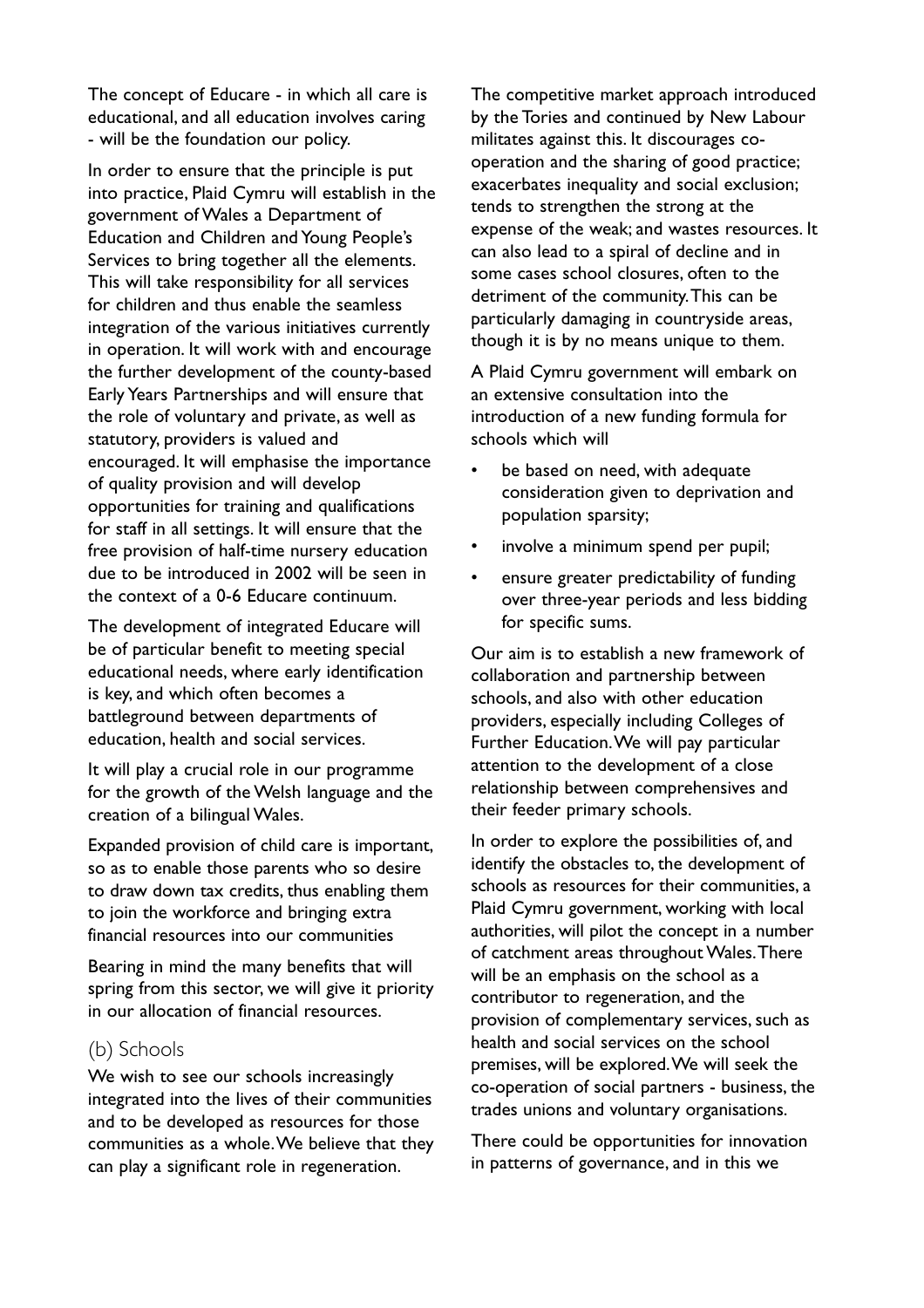would wish to work closely with Governors Wales. In all aspects of school governance and activity, we will ensure that children, for whose benefit the schools primarily exist, are able to participate and influence.

While education is a national service, it is delivered locally.A Plaid Cymru Government will need to consider how key services can be best delivered.

Local Authorities play a key role, for example through planning local provision; providing support services for schools; and monitoring their performance. However, the existence of 22 local education authorities, many of them very small, raises important issues - for example, in relation to the school advisory services.

We recognise the rights of local government in education policy as in other areas. Indeed, as we shall argue later, we wish to see a strengthening of the role and powers of local authorities. However we believe that national government must accept responsibility for ensuring the effective delivery of key services to schools.We believe that there is much to be gained through cooperation between local authorities.

A Plaid Cymru government will therefore seek through primary legislation a general power to require local education authorities to collaborate for specific purposes. Until such time as such a power is gained we will use our best endeavours, working with the Welsh Local Government Association (WLGA), to encourage such collaboration on a voluntary basis.

A priority in this regard will be a high quality Schools' Advisory Service which is crucial in this age of change of constant change and innovation.

#### **National Institutions**

A Plaid Cymru government will consult on the best possible arrangements for our national educational organisations which have developed in a relatively ad hoc manner over the years.The aim would be to create a streamlined, efficient and democratically

accountable system.We see the following as likely components in a modified system:

- the amalgamation of the WJEC with ACCAC to from a single national examination and assessment body.
- adding the responsibility for regulating examination and assessment to the functions of Estyn;
- a new Research and Development Centre.

We propose the further Development of the General Teaching Council (GTCW) as an independent body for the profession, with responsibility for recruitment, initial teacher training and education for teachers, continuing professional development, and appraisal and performance management.

#### **Curriculum**

A Plaid Cymru government will, as an early priority, commence consultation on the development of a new National Curriculum for Wales.We recognise the need not to impose unnecessary change on an already overloaded teaching body. However, we regard this as a key component in our development as a nation, and also necessary to improve the quality of the school experience for teachers and learners alike.A new curriculum would take a number of years to develop, and teachers, along with learners and parents and a range of relevant organisations, would be fully involved.

Our proposals for a National Curriculum would include the following:

- a significant reduction in prescribed content;
- an emphasis on transferable skills;
- Welsh heritage and citizenship;
- key global issues, world citizenship and human rights;
- sustainable development;
- counteracting prejudice and discrimination.

We propose a fundamental revamping of the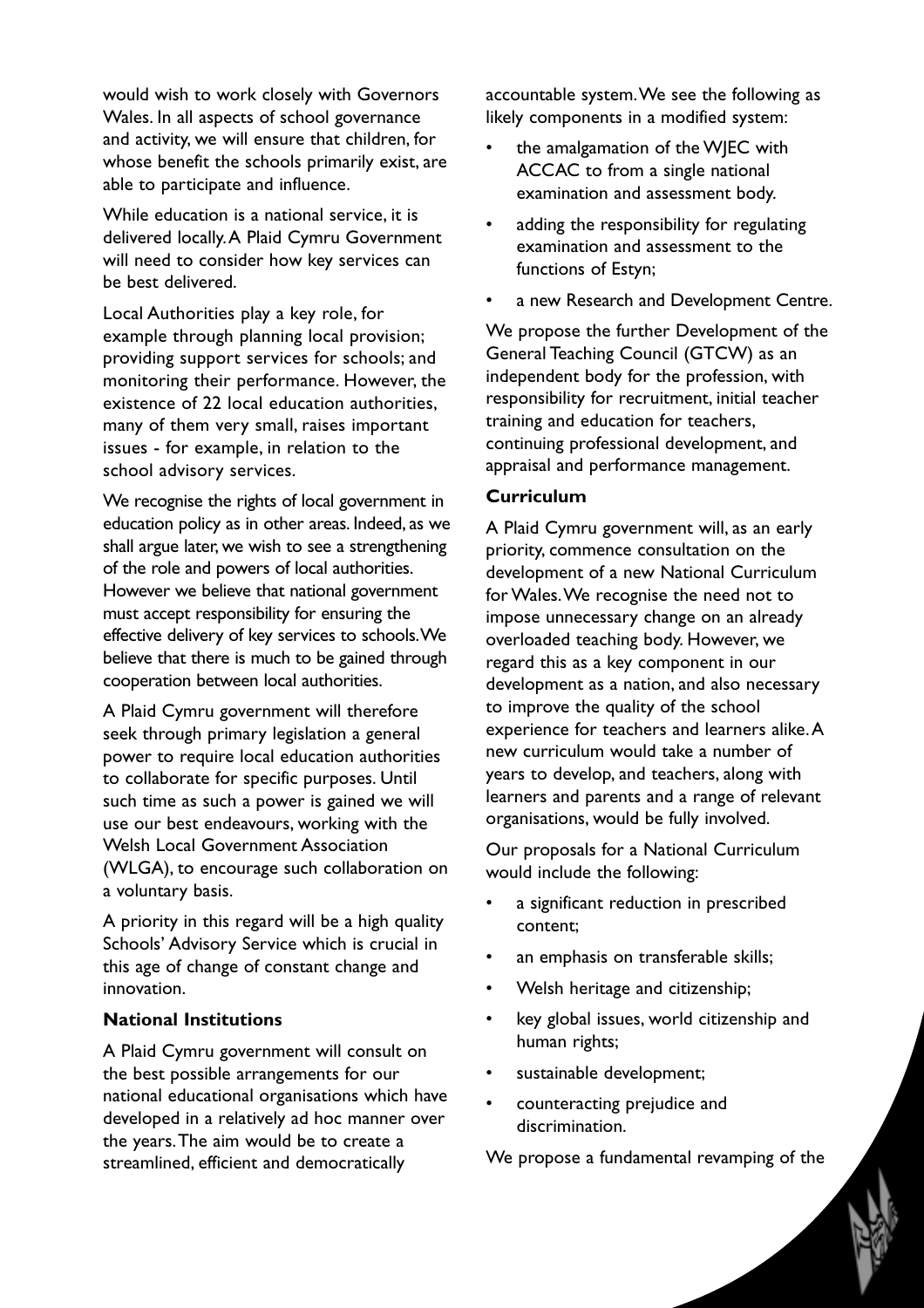testing and assessment process to improve its relevance to pupils, teachers, parents, and society, and to reduce strain.

We will build upon current proposals for the reform of Key Stage 4 as part of a new 14-19 curriculum providing parity of esteem between the academic and the vocational. We regard the current government's pilot of a so-called Welsh Baccalaureate as flawed and a missed opportunity. However, we will learn the lessons of, and build on, the pilot in order to develop a comprehensive and genuine Baccalaureate qualification for Wales.

(c) Special Educational Needs

We will give priority to ensuring that children and adults with special educational needs have those needs met in full, in the language of their choice.We will promote an active debate around the appropriate balance between mainstream placements for special needs learners, and specialised provision.

## (d) The Teaching Profession

While schools exist to serve children, families, and the community, their success depends on the commitment of teachers.A satisfied profession, and a good relationship between teachers and parents, is thus crucial.

Low morale among teachers, arising from pressure of work, bureaucracy, and disempowerment, must be taken seriously. It leads to significant recruitment and retention problems, particularly in secondary schools and in shortage subjects. There is a need for much more than the tinkering around the edges done by the Labour administration so far.

A Plaid Cymru government is committed to reducing bureaucratic burdens through:

- the reform of curriculum and assessment, including the abolition of the present Key-Stage 2 and 3 tests;
- simplifying funding streams and a reduction in the need to bid for specific sums.

We will work with GTCW on a recruitment strategy, and will push for the devolution of responsibility for terms and conditions to the Assembly along with full legislative powers on all aspects of education policy.

We will make professional development both a requirement and an entitlement. GTCW will take responsibility for this, along with the redesign of leadership courses.We will explore the potential for a virtual school leadership college for Wales.

We are committed to supporting teachers in their pastoral work, and will ask GTCW to undertake a review of school discipline in order to identify the scale and nature of any problems, and to make proposals based on evidence and good practice.

We will develop further the role of nonteaching staff, bearing in mind the need for career development and training. In this we will work closely with the teaching unions.

# (e) Adult and Further Education

We are committed to continuing with the coordination of post-16 education in order to provide maximum opportunities for lifelong learning for all. However, concerns about the running of the National Council of ELWa show the need for careful and sensitive management of the process of change.A Plaid Cymru government will ensure that that this is the case. School sixth forms will continue to be important providers of post-statutory education, and can be crucial for accessibility. The new funding regime being developed by ELWa will need to recognise this, as well as the connection between pre- and post-16 provision.

Colleges of Further Education (CFE) will play a key role in a Party of Wales Government's regeneration strategy.The sector's achievements over the period of major expansion during the last decade have been impressive, despite the funding pressures that have beset them.Their role in widening participation, nurturing basic skills, introducing innovative teaching methods and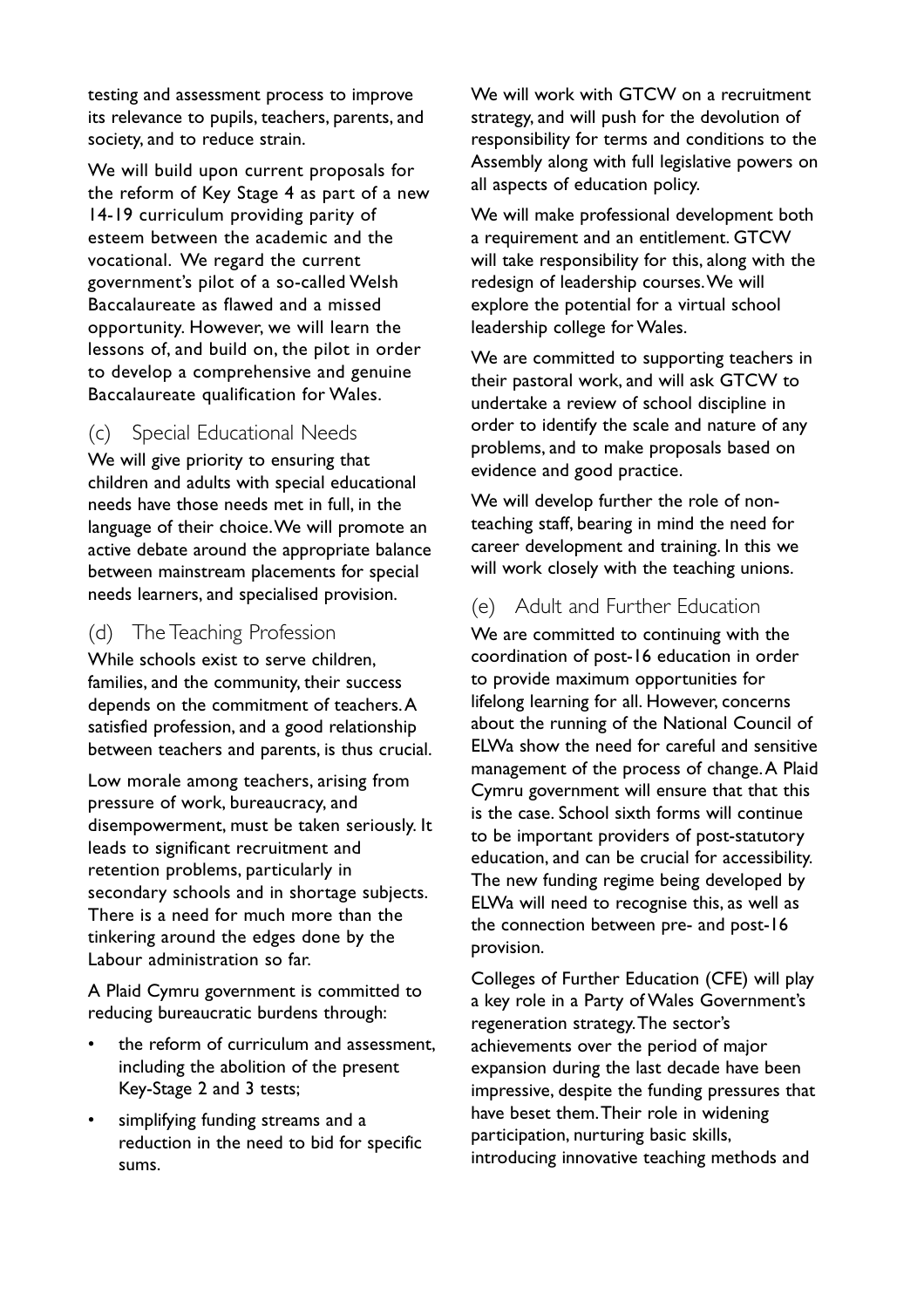collaborating with employers deserves recognition and support. In many cases they have developed comprehensive tertiary curricula and gained impressive results.

They offer a route into HE for a whole range of students.We will encourage collaborative arrangements between FE and HE.

Issues mentioned in the section on The Teaching Profession are as relevant in CFE as they are in schools, including bureaucratic burdens, recruitment and retention, and the need for continuing professional development.We will work with the National Council of ELWa and Fforwm, as the voice of the sector itself, to tackle these issues.

Plaid Cymru has long called for Further Education salaries to be brought into line with those in schools.This is essential both in terms of natural justice and in order to facilitate college-school collaboration in providing courses.We therefore welcome the current moves in this direction and will ensure that they are carried through satisfactorily

Alongside the development of opportunities to accumulate qualifications in a flexible manner according to the student's needs, we will ensure that informal learning for its own sake is also valued and provided for.

(f) Meeting the Needs of Young People

The Party of Wales strongly supports the policy approach set out in Extending Entitlement. Public authorities have a responsibility to ensure that opportunities are available for young people, in learning, work and leisure, and also in services and advice. In taking forward this policy, our priorities will be to:

- ensure that young people themselves can seriously influence decisions, specifically through membership of the Young People's Partnerships;
- pay proper regard to the proposals and views of the Children's Commissioner;
- ensure that young people from traditionally excluded groups, including disabled young people, lesbian, gay and bisexual young people, and those from minority ethnic groups are enabled to have their voices heard;
- improve methods of tracking the progress of young people so that they are not "lost to the system".

# (g) Higher Education

The last two decades have seen a massive expansion of Higher Education so that it is no longer the privilege of a small minority. Unfortunately, successive UK governments have failed to fund this process adequately. This has resulted in enormous strains in Higher Education Institutions (HEI) and an unacceptable decline in terms and conditions for staff, including the prevalence of shortterm contracts.

The UK Labour government is now seeking to tackle this problem by raising fee contributions from students, and the promotion of a two-tier HE system through the introduction of top-up fees. Despite the long-delayed reintroduction of student grants, abolished by New Labour, top-up fees will work against extending access for students from less privileged backgrounds.

A Plaid Cymru Government of Wales will have to work within this unfavourable context to strengthen HE in Wales while pursuing the extending access agenda to which we are committed.

HE is an enormous asset to Wales and is crucial in achieving economic, social and cultural regeneration. It provides employment for 16,000 people and generates £1.5bn into our communities. It enjoys a high reputation internationally, standards of teaching are high, and performance in research has improved significantly over the last decade.

We recognise that as well as having to work within the unfavourable context of UK Government policy mentioned above, the sector in Wales has suffered the extra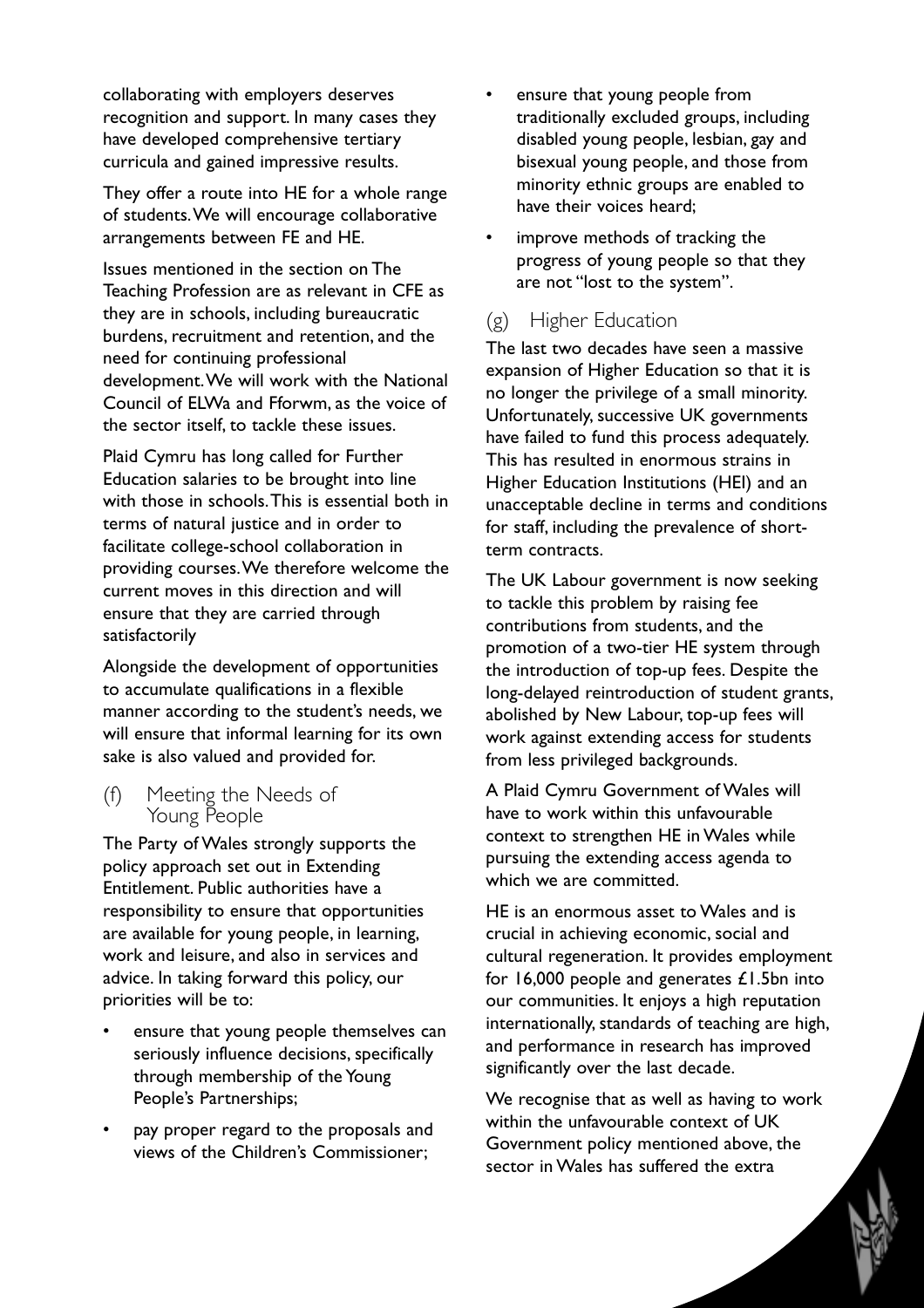disadvantage of a lower level of spending per student (the "unit of resource") than in England and particularly Scotland.This has partly resulted from the funding pressures arising from the injustice of the Barnett formula, and the UK Government's policy on European structural fund moneys which is causing education spending to rise at a lower level than in England over coming years.

We will ensure that the Welsh unit of resource will be at least equivalent to that in England but our aspiration over time, given a fair funding deal for Wales, would be to go beyond that.We will also endeavour to ensure that research in Wales is strengthened through funding from the Higher Education Funding Council (HEFCW) and the Research Councils whose allocation to Welsh institutions is far too low.

Recognising the importance of "spinning out" the outcome of research to the economy we will look to increasing resources for this purpose.We regard increasing collaboration and networking among Welsh HEIs as a high priority and will provide resources for this.We will encourage the development of one national university which will facilitate this agenda.

We will seek modifications to the research assessment process, in order to remove obstacles to activity relevant to the specific needs of Wales.

On staff working conditions, we will work with the unions, specifically the AUT, and the sector in general, particularly to tackle the issue of short-term contracts and equal opportunities.

The glaring deficiencies in Welsh-medium provision provide an example of serious inequity, as well as a failure to help lay the foundations for the revitalisation of the language.We will support the implementation of the University of Wales Welsh-medium Teaching and Learning Board proposals, and explore with HEFCW, the University of Wales and the sector in general options for an appropriate institutional framework for Welsh-medium HE.

Wales will need to continue to attract students from beyond our borders, including more from overseas, but we will also work with HEFCW and the sector to put in place a strategy to attract more students from Wales into Welsh Higher Education.

We see no justification for the UK government's target of 50 per cent of all young people entering HE.Any targets for Wales would need to take account of our economic and labour market strategies. However, we regard as a high priority the extension of access to HE to groups who were previously excluded.

We support the introduction of the Assembly learning grant for students in both FE and HE.We will monitor its effect on student poverty and patterns of recruitment, and consider it in the light of new proposals for student support from the UK Government. We will consider the options for mitigating the damaging effects of higher and top-up fees on students and HEIs.

#### **A PLAID CYMRU GOVERNMENT WILL:**

- strengthen provision of early years Educare;
- establish a Department of Education and Children and Young People's Services;
- integrate schools with their communities, developing them as resources for those communities, and bring forward a new funding method to this end;
- commence consultation on developing a National Curriculum for Wales;
- encourage cooperation between local authorities to improve service provision for schools;
- abolish the current tests at 11 and 14 years;
- reduce bureaucratic constraints on teachers, and develop a recruitment and retention strategy;
- work to strengthen the position of Welsh HE and its contribution to the life of Wales.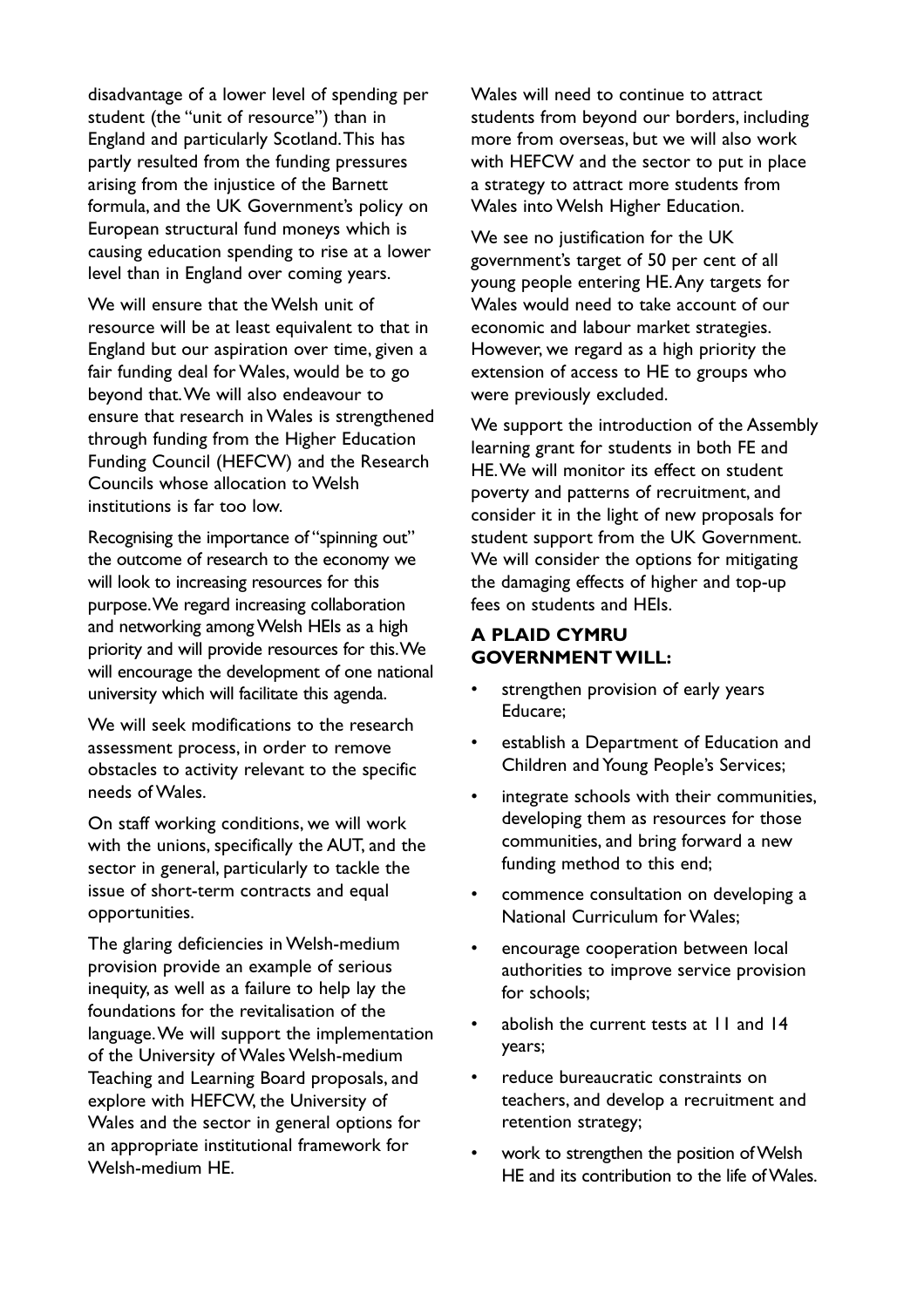## **WE WILL SEEK PRIMARY LEGISLATION TO:**

- devolve the powers for setting the terms and conditions for teachers;
- obtain a general power to require local education authorities to collaborate on providing services for schools;
- abolish the competitive market between schools;
- streamline the national education bodies;

# **(C) SUSTAINABLE DEVELOPMENT AND THE ECONOMY**

# **(1) ECONOMIC DEVELOPMENT**

The transformation of Wales' economy is imperative for national sustainability, selfconfidence and social justice.This task must be seen as nothing less than the laying of the foundations for the future of Wales.

The regeneration of our economy will be a huge challenge.As we have already noted in the introduction of this Manifesto, a whole range of indicators show the extent to which our economic performance has declined in comparison with the rest of the United Kingdom over the past 20 years.

As this trend has continued under New Labour in London since 1997 and in the National Assembly since 1999, it must be seen as a major policy failure on their part.

The Welsh Labour government's approach to economic development over the last four years has been deplorable.With three different economic development ministers (including Rhodri Morgan who insisted on doing two jobs for much of the time), no coherent strategy has emerged.

The consequence is a National Economic Strategy that has been widely derided. Its targets have been dismissed as utterly unrealistic, with no clear indication of how they might be met.The Labour-Liberal Democrat coalition have refused to set

regional job-creation targets as a means of dispersing activity throughout Wales.

In particular, the Objective 1 programme is a plethora of complex structures and bureaucracy which has created serious obstacles to the private sector and inhibited a strategic approach, while at the same time marginalising the kind of capacity building in communities which is essential for their regeneration.

A Plaid Cymru government will take the opportunity of the mid-term review of the Structural Fund programmes in 2003 to simplify the Objective 1 structures and re-prioritise resources according to key objectives.

Plaid Cymru offers a coherent alternative economic development strategy tailored to meeting the specific problems and needs of Wales.

Our alternative approach to the economy is based on the principles of Sustainable Development and consists of six main elements:

- regionalisation and Special Development Centres;
- a Labour Market Strategy;
- growth Sectors;
- growing indigenous companies;
- Public Procurement Policy;
- training.
- (a) Regionalisation and Special Development Centres

A commitment to disperse economic activity to all the regions of Wales is fundamental to our economic policy.

Despite devolution,Wales is experiencing a deeply divisive form of economic development, geographically as well as socially.

Rapid growth along the eastern part of the M4 corridor in particular has brought real benefits, but it is now leading to overdevelopment, overheating and congestion, while failing to tackle the exclusion of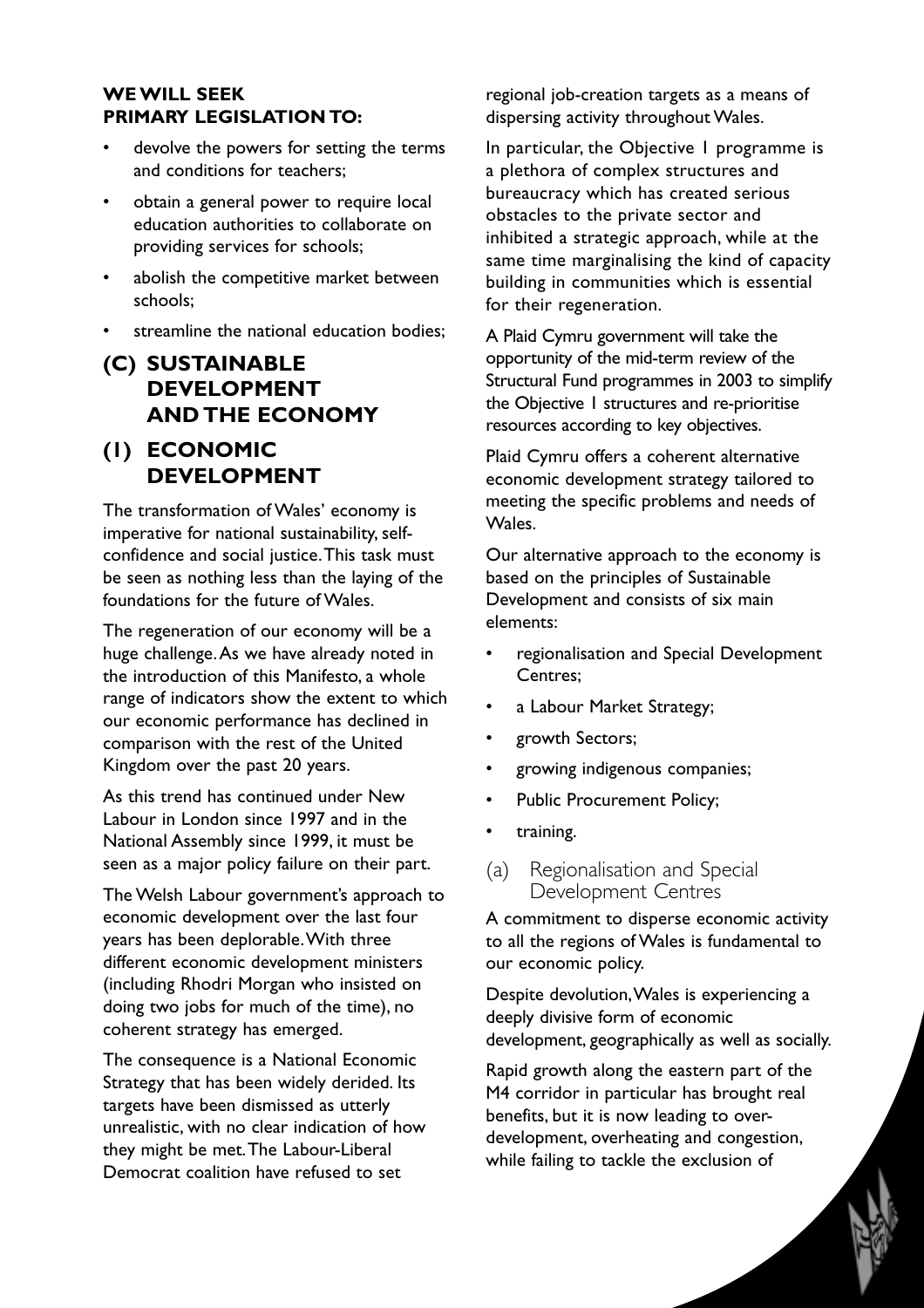disadvantaged groups and communities within this area.

Meanwhile much of the rest of Wales is suffering economic decline, with all of the associated problems of low wages, poverty and out-migration of the young and economically active. Communities throughout our country have seen massive jobs losses in the manufacturing sector, with much of the alternatives available being in sectors where incomes are much lower and job security is poor.

This unbalanced development is bad for everyone. It is also inefficient in that it fails to harness the potential of the entire nation.

A Plaid Cymru government will begin to tackle this problem through identifying seven economic regions each of which will draw up sustainable development strategies tailored to their own particular circumstances. .

There will be consultation on the drawing up of precise boundaries, but we envisage that the regions will be broadly as follows:

- the north west;
- the north east;
- Powys;
- the south west;
- Swansea and its hinterland;
- the eastern valleys of the south;
- the south east coast, based around Newport and Cardiff.

The strategies for these regions will identify their key priorities, for example in infrastructure, communications, energy supply, industrial and business locations, environmental enhancement, and community regeneration.These strategies will take their place within the framework of the National Economic Development Strategy. Each region will have within it at least one FE College and, with the exception of Powys, at least one HEI, which will play a key role in driving innovation and providing the necessary training and skills.

Within each region, Special Development Centres (SDCs) will provide a focus for the development of the region. In the more sparsely-populated areas, SDCs will develop as 'dispersed conurbations', based on clusters of towns and villages.The aim is to develop these as attractive, sustainable and vibrant locations for business, employment, leisure, and certain key services.We see the development of these SDCs as essential to provide centres throughout Wales capable of competing with Cardiff and the English conurbations.

National and regional transport strategies will aim to provide good-quality links between and within these regions.

Policies for the countryside, including the whole range of land-based activities and tourism, will be prominent in regional strategies.These will be outlined in greater detail in the next chapter. The SDCs themselves, however, will also play a key role in maintaining the countryside by providing accessible urban-type employment. Rather than regarding town and countryside as separate and distinct, we see them as integrated to form a viable and attractive combination. This is in any case the emerging reality of rural Wales today.

The implications of all this for planning policy are set out in Section 7.

Those areas of Wales which have undergone massive change resulting from the decline of traditional heavy industries must be given special attention.

We propose that the Eastern Valleys of the South form one of the seven economic regions.We must aim at no less than the transformation of that area, together with the similar area extending westwards as far as Carmarthenshire.A designated Minister will be given the responsibility for overseeing this historic task. Former mining and quarrying areas in other parts of Wales would be brought under her/his oversight.

A Plaid Cymru government will contribute directly to the process of dispersing prosperity by moving some government jobs and departments out of Cardiff to other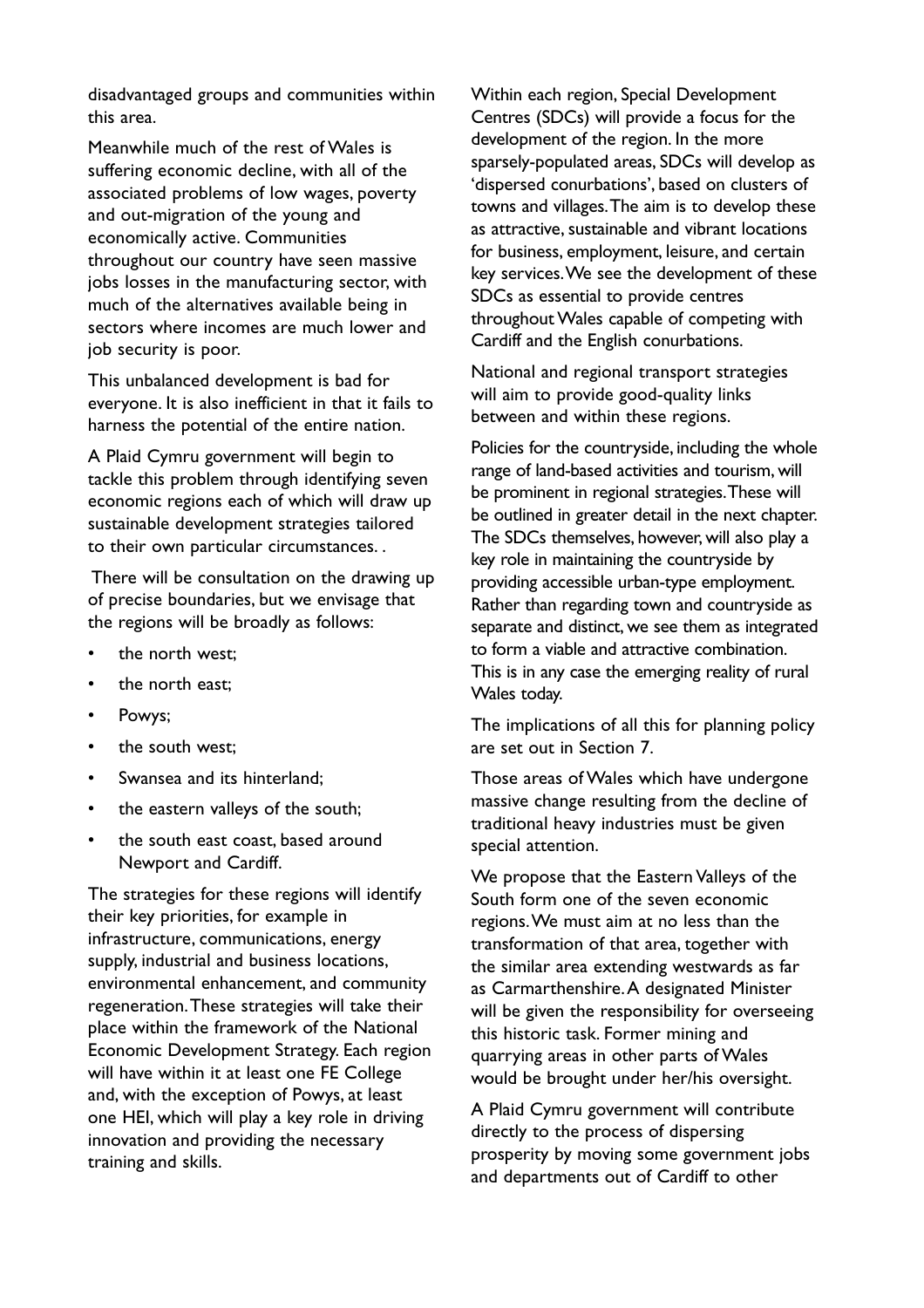regions.The efforts of the existing Government of Wales in this regard have been half-hearted.We will bring a new urgency to the process.

#### (b) A Plan for Jobs

A Plaid Cymru Government will bring the issue of jobs to the heart of economic development policy.This will involve a fundamental change of emphasis.

The key priorities of our Labour Market Strategy will be:

- ensuring that the needs of business are met;
- the creation of jobs that are sustainable in the longer term;
- emphasis on the quality as well the number of jobs;
- ensuring that the benefit of development policies reach disadvantaged areas and groups, including ethnic minorities, disabled people, and women;
- creating opportunities for career development within Wales, especially for young people.

This shift in emphasis will also involve moving away from the use of GDP as the sole indicator of prosperity.We will adopt the Index of Sustainable Economic Welfare (ISEW) as an alternative. In addition to GDP itself, ISEW takes account for example of social resources and environmental capital. We would include the retention of young people in Wales as an element in our ISEW.

We will work with the Wales Refugee Council on the integration into Wales of those who have achieved refugee status.We will provide core funding for their activities in this area where there are opportunities to harness the skills of refugees for the benefit of Wales and its communities.

In order to implement this strategy a Party of Wales government will establish a Jobs and Economic Strategy Unit at the heart of the Government of Wales.

While its initial brief will be to concentrate on labour market issues, it will proceed in due course to take responsibility for economic development strategy as a whole. In this, it will work closely with the recentlyestablished Economic Policy Research Panel.

It will have two divisions.The first will commission research and provide data, offer strategic guidance, and set targets, including those for the regions.The second will monitor and assess performance.The two key national bodies, the WDA and ELWa, will then concentrate entirely on delivery and service provision.

The Business Partnership Council will be given a new impetus, working closely with the Jobs and Economic Strategy Unit, and playing a much more strategic role. It will give a far stronger voice to business and will have fewer politicians.

# (c) Growth Sectors

In order to create sustainable economic growth, we will need to focus on certain sectors that have potential for growth and in which Wales has a natural advantage or is capable of taking the lead.

A Plaid Cymru Government of Wales will identify these key sectors for particular attention and support through research and development resources, including through our HEIs, and for the attraction of inward investment.

Those growth industries that contribute to Sustainable Development will enjoy a special emphasis.

We regard the following as particularly promising:

#### **Renewable Energy**

In this key area for the future Wales has an enormous natural advantage and considerable expertise. However the current government has frustrated the growth of the sector over the last four years, and Wales has fallen behind rather than forging ahead.A Party of Wales government will release the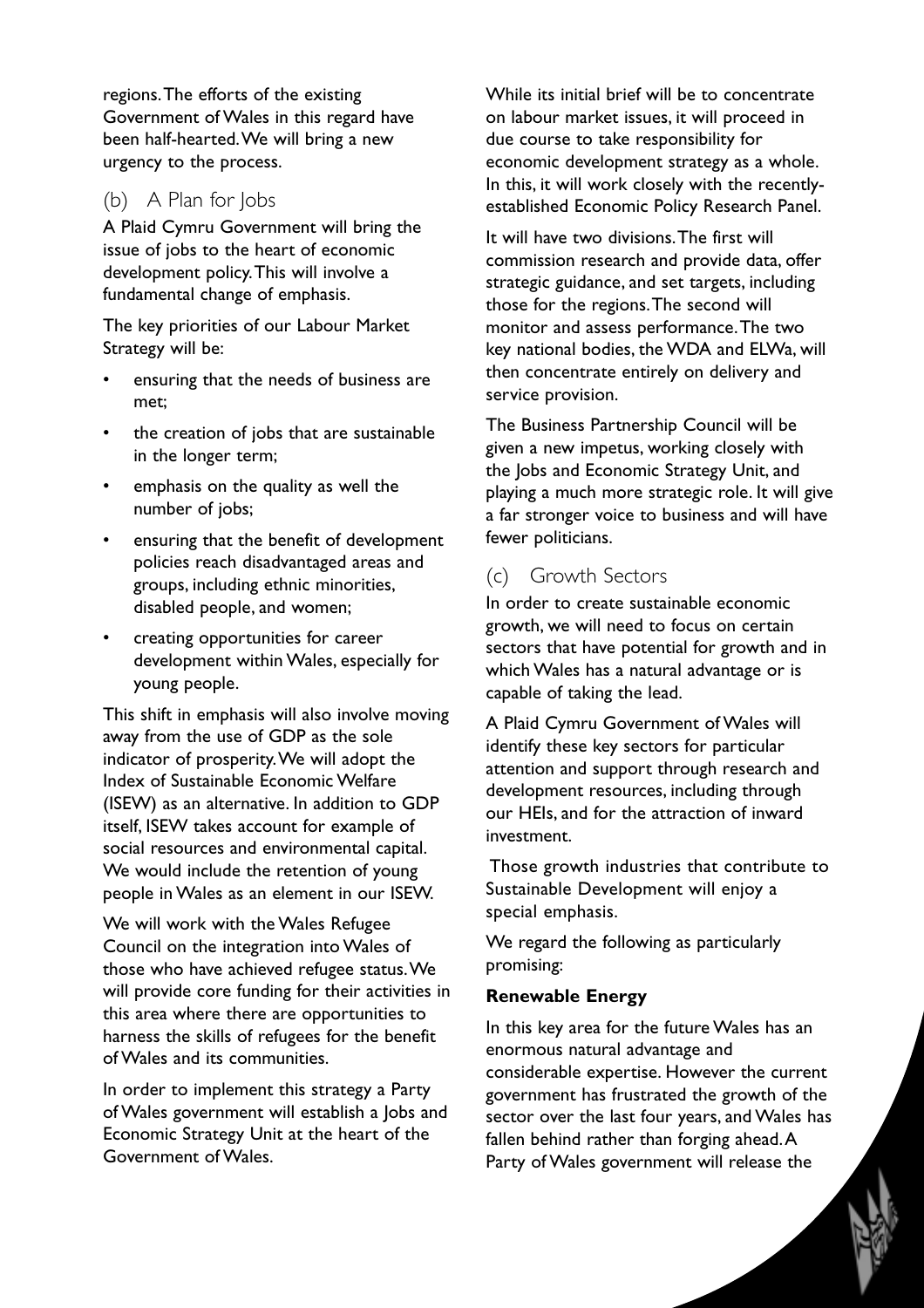potential. For the immediate future wind (both on-shore and off-shore), the tide, and energy crops offer most in terms of both quantity and cost, and have the potential to create large numbers of jobs. However, the potential of other technologies including wave and photo-voltaics must not be forgotten.Already Welsh HE is leading the field on the generation and use of hydrogen, and we will ensure that this work is strongly supported.

We support the target of 4TwH (Terra watt Hours) from renewables by 2010 set by the National Assembly's Economic Development committee, following well-established Plaid Cymru policy. However, we will aim higher. 6TwH by 2010 may be possible. In the longer term we believe that renewables could meet all of our energy needs.

In the medium term, fossil fuels will make an essential contribution and much can be achieved through new technology to reduce their environmental impact.We support in particular the continued operation of the Tower and Betws mines.

## **Information and Communications Technology (ICT)**

As well as being crucial for development, particularly in a country of dispersed settlements such as Wales, ICT is important as an industry in its own right.The nature of our communities, set in a beautiful environment, makes them ideal centres for new knowledge-based industries, provided access to a broadband network is in place. We set out our proposals for a broadband communications network in the section on Communications.

#### **Opto-electronics**

Wales is already a world leader in this technology.We welcome the intention to establish the OpTIC Technium at St Asaph as a hub for optronics experts and companies and will support its development.We also welcome the joint Welsh-Irish initiative to use laser and light technologies to improve productivity in manufacturing industry.

#### **Tourism**

Wales could benefit from the growing interest in environmental, activity, heritage and cultural tourism, and we will build on the Wales Tourist Board's strategy in this area. A Party of Wales government will seek more powers for the Board to promote Wales overseas; develop centres of excellence for the study of Tourism in Higher Education, and facilitate the development of public-private enterprise for certain key projects.

#### **Waste**

Rather than being seen as an environmental problem in search of a solution, waste is increasingly being regarded as a valuable raw material. European legislation will increasingly drive practice in this direction.Wales needs to anticipate future trends and seize the opportunities for economic development.

In order to increase recycling as a commercially viable activity we will explore options such the establishment of a Secondary Commodities Exchange and a national supply network for recovered materials. Large-scale incineration can discourage recycling and so we will favour the use of small-scale technologies such as gasification and pyrolysis for waste-to-energy alongside reuse and recycling.

Landfill tax credits should be used specifically to support recycling activities.We will also explore the possibility of raising the level of landfill tax in Wales as a way of stimulating the growth of the sector.

Working through the voluntary, public, and private sectors, it will be possible to generate very significant activity and jobcreation at all levels.

(d) Growing Indigenous Companies Plaid Cymru favours a significant shift of emphasis from the attraction of inward investment to the development of our own capacity to generate economic growth.This is not to deny the continuing importance of inward investment, but we are convinced of the need to be more selective.The debacle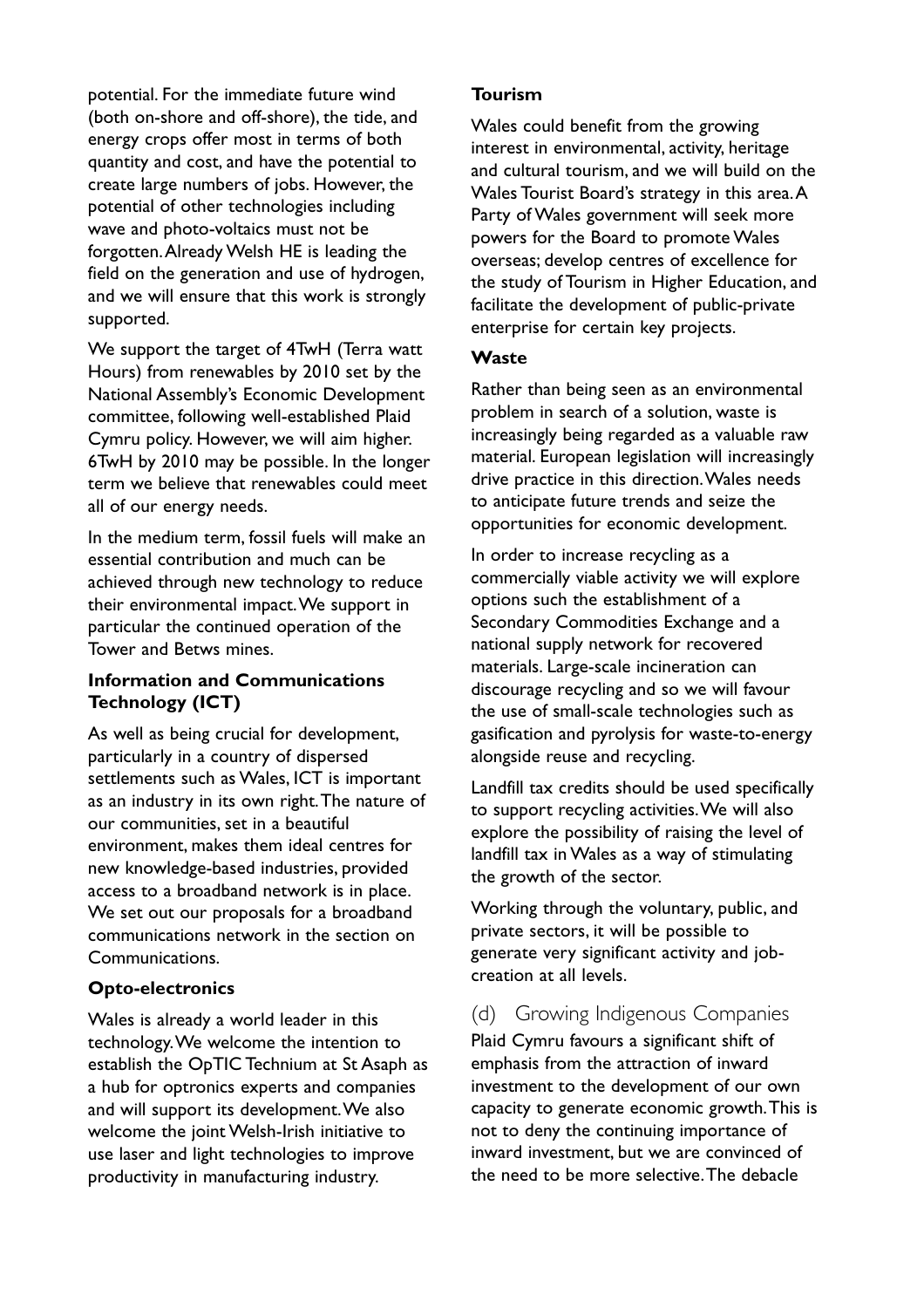of high profile failures of companies such as LG emphasises the need for a change of approach. It is confirmed by the general trend among multinational companies to cheaper labour markets, meaning that Wales cannot expect to attract inward investment on a similar scale to that achieved in the past.

The key mechanism for driving growth among Wales-based companies will be our Growth Companies strategy.This will involve identifying those businesses that have both the desire and the potential to grow, and targeting them with concentrated demandled support.

Companies will be identified through robust criteria, and consideration will also be given to their location so as to further our aim of dispersing economic activity throughout Wales.

There will be three different support levels.A full specialist package will be offered to the 100-200 Level 1 companies; a smaller package will be available for a further 1000 Level 2 companies; while a basic Level 3 package will be on offer to all other businesses that apply. Companies will be able to move between the levels according to their performance and potential.

The twin aims of our support strategy for businesses will be:

- to increase the number of businesses operating in Wales, and in the number and diversity of jobs;
- to improve productivity and efficiency in existing businesses so as to safeguard their future, and to enable them to add value to the Welsh economy.

The Entrepreneurship Action Plan will be revamped so as to improve focus and clarity. A Plaid Cymru government will ensure that it concentrates resources on promising entrepreneurs, and helps communities as well as individuals.We will establish a database of 'exiled' entrepreneurs to attract them back.

We will give increased emphasis to small businesses, which make up 98% of firms in Wales and whose major potential for joband wealth-creation is being largely ignored. We will engage with the small business sector so as to understand and respond to their concerns.

Business support for existing companies needs to be more accessible and demand-led. There is considerable concern about the complexity and bureaucracy of business support systems and the proliferation and duplication that exists.A Plaid Cymru government will undertake a full review of all bodies and frameworks in the economic development field, and is committed to creating a simpler, more transparent, structure that is more responsive the needs of business and workers.

## (e) Public Procurement Policy

The total value of public procurement in Wales is currently around £3 billion, much of which is spent outside the locality, the region, and Wales itself.We believe that there is major potential to harness this spending to provide a significant boost to our economy and to promote Sustainable Development.

While recognising that extra costs are involved, both in terms of price and administration, it should be regarded as a worthwhile investment in sustainable development which could bring major benefits. A Plaid Cymru government will urgently investigate ways in which Best Value and local authorities' new powers can be utilised so as to enable environmental protection and local economic benefit to be considerations. In this we will build on the work of the Wales Procurement Initiative Team.

We will pilot a new approach to public procurement with a number of local authorities and public bodies. Potential obstacles, including constraints imposed by European regulations, will be investigated. Strategies will be developed to make maximum use of local, regional and national providers and to develop their capacity and efficiency.There will be an opportunity too to promote equal opportunities and good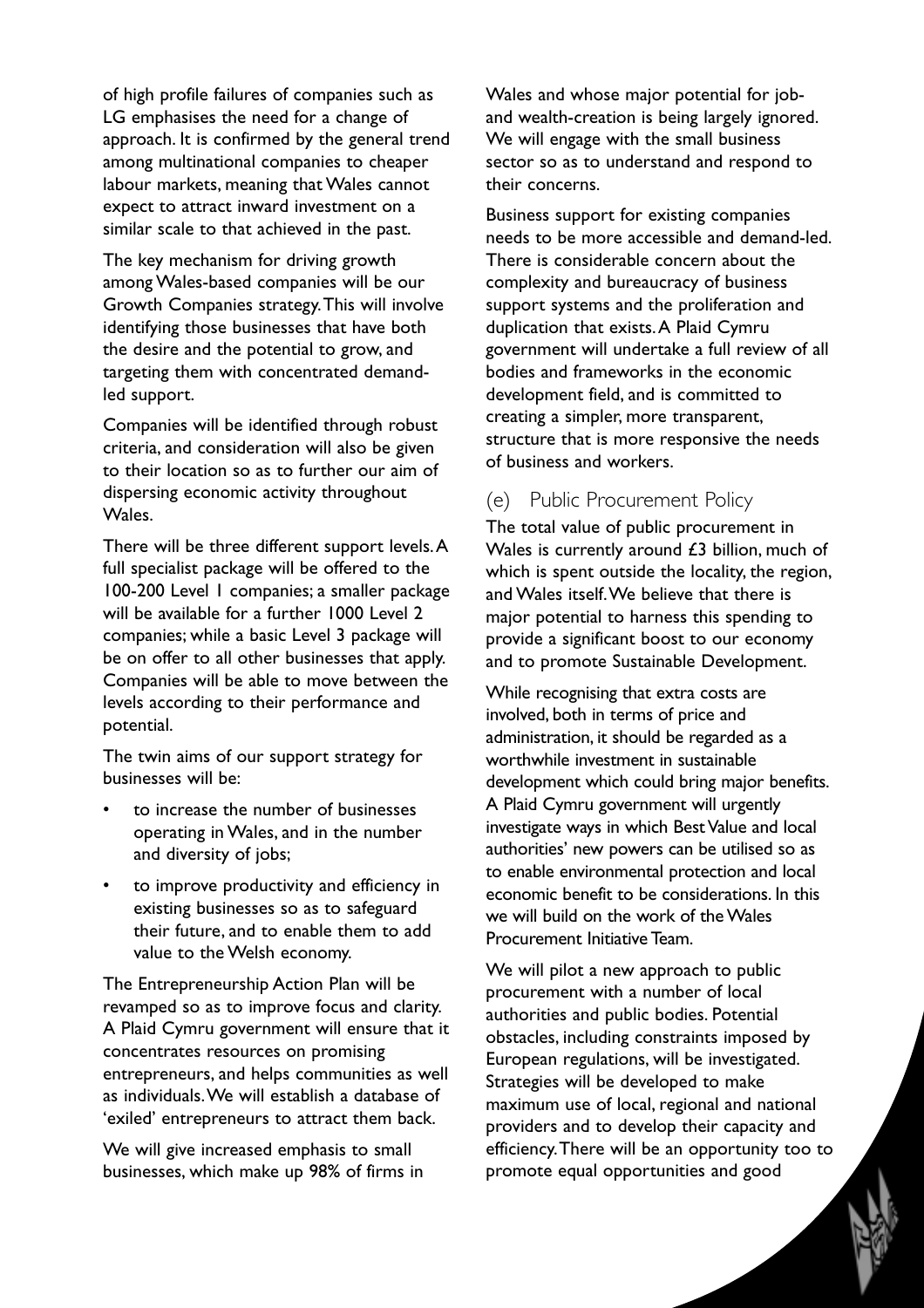employment practices among those providing services and goods.

(f) Training

The provision of appropriate and high-quality training is essential for the success of businesses and to fulfil the aspirations of workers.

There are serious concerns at present that in many instances young people follow courses that do not provide the skills that they really need.

A Plaid Cymru government will remit ELWa to work with the new Sector Skills Councils to achieve a better match between skills and qualifications on the one hand and the needs of businesses and the economy on the other.

Employers will be encouraged to play a key role in determining training priorities, alongside workers and trades unions.

We will also ensure that essential skills such as courtesy, being on time and thinking for oneself are nurtured in the early years and at school.

Training programmes should aim to eliminate gender-based job segregation and contribute to the elimination of discrimination in the workplace.

It is important that all Sector Skills Councils have offices in Wales, and that the Sector Skills Development Agency has at least one business adviser here.

# **A PLAID CYMRU GOVERNMENT WILL:**

- ensure a better geographic balance in economic development so as to spread prosperity to all regions;
- locate government jobs in different regions;
- designate seven economic regions to draw up Sustainable Development Strategies for implementation within a national framework;
- designate Special Development Centres to provide a focus for development in their regions;
- ensure the economic regeneration of areas which have undergone major industrial decline;
- establish a Labour Market and Economic Strategy Unit within the Government of Wales and enable the WDA and ELWa to concentrate on delivery;
- target growth industries, especially new technology, and those that benefit the environment;
- implement a growth companies strategy for Wales-based businesses;
- use public procurement to boost local and regional economies;
- ensure that ELWa and the Sector Skills Councils cooperate to meet the skills needs of individuals and businesses.

# **(2) A LIVING COUNTRYSIDE**

A commitment to a thriving countryside is an integral part of Plaid Cymru's vision for the future of Wales. Our rural communities are part of our national heritage, and we are determined to ensure that they are sustained into the future.

The loss of jobs in agriculture, and factors such as inflated house prices mean that rural communities feel that they are under siege at present For the UK Government the crisis in our countryside is a matter of little concern. Its handling of the Foot-and-Mouth epidemic showed its lack of understanding of farming and countryside realities.

We have already set out our commitment to spread prosperity throughout the whole of Wales, and as part of that a Plaid Cymru government will ensure that the countryside gets a fair deal. Ensuring effective broadband connections will be crucial to this.

Our Regional Development and Growth Centres Strategy recognises that the viability of the countryside will depend in part on accessible urban jobs as well as on traditional rural industries.At the same time we are equally committed to maintaining the key role that agriculture and other land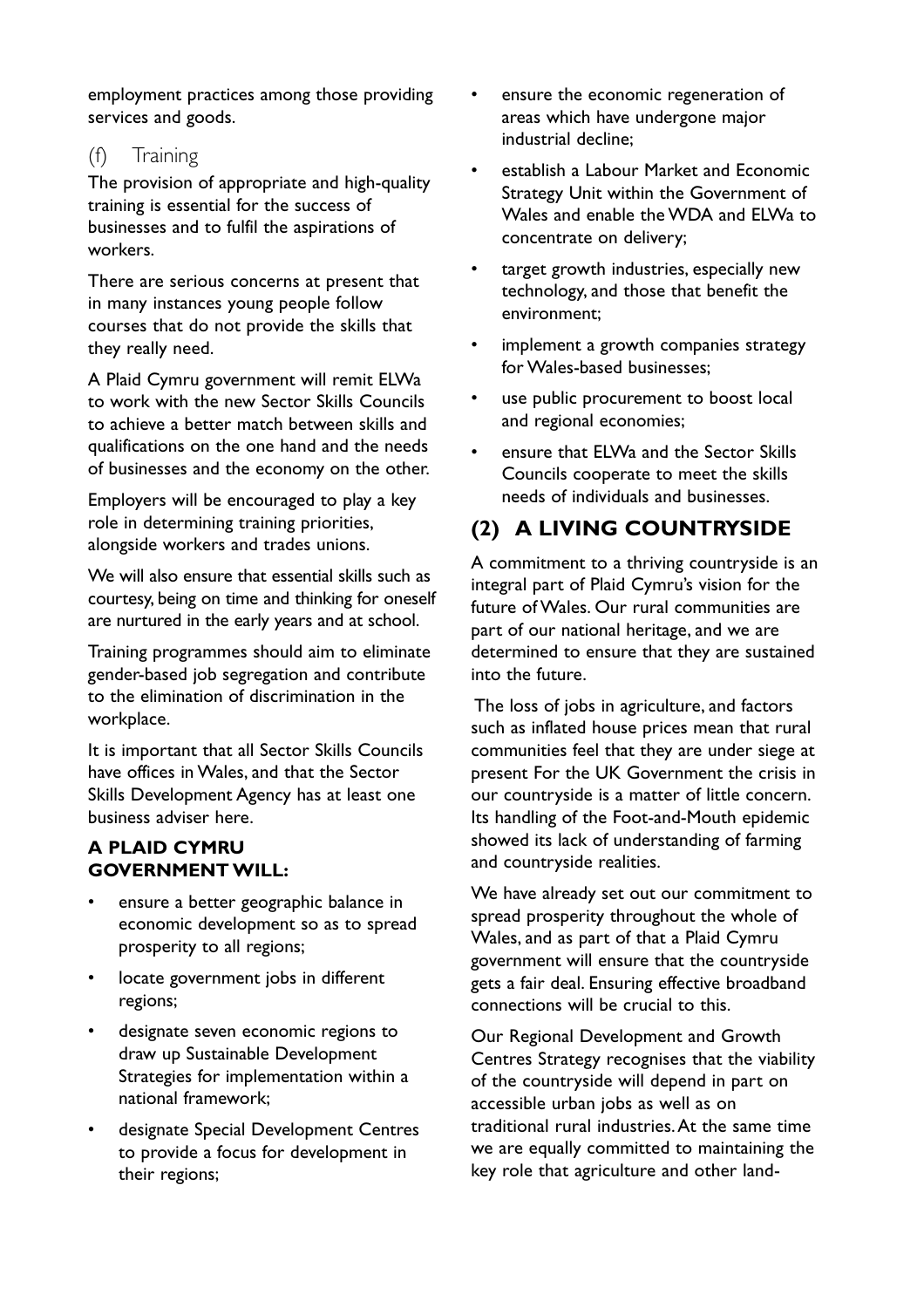based activities still have to play, and to strengthen activity and employment in the countryside itself.

# (a) Agriculture

Unlike Labour, Plaid Cymru believes that agriculture remains a fundamentally important industry, and the family farm its essential foundation.We need farming families to maintain our magnificent landscape and all that is part of it, as well as to provide a secure food supply of high quality.

The current agricultural crisis, with an average 35 people a week leaving the industry, poses a serious threat to the viability of countryside communities.

There is a real danger that farming is moving towards a pattern of large-scale ranching, which could have damaging effects on the landscape, and lead to the loss of priceless agriculture-linked skills.

It will be part of a Plaid Cymru government's responsibility to exert pressure on the United Kingdom government to adopt a more positive attitude towards farming and the countryside.

A combination of UK government policies is causing immense damage..There is the negligence in monitoring imports and a chronic unwillingness to access European funding. European funding for schemes such as Tir Gofal and organic farming ends up in the Treasury rather than in Welsh agriculture. Meanwhile the high level of the pound against the euro undermines the competitive position of farmers, and reduces the value of agricultural support payments.

In the face of all these difficult circumstances, a Plaid Cymru government of Wales will have two main objectives.

#### **The first objective will be to maximise the income from farming itsel**f.

In the first place, the farmer's position in the market place must be strengthened.The yawning gap between farm gate and retail prices is unacceptable.We will actively

promote co-operation among farmers and press the supermarkets to accept that they have both a responsibility and an interest in maintaining a robust Welsh, UK and European supply chain.

We will use public procurement as a tool to strengthen regional food producers.

We will redouble the efforts to add value to agricultural produce in Wales so as to improve returns for farmers and provide additional employment in the countryside, including for members of farming families.

We support the further development of Tir Gofal along with a broad and shallow agrienvironmental scheme.The reality, however, is that UK Government attitudes to European funding have limited the potential for development along these lines. In other countries and regions, such as Ireland and the German Länder, European funding has enabled a major expansion of agrienvironmental and other rural development schemes, raising farm incomes, creating employment in the countryside, and enhancing the environment. In Wales,Tir Gofal has had to be funded out of the limited resources of the Assembly's own block grant. Rectifying this situation will be a major priority for a Party of Wales government in the context of the reform of the Common Agricultural Policy (CAP).

We will encourage a greater emphasis on high-quality, environmentally sustainable, safe, animal-friendly food that can command higher prices.We help ensure strong Welsh promotion, marketing and labelling.We will also promote the growth of organic farming to meet market demand.

We are committed to assisting young entrants into farming. Here again the additionality of European funding is a key issue.

We will also act to speed up the payments of agricultural subsidies, and we deplore the failure of the current Government of Wales in this.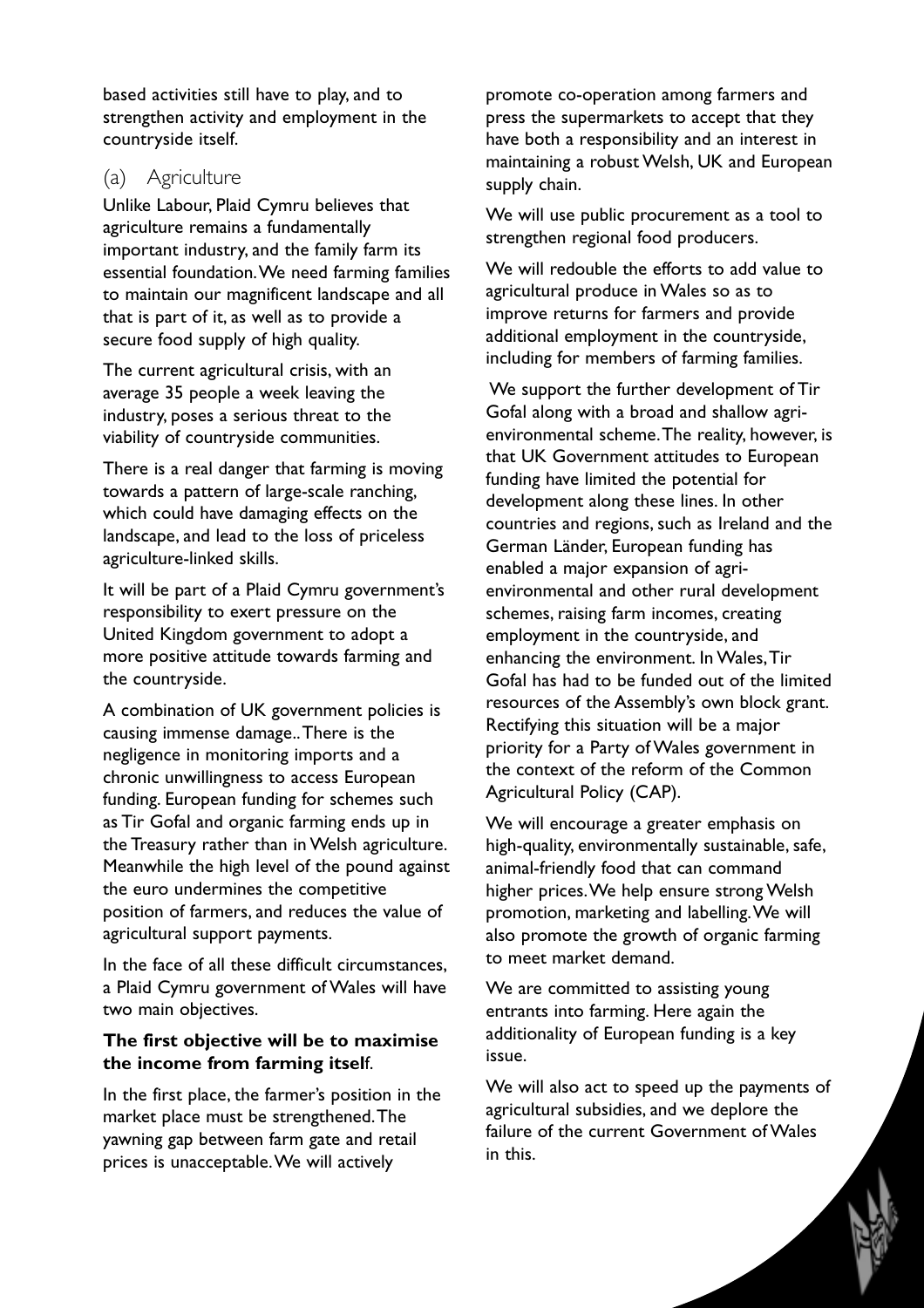#### **The second objective will be to provide additional sources of income for farmers and their families.**

We will ensure that the planning system facilitates all sustainable forms of diversification.

We will work to improve the running of Farming Connect.

The development of renewable energy is a major plank in our economic development strategy.This could provide serious opportunities for farmers and their families. Energy crops for heat and electricity in local small-scale power stations are likely to become a key growth sector, and we will provide maximum encouragement for this

We believe that there are important opportunities for applying the skills of farming families to profitable shortage areas such as plumbing, carpentry, building and electrics.We will ask ELWa to give priority to these areas.

Further employment opportunities should be developed in the management of sites of environmental and scientific significance and we will explore ways of funding these.

Recent evidence confirms that there are significant risks in proceeding to plant genetically-modified (GM) crops, currently being driven by naked commercial selfinterest.We deplore the way in which the Agriculture Minister Mike German failed to draw relevant information to the attention of the National Assembly when agreeing new legislation for Wales.We will tighten up Welsh legislation and use all necessary powers and influence to prevent the planting of GM crops in Wales.

# **The Reform of the Common Agricultural Policy**

Fundamental changes in the European Union's Common Agricultural Policy will have far-reaching effects on Welsh farming. In many ways the interests of Welsh farming are different from those of England, and it will be up to the Government of Wales to advance

those interests in European negotiations. Labour will inevitably toe the party line, whereas a Plaid Cymru government can be depended upon to put Wales first.

While supporting the general principle of decoupling payments from production, and a shift of support from Pillar 1 to Pillar 2, Plaid Cymru, unlike the UK government, will press the need for maintaining a significant level of financial support for farming.

We see this as totally justified for social, cultural and environmental reasons as well as ensuring a secure food supply.We will press the United Kingdom and the European Union to stand firm on this in World Trade Organisation (WTO) negotiations.

There are both opportunities and threats for the Welsh dairy industry in the reform proposals. Measures must be put in place to ensure a viable future for this sector which is such a large part of our agriculture.

Welsh needs must be protected in relation to modulation, and full match-funding from the UK Treasury must be the bottom line.

#### (b) Forestry

Forestry in Wales has considerable potential for adding value and increasing employment.

Generally we support the National Assembly's agreed Woodland Strategy and will work with the Woodland Forum on its implementation.

However, the present Government of Wales has failed to bring about the change of direction necessary to release the potential of Welsh forestry. Despite the spin about promoting sustainability the overwhelming majority of replanting on the Assembly's estate is still of conifers.There is no environmental or economic case for this approach.At present a great opportunity for Wales is being lost.

We will aim for 50% of new planting to be of broadleaved species, and for 50% of the Assembly's estate to be broadleaf by 2020.All planted ancient woodland should be back to native species by the same date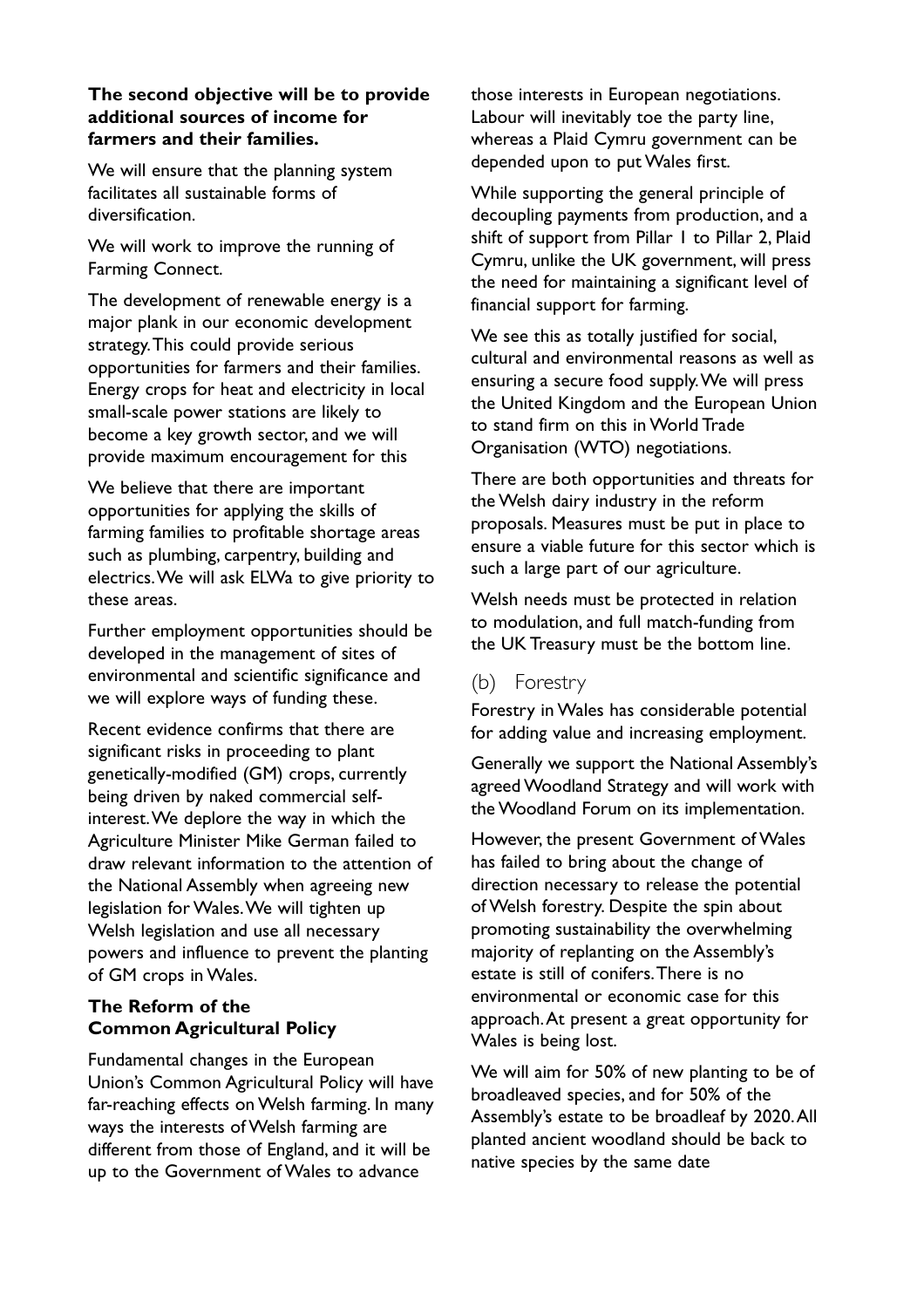This will still leave a significant role for conifers but new markets must be developed. We will encourage their use, together with forest waste, farm energy crops and recycled timber, for energy production.

# (c) Sea Fishing

There is considerable potential for the development of inshore fishing to strengthen the economy of coastal communities.This is an issue that has been neglected as the debate has concentrated on the problems of deep-sea fishing caused by long-distance factory farming.

A Party of Wales government will ensure that the voice of Welsh fishing communities is heard in negotiations on the future of the Common Fishing Policy.

We will:

- encourage the use of good environmental practice to maintain the marine environment and to restore fish stocks;
- implement a strategy for sustainable inshore fishing, developed with the participation of fishermen and environmental and fisheries experts;
- ensure that financial support, including Objective 1 money, is available for the purchase and renovation of vessels and for processing and value addition, including local markets;
- move to establish a single national Sea Fisheries Committee, strengthened sufficiently to work effectively with the Assembly Fisheries Division, the WDA and the Countryside Council for Wales.

# **A PLAID CYMRU GOVERNMENT WILL:**

- put Welsh interests first in CAP negotiations;
- encourage local and regional valueaddition to farm products;
- demand that Wales gets a fair share of European moneys for rural development, and that these moneys are truly additional;
- insist on full match funding for modulation;
- promote the public procurement of locally and regionally produced food;
- support young entrants to farming;
- support the shift to sustainable farming systems, including Tir Gofal and organic;
- encourage diversification, including the development of sustainable energy;
- increase the planting of broad-leaved trees;
- develop and implement a strategy for sustainable inshore fishing.

# **(3) COMMUNICATIONS**

A major improvement in our communications infrastructure within Wales is essential for sustainable development, as well as strengthening national cohesion.

This will involve improving electronic communications and safeguarding our postal services as well as developing an integrated transport system.

While better road and rail links are essential, electronic communications can reduce the need for physical mobility as well as enabling the dispersal of business activity and the decentralisation of government.That is why we need an integrated communications strategy.

# **The Electronic Network**

Since 1994, Plaid Cymru has stressed the importance of broadband communication to our national future.We envisaged that by 2002 there would be a full broadband service to every town and village and Wales could lead the world. However that opportunity was squandered and Wales has fallen to bottom place in the UK.

The Labour-Liberal Democrat Government of Wales have:

- failed to present a comprehensive broadband strategy to the Assembly;
- failed to use the £66m in the Objective One programme allocated to IT infrastructure;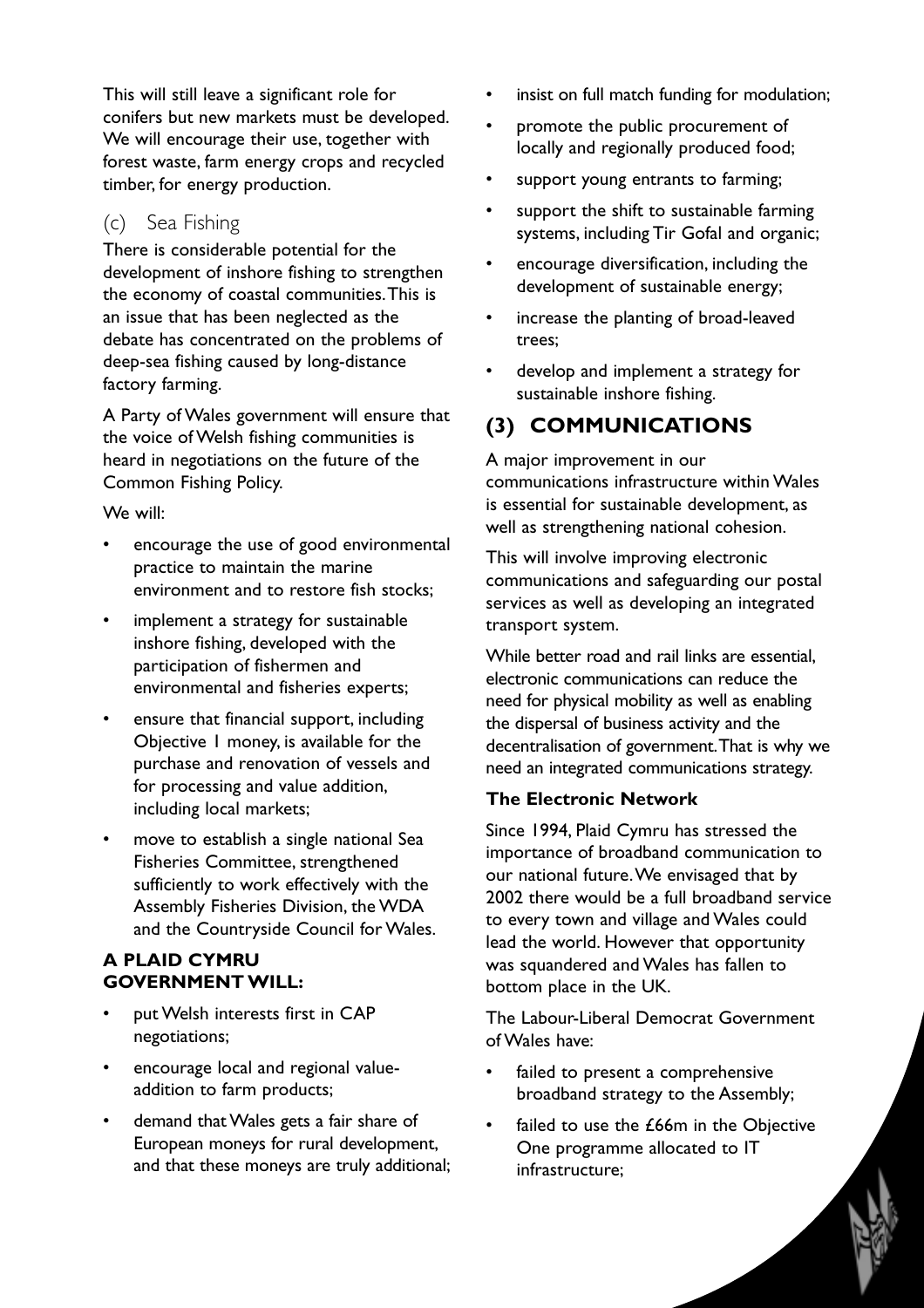set a target for 2007 which would leave Wales even farther behind the rest of the UK and Europe;

A Party of Wales government will therefore set a priority target of a comprehensive broadband service available to 90% of our population by 2008.To ensure that the system is "future-proof" the basic network must be fibre-optic, with wireless and satellite as valuable supplementary technologies to serve subscribers remote from the fibre network.

The funds already available are adequate to meet this target provided they are used efficiently according to an overall strategy.

#### **Road and Rail**

Our transport policy will be driven by the need:

- to promote economic development in all the regions;
- protect the environment;
- improve social inclusion;
- unite the nation.

A truly integrated transport strategy is essential for this

Effective integration can only be achieved if the Assembly has control of all transport modes.The transfer of responsibility and resources for our railways from Westminster to the Assembly is therefore an urgent necessity. It is also vital in order to avoid the threat of further cuts and yet more neglect arising from the Strategic Rail Authority's concentration of attention and resources on the English South-East. Unless we succeed in this the danger is that we will not be able to take full advantage of the new all-Wales franchise, gained as a result of constant pressure by Plaid Cymru.

We will press for the transfer of a range of other powers also, including for example bus regulation, the traffic commissioner, airport and air service development, powers on rail franchises and network rail, and port development

A strategic priority will be the completion of the "figure of 8" road network, which, together with the north-south rail service, will link together the four corners of Wales and so serve our regional development strategy.The A470 and A483 will receive particular attention to improve road safety, and reduce environmental impact on towns and villages.The reduction in north-south journey times is a strategic priority. Good quality links to the main UK network are obviously crucial for access to markets from the mid and western areas.

The public transport network will be developed as an integrated whole with an emphasis on high-quality long-distance as well as local bus services. Improvements to the North-South TrawsCambria service will be promoted.This will be backed by an effective one-stop-shop public transport information system.

In line with our commitment to promote Sustainable Development and move towards a carbon-free energy policy, we will explore possibilities for the use of alternative fuels. Road improvements will be accompanied by measures to facilitate the use of public transport. In accordance with our new public procurement policy we will make maximum possible use of local and regional contractors.

We will promote the improvement of rail services in the Valleys of the South and drive forward the re-introduction of passenger services from Cardiff and Newport to Ebbw Vale in order to help the revitalisation of the Eastern Valleys .

In order to implement an integrated transport policy we will need an appropriate organisational structure.This will include:

- a national Passenger Transport Board to direct and work with the SRA (and in the longer term assume its functions in Wales);
- statutory regional transport boards based on the existing consortia.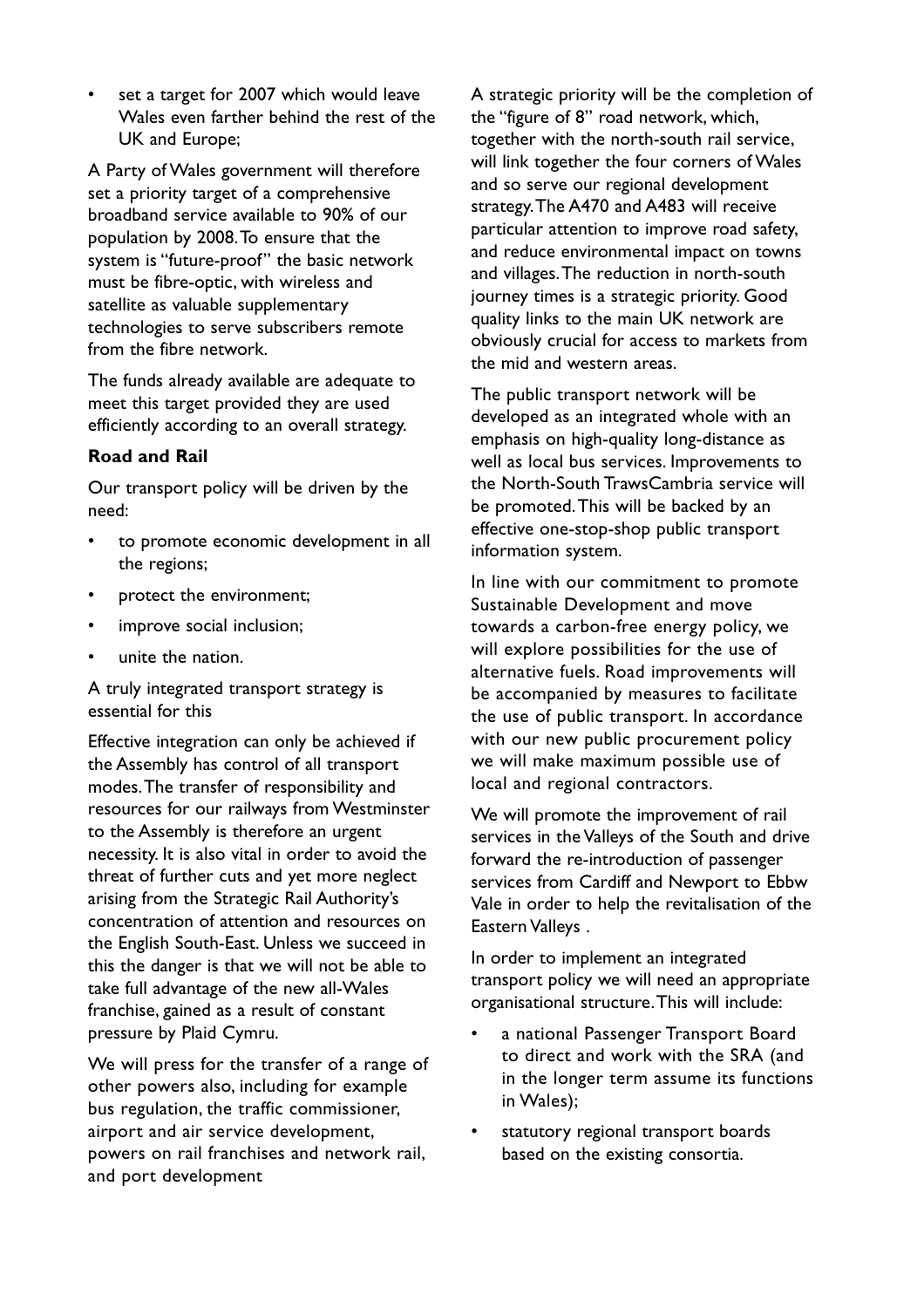Rural areas have their own transport needs and challenges. Countryside dwellers deserve good public transport, and running fleets of half-empty buses is not the way ahead.We will pilot the development of a demandresponsive public transport system, using satellite technology to link cars and taxis with main bus routes.

We will explore the possibility of extending free bus travel to under-18s and those in fulltime education.

We will also look to the reintroduction of bus grants as away of modernising the bus fleet and improving access for disabled people.

In seeking to improve vehicular transport the convenience and safety of pedestrians must always to be borne in mind.

So too must the fact that cycling can make a significant contribution to mobility, promote good health and help the environment. It must be taken seriously as a significant element in transport policy.The provision of cycle lanes should be integral to road improvement schemes at all times.

#### **Air and Sea**

We will develop our own air transport strategy for Wales, as the UK Government's current proposals for Wales are utterly inadequate.

We believe that Cardiff International Airport has considerable potential for growth.We will encourage the expansion of terminal capacity and new service to major European cities.

We will instigate a full review of airport facilities in the South-East of Wales.

Our strategy will encompass regional airports throughout Wales.We will encourage a wider range of services with countries and regions in the Atlantic Arc.

#### **Postal Services**

With a network of 1300 Post Offices and 9000 employees, the future of the Royal Mail is crucial to our communications system.

It is facing many challenges at present.The

UK government's decision to introduce ACT for benefit payments will lead to a sharp loss of revenue, resulting in cuts in services and outlets. Jobs are also being lost through the centralisation of sorting services out of Wales.

With the government forcing the pace on deregulation faster than European Union legislation requires, direct government support for Post Offices could end in 2007.

Another challenge to the post is the likely drop in business as a result of alternatives developments, especially e-mail and mobile phone texting.

We believe that any Government of Wales has a responsibility to use its influence and powers to safeguard our postal services.

A Plaid Cymru government will argue the case for protecting jobs and services in Wales and will press the Royal Mail to appoint a National Director for Wales with executive responsibility for postal services.

In order to strengthen our network of Post Offices, we will build on the already existing Post Offices Development Grant and work with the WDA to enable Post Offices to provide a wide range of services, including banking.We also believe that Post Offices have considerable potential as information and advice centres, and deplore Labour's refusal to carry forward the "Your Guide" initiative in Post Offices.We will explore the possibilities for this development and work together with local authorities, which are currently developing their own systems.

#### **A PLAID CYMRU GOVERNMENT WILL:**

- ensure a high-quality broadband network to all parts of Wales;
- demand the transfer to Wales of key transport functions, including responsibility for rail;
- link up the regions of Wales through the "figure of 8" road network and the all-Wales rail franchise;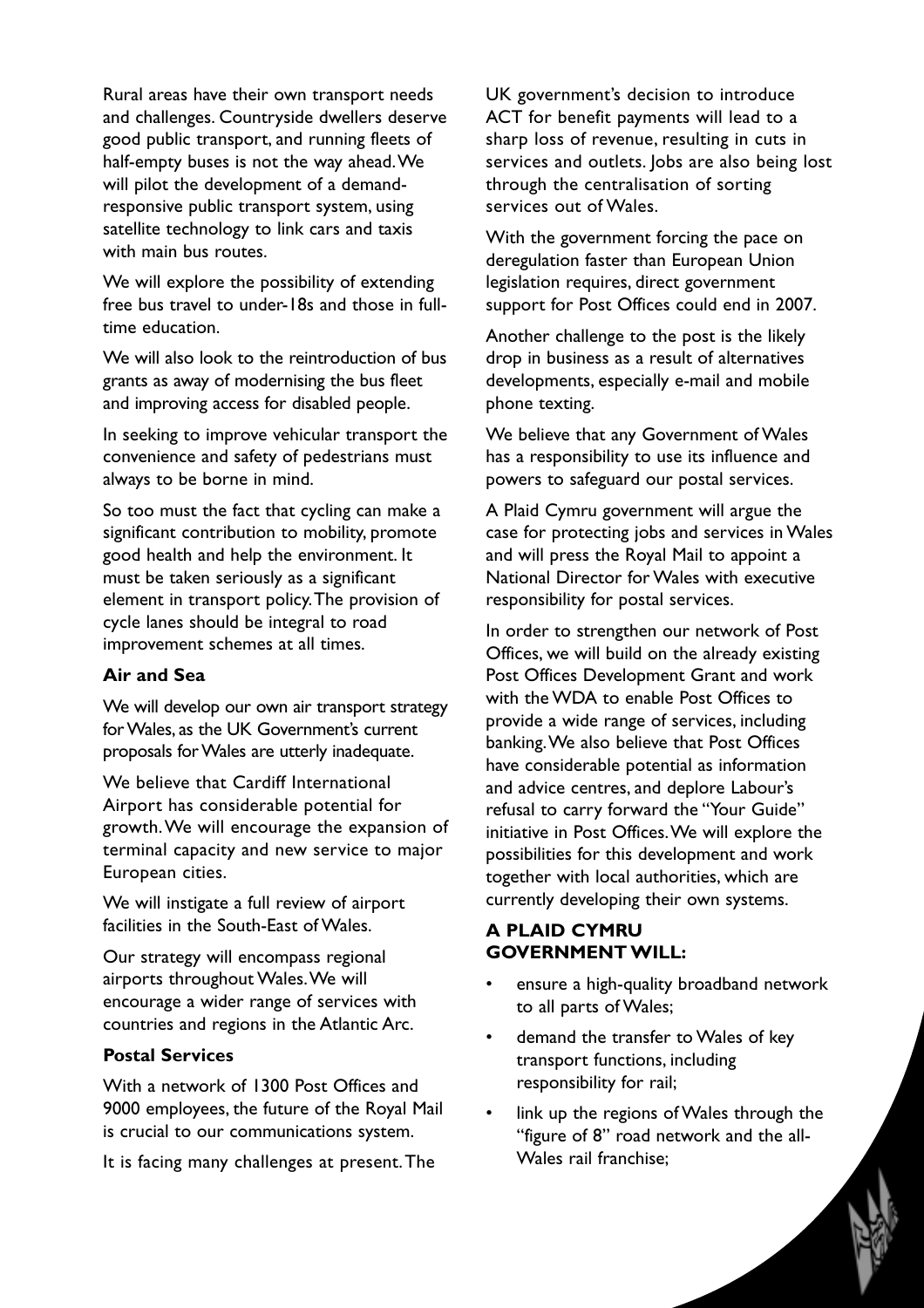- develop national and regional organisations to deliver integrated transport;
- pilot a demand-led public transport system for rural areas linking cars and taxis with the main bus routes through satellite technology;
- encourage the development of Cardiff International and regional airports;
- work with Royal Mail and development agencies to enable Post Offices to provide a wide range of services, including information and advice systems.

#### **WE WILL SEEK PRIMARY LEGISLATION TO:**

• transfer transport responsibilities including railways in Wales to the National Assembly.

# **(4) HOUSING**

A number of major challenges will face a Plaid Cymru government in ensuring that affordable good-quality housing is available for those who need it."Shelter" estimates that 250,000 people in Wales live in housing of unacceptable condition.The challenges include:

- a massive backlog of repair and renovation in social housing arising from lack of investment and mismanagement;
- low incomes and external pressures, particularly in attractive rural areas, causing house prices to rise well beyond what local people can afford;
- UK Treasury rules that prevent local authorities from raising funds for renovation;
- insufficient social housing stock arising in part from the disposal of properties through right-to-buy schemes;
- abandonment of social housing in some areas caused by community breakdown.

Meeting these challenges will involve a range of policy actions and significant investment. In this, as in so many other areas, the unfairness of the funding allocation to Wales, and other UK government policies, make tackling the

problems difficult.A Party of Wales government will however use whatever means are available in order to succeed.

In doing so we emphasise that investment in housing can bring multiple benefits:

- improving health and quality of life;
- reduced pressure on services including residential, nursing and hospital provision - according to Shelter, poor housing costs the NHS £50m a year;
- contributing to the regeneration of disadvantaged communities
- reducing social exclusion;
- job-creation and stimulating the local economy.

The link with economic development is obvious, as is the possibility of linkage with the Objective One programme. One aspect of this is the scope to promote home energy efficiency both through adaptation, using the Home Energy Efficiency Scheme (HEES) and the Home Energy Conservation Act (HECA), and through the use of building regulations

Plaid Cymru deplores the way in which New Labour dogma and Treasury rules are forcing the transfer of housing stock from local authority ownership, often against the wishes of tenants.Where such transfers are necessary, however, Plaid Cymru will encourage the development of communityowned organisations in which tenants are active participants. Such bodies can contribute to the growth of the social economy. Investment in housing must then be seen as integral to community regeneration, following the example of enlightened local authorities such as Rhondda Cynon Taf.

Housing renovation grants will be integrated with the regeneration process so as to gain the greatest benefit for society as well as the recipient.

Disabled facilities grants to give equal opportunities to the disabled are vital.We will support the Care and Repair scheme which enables older people to remain in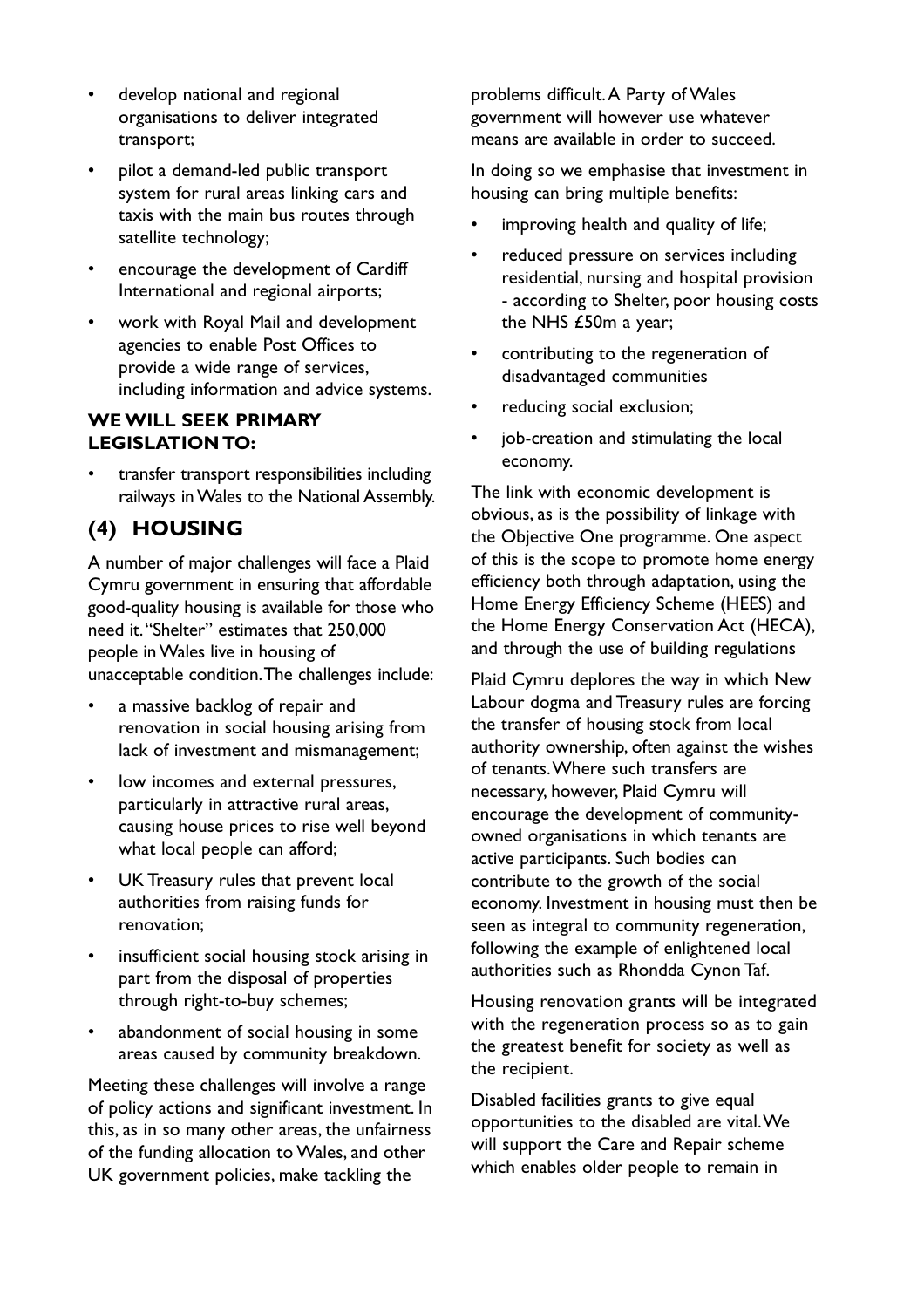their own, improved, homes.We will encourage the development of "Homes for Life" which provide for people's changing needs, including disability.

The particular needs of ethnic minority communities merit attention through for example:

- recognising the importance of the extended family;
- increasing awareness among relevant officers;
- attracting members of ethnic minority groups into housing management.
- there should be a special emphasis on integration with the community as a whole.

The specific problems of rural areas where externally-generated price inflation excludes local people from the housing market need a policy approach tailored to their circumstances.The impact on the position of Welsh as the main community language should be an important consideration.

So far the policy response has been fragmentary and inadequate.

A Plaid Cymru Government will develop a specific policy for areas of this kind. Local Authorities (LAs) will be required to undertake detailed assessments of need, and communities will themselves be given the opportunity to work with LAs and Registered Social Landlords (RSLs) in developing solutions.This process would be linked with work on Community Strategies and Unitary Development Plans.

On the basis of this work, variation in the level of social housing grant should be allowed in order to respond to the realities of the local market. RSLs would then be able to make use of this resource to provide flexibly for local need through a combination of affordable rented accommodation and owner-occupation (through the Homebuy scheme).There should be support for purchase and renovation, but also for newbuild where necessary, particularly on land made available for local need and therefore at little more than agricultural value.

Far from extending the right to buy, Plaid Cymru proposes its suspension in areas where there is a shortage of social housing.

In order to protect standards and prevent the exploitation of tenants, we will call for legislation to introduce compulsory registration in the private rented sector.

We will support the UK-wide campaign to demand that Westminster New Labour end the discrimination against local authority housing and tenants in the Housing Benefit System.

We oppose moves by the UK Government to change the basis of Housing Benefit so as to limit choice of location and property for claimants, a move which is calculated to increase social exclusion.

We will call for the transfer of responsibility for housing benefit to the Assembly when it achieves full legislative and taxation powers

In the interests of social solidarity and inclusion we wish to encourage a better mix of social and general housing and will make use of the planning system to this end.

A later section will outline our plans for a new means of raising finance for public investment, including housing.

Many of the factors outlined above, among others, mean that homelessness remains a significant problem affecting some 50,000 people every year. Solving this problem requires action at UK Government level but there is much that the Assembly and its partners can achieve.We will work with Shelter and others to this end.

## **A PLAID CYMRU GOVERNMENT WILL:**

- demand a change in Treasury rules to enable the renovation of publicly-owned social housing;
- integrate housing renovation and development with community regeneration;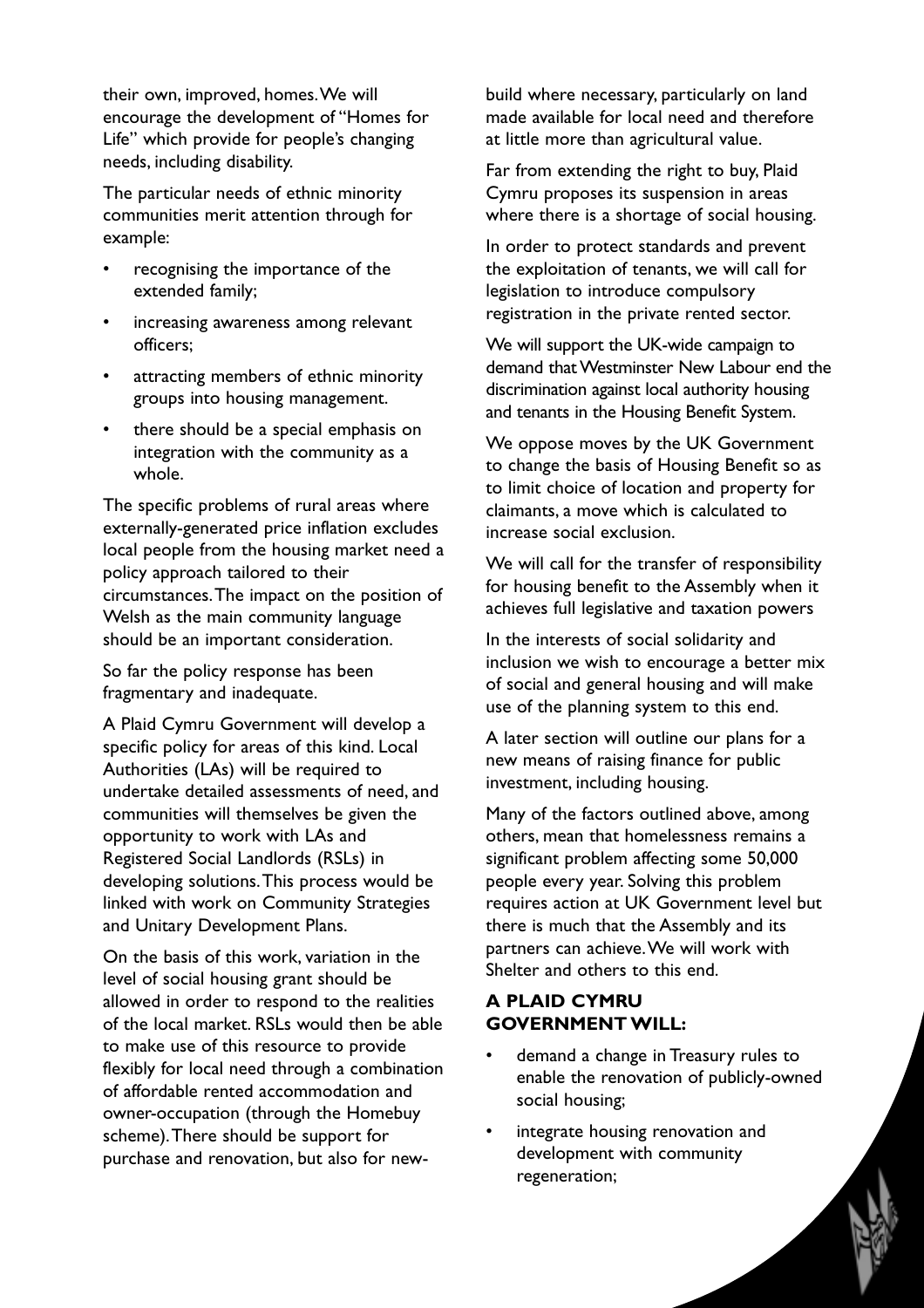- develop a specific policy approach for rural areas affected by externallygenerated price inflation;
- recognise the needs of ethnic minority communities;
- work with Shelter and others to tackle homelessness.

#### **WE WILL SEEK PRIMARY LEGISLATION TO:**

require the compulsory registration of private rented housing.

# **(5) REGENERATING COMMUNITIES**

Tackling the poverty and spiral of decline that is blighting many communities will be a key priority for a Party of Wales government.

In disadvantaged areas, development policies must be geared to community regeneration.

A Plaid Cymru government will further develop and support the Communities First initiative.We will:

- stress empowerment and capacitybuilding rather than quick results as fundamental to the regeneration process, recognising power-differences within communities;
- ensure that local people themselves define the priorities;
- welcome the role of outside bodies, particularly the voluntary sector in providing support and guidance;
- provide longer-term funding to give stability and confidence to voluntary organisations and local people;
- link community regeneration more effectively with mainstream economic development, e.g. through Objective One partnerships;
- bring extra resources from other policy areas to bear, including Health, Education and early years Educare, environmental improvement and energy conservation.

People from ethnic minority and lesbian and

bisexual people are often vulnerable, as are women and older people.Their needs merit particular attention.

While 'Communities First' areas have very special needs and merit priority attention, it is important that there is co-operation with adjoining wards in order to avoid duplication, avoid the displacement of problems elsewhere, and maximise the benefit of developments.

We will work with the police to strengthen their participation in community regeneration.

Schools have a key contribution.The more they are seen as integrated into their communities and dedicated to serving their needs, rather than being free-standing entities in a competitive market, the more they will be able to contribute to regeneration.

A Plaid Cymru government will ensure that at least one of the community school pilots to which we are committed (see Education) covers one or more 'Communities First' wards.These pilot projects will deploy other services including Health and Social Services on school premises.

Children and young people should be able actively to participate in regeneration programmes

#### **Public Protection**

Freedom from violence and fear is a basic human right that must be upheld

No responsible government should turn its back on the way in which crime and vandalism are damaging the quality of life for many people especially in some of our most disadvantaged communities.

As well as the direct harm caused to victims, each crime committed contributes towards creating a climate of fear in many areas.The perception of crime can itself cause stress and unhappiness .

Despite the familiar cliché,"tough on crime and tough on the causes of crime", Labour has failed to tackle either effectively. It has also failed to come up with any coherent strategy. Its increasingly mixed messages and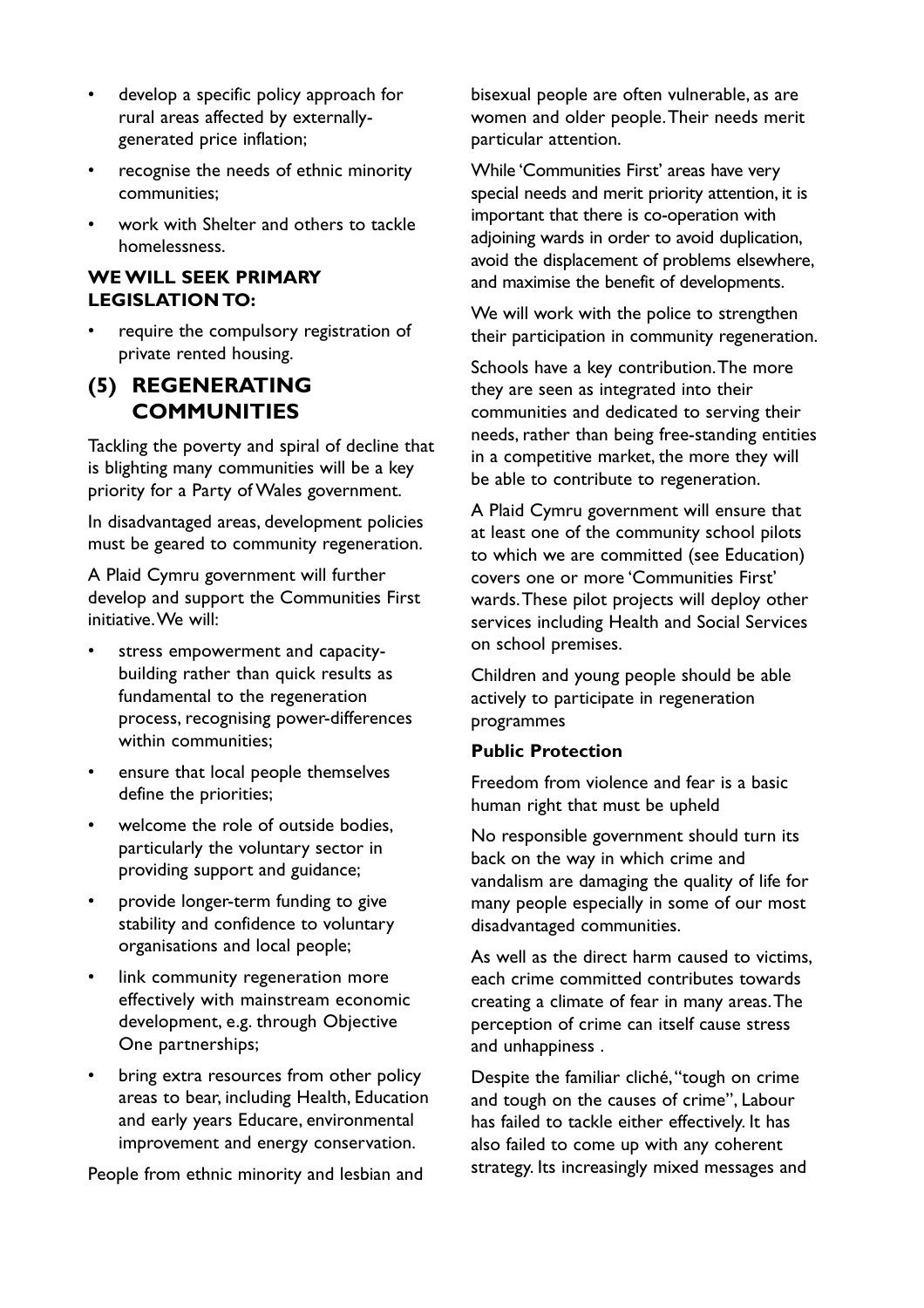gimmicks make it clear that its policy is driven more by the quest for newspaper headlines than an honest determination to build safe and contented communities. .

A cool and mature approach is essential in tackling crime and vandalism. It must balance the underlying economic and social causes with the need to accept personal responsibility.

Simplistic and populist approaches from politicians and others help no-one. Overcrowded prisons will not solve society's ills or help to build safe communities.

However, the response to the reality of crime and its effect on communities' quality of life cannot wait upon the holistic policies that could get to the root of the problem.This would be insulting to victims, who are as likely as not to be at least as poor as those who have committed the offence.

It is clear therefore that there must be effective action for public protection.

There can be no substitute for effective police forces accountable to the public.We need a much stronger presence and greater involvement in the community to help deter and prevent crime, as well as to improve detection and conviction rates.

We also need a criminal justice system that both protects the public and is more imaginative in its attempts to reform offenders.

The National Assembly's current powers make it difficult to develop an integrated strategy for reducing crime.Whilst the Assembly is responsible for most aspects of community regeneration and social work, powers over the police and the criminal justice system remain with Westminster.

A Plaid Cymru government will use all the powers at its disposal to help make our communities safer. However, we will also seek the transfer of further powers to enable a more co-ordinated and integrated approach.

Our first step following the May election will be to strengthen co-operation among all those involved in law enforcement on the

one hand, and community regeneration work on the other.

#### **Drug-related crime**

The need for community action is particularly relevant where drug crime is concerned. Economic despair and social breakdown must never be underestimated as causes in driving young people towards more and more dangerous drugs.

Class A drugs such as heroin and crack cocaine are wreaking havoc in many communities, not only among the users themselves but also among the victims of their crimes.At the same time the havoc wreaked through the misuse of alcohol should not be underestimated, nor the need for effective action to prevent its misuse neglected.

Swift action is required on two different fronts. Firstly, rehabilitation must be easily and promptly available for drug users.As well as the obvious importance of this in humanitarian terms, it is far more cost-effective than allowing continuing addiction and offending on the one hand and imprisonment on the other.

Powerful dealers who are making a fortune from the misery of others should be dealt with severely and their profits seized.We believe that takings from such seizure should be used to pay for the treatment and rehabilitation of those suffering from drug-dependency.

On the issue of classification, we welcome the more pragmatic approach now being taken to the use of cannabis.Whereas it is undoubtedly harmful, it clearly belongs to a different category to Class A drugs. However declassification without decriminalisation is an unsatisfactory compromise, leaving distribution in the hands of illegal dealers. It is a typical New Labour fudge. Plaid Cymru supports decriminalisation for minor offences such as possession for personal use, but we emphasise the need for vigorous educational campaigning to show the dangers of use.This would enable the police to concentrate more on apprehending those who trade in hard or Class A drugs.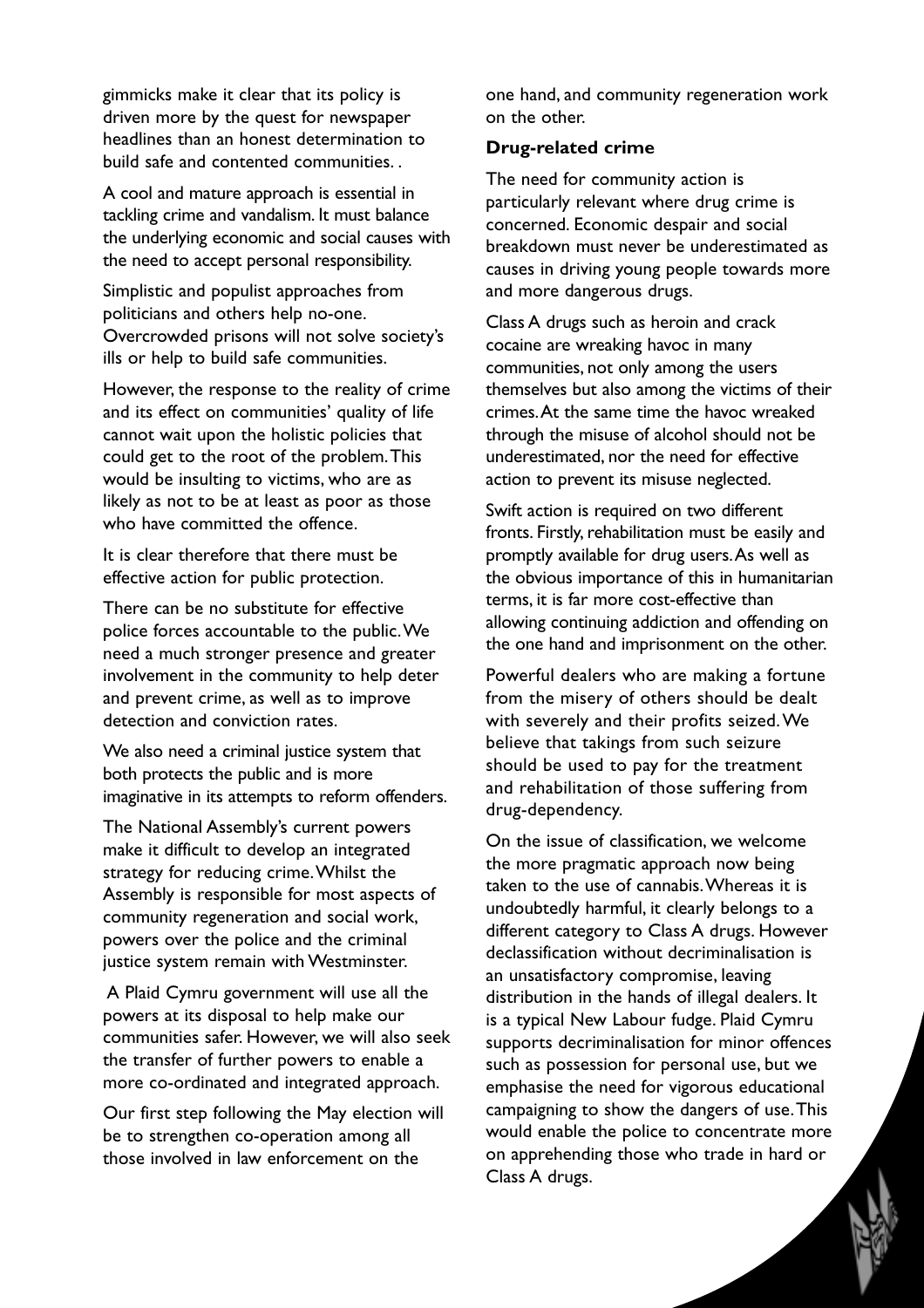#### **Policing and Justice**

A Party of Wales government will seek the transfer of responsibility for policing to the National Assembly.This is vital in order to enable the co-ordination of activities and to develop a policing policy appropriate to Wales.

Strong support for such a move has already been expressed among senior figures in Welsh police forces, and we believe that it should take place as soon as possible.

We will put a strong emphasis on community policing. In consultation with the police forces, we will aim to increase the numbers of officers in the community and consider ways of developing the roles of others who could support their work.

To protect accessibility to justice, we will oppose any further closures of magistrates courts.

Looking towards the time when the Assembly gains legislative powers, we advocate the establishment of a Wales Ministry of Justice to take responsibility for policing, most of the work of criminal and civil courts, prisons and probation services. This will enable us to fashion our own criminal justice system and develop the kinds of solutions that work for us.

We support the maximum use of noncustodial sentences particularly for less serious offences.This is not mere leniency, but rather recognition that in many cases prison is simply a very expensive way of making people far worse.

Community service must not be seen as a soft option but rigorously enforced so that offenders are making an appropriate reparation to society.There should be widespread use of technologies such as electronic tagging.

We will strengthen witness protection services so that fear of reprisal will not inhibit the presentation of evidence that could lead to a conviction.

We will also strengthen victim support through the existing Victim Support Teams and ensure that specialist rape crisis counselling is available.

#### **Hate Crime**

We will put particular emphasis on protecting members of vulnerable ethnic minority communities. Racially-motivated attacks are beyond the pale and must not be tolerated.

We will work closely with the Wales Refugee Council on positive approaches to the issue of refugees and asylum seekers so as to counter any danger of persecution.

We will develop a consistent approach to tackling homophobic hate crimes, working with the Lesbian, Gay and Bisexual Forum to identify, disseminate and resource best practice.

# **Violence in the Home**

We will also ensure that domestic violence is treated with the seriousness it deserves.We will provide resources to make it possible for vulnerable women and children to leave violent partners, find new homes and rebuild their lives.

## **A PLAID CYMRU GOVERNMENT WILL:**

- encourage greater co-operation between the police and those involved in community regeneration;
- tackle the economic and social problems that cause crime;
- provide funding for drug rehabilitation programmes;
- oppose any further closures of magistrates courts;
- provide more funding for the protection and support of victims and witnesses.

# **WE WILL SEEK PRIMARY LEGISLATION TO:**

• transfer responsibility for the police to the National Assembly.

# **(6) THE ENVIRONMENT**

As one of the three pillars of Sustainable Development, the need to protect and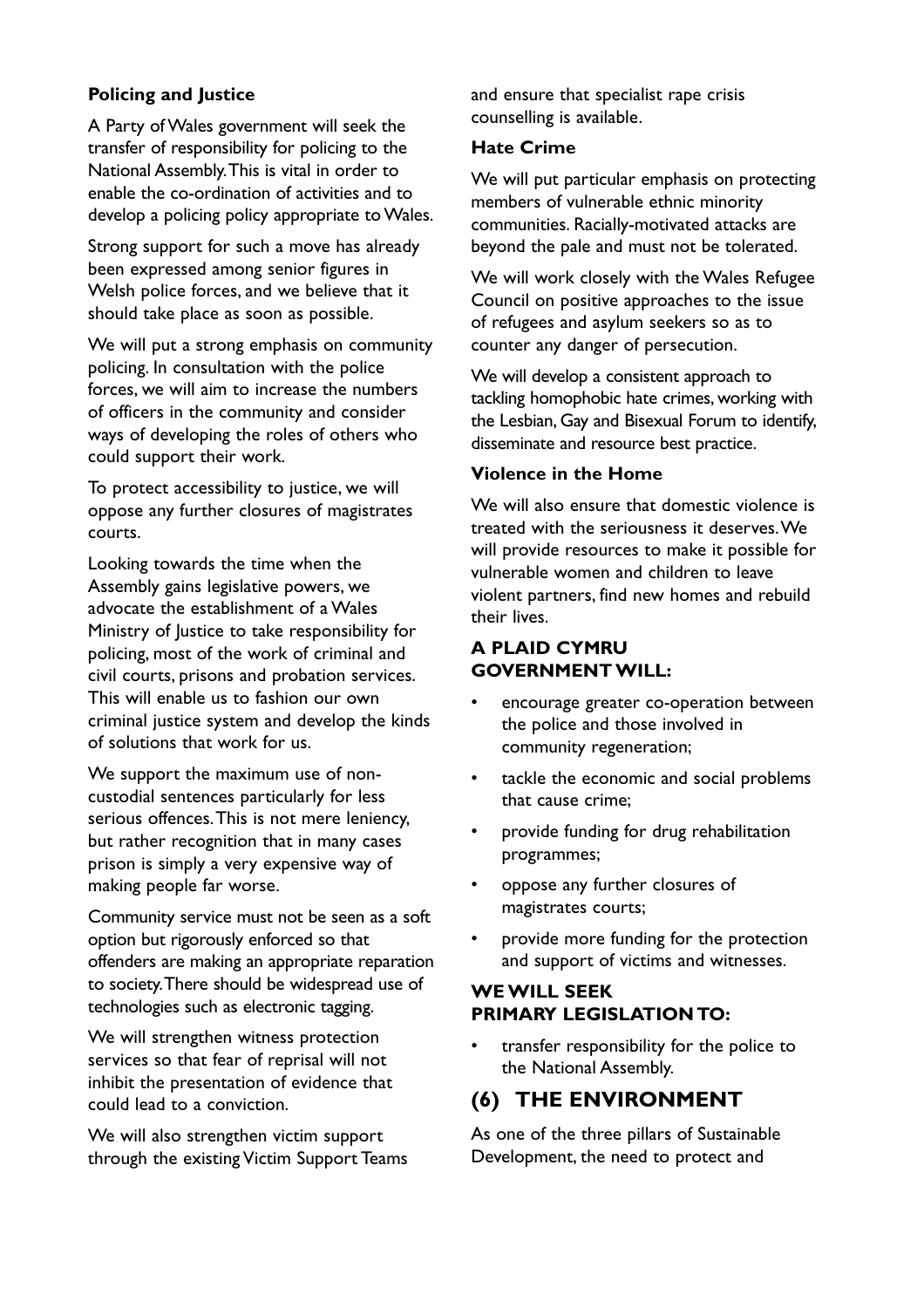strengthen the environment permeates our policy programme. It is inevitable that tensions will arise between the need for development on the one hand and environmental protection on the other, but we believe that Wales is well placed to achieve the reconciliation of the two.

Our revamped Sustainable Development Scheme will set out the way in which we will achieve this. It will be as much about seizing opportunities for action in certain key areas as about setting up obstacles to inappropriate development.As such it will be closely integrated with other aspects of our policy programme, economic development in particular.The need to reduce Wales's global ecological footprint will be an important issue.

The key considerations will be:

- contributing to reducing climate change;
- protection of biodiversity;
- sustainable use of natural resources;
- prevention of damaging emissions and pollution.

We have already shown that:

- sustainable energy and waste will be growth sectors in our economic strategy;
- the development of ICT will enable a reduction in the need for travel;
- we will promote the development and use of alternative fuels, particularly hydrogen, and give priority to public transport;
- we will prioritise agri-environmental farming;
- our forestry policy will be based on environmental principles;
- we will create extra employment through the positive management of sites of scientific and ecological importance;
- we will promote sustainable fishing practices;
- our public procurement policies will incorporate the proximity principle.

We will also look to strengthen the status of Sites of Special Scientific Interest by giving them Favourable Conservation Status (FCS).

The importance of Education for Sustainable Development (ESD) has also been mentioned. It is essential that our young people grow up with a strong awareness of their duty to look after the natural environment as a wonder of creation, an invaluable asset and the basis of our survival and of all wealth.This will be seen in the context of the need to ensure global equity and social justice.We will work with others to ensure that Sustainable Development and global citizenship are linked as key elements in our new National Curriculum and in teachers' education and training.

In our jobs strategy there will be an emphasis on career opportunities in various aspects of Sustainable Development such as those mentioned above.

In all of this we will work closely with the recently-established Sustainable Development Forum.

The remit of the Countryside Council for Wales and the National Parks will put the promotion of Sustainable Development at the top of their agendas.We will encourage the National Parks to see themselves as exemplars of Sustainable Development .

We will seek the devolution of the Environment Agency to Wales. However, rather than creating an additional Assembly Sponsored Public Body (ASPB) we will explore the possibility of establishing a single national environmental body to take over the regulatory, advisory and policy development functions of the Environment Agency, the Countryside Council for Wales and the Forestry Commission.

#### **Water**

Water is a priceless asset in this age of shortage and must be recognised as such.

While recognising the importance of conservation to protect the ecology of streams, rivers and lakes, a Plaid Cymru government will seek opportunities to use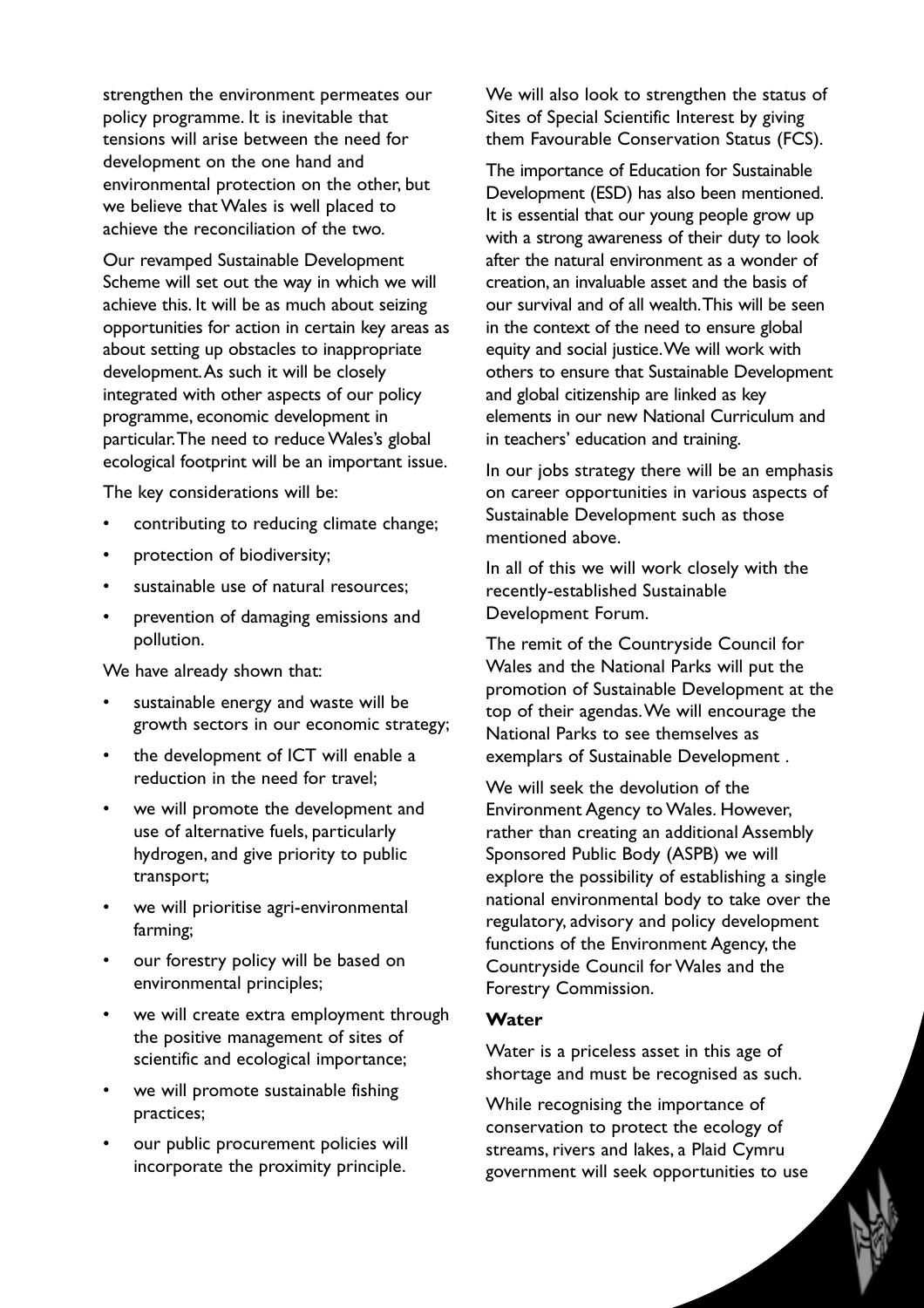our rich water assets responsibly for economic advantage.

We will draw up a new national water strategy, working with the Environment Agency, the WDA, CCW, and Glas Cymru.

In order to promote more efficient use of water use, especially in certain areas, we will implement a metering and reduction strategy that responds to Welsh needs.

Insisting on Wales' right to control any transfers beyond our borders, we will seek primary legislation to require payment for water transferred across the border.The receipts will be allocated to reduce water bills and to fund regeneration in reservoir catchment areas.

We will enter into early negotiations with OFWAT on these matters.

#### **The Sea**

The seas on the three sides of Wales are among our major assets, with around 70 per cent of our 1600 km of coastline designated for various reasons and 60 cent of our coast and offshore waters of European value and candidates for Special Area of Conservation (SAC) status.The rich biodiversity of these waters must be protected.

A Plaid Cymru government will develop an ecosystem-based policy for oceans and coasts in consultation with scientists, stakeholders and environmental bodies. Its intention will be to:

- provide sustainable livelihoods for coastal communities;
- improve the health of our seas;
- protect marine wildlife;
- promote safe marine activities.

We will draw up an Action Plan showing the possible contribution of Wales to the UK government document 'Safeguarding our Seas'.

The opportunities for the development of sustainable energy from wind, tide and waves should be compatible with, rather than

conflict with, the need to protect our waters. However, sensitivity is essential, as is achieving the highest possible standards.

Other developments such as aggregate extraction are more problematic. It must be demonstrated that there is no threat to marine ecosystems and coasts before developments of this nature can be allowed.

# **A PLAID CYMRU GOVERNMENT WILL**

- place Sustainable Development at the heart of policy;
- target environmental industries as special growth areas;
- develop education in Sustainable Development;
- strengthen designation and management of sites of environmental importance.

# **WE WILL SEEK PRIMARY LEGISLATION TO**

- establish a single environmental public body for Wales;
- enable payment for Welsh water transferred across the border.

# **(7) THE PLANNING FRAMEWORK**

In 1999 The Party of Wales advocated radical changes to the planning system in order to develop a distinctively Welsh approach. Some of those ideas have since been taken up, but this has been a slow and piecemeal process.We will inject new urgency into getting the planning framework right to ensure the sustainable development of our communities and the nation as a whole.

Strategic planning on a national level is essential in order to promote sustainability on the one hand, and to enable the regionalisation of development on the other. Unfortunately, at the time of writing the Wales Spatial Plan has yet to appear, while the main planning document Planning Policy Wales is cumbersome and still lacks a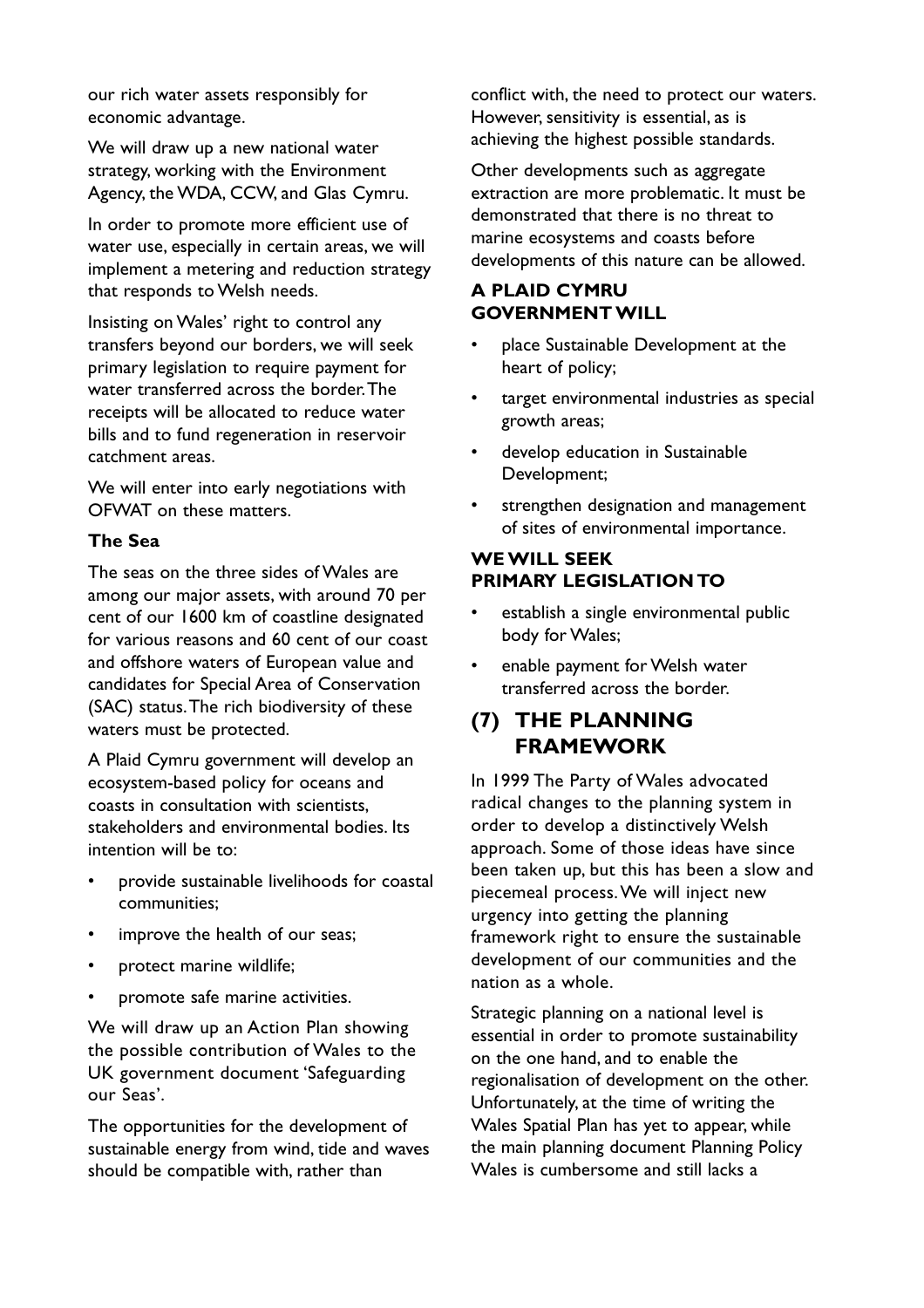distinctly Welsh perspective.We will address these deficiencies.We regard the Wales Spatial Plan as an important opportunity to integrate geographic, environmental, social, cultural and linguistic factors so to establish the foundations of a new planning system.We will ensure strong strategic planning at the regional level, within the framework of Planning Policy Wales, to enable the implementation of our regional sustainable development strategies.

As well as facilitating growth in many areas, we will restrain development in areas experiencing congestion and overheating, including much of the M4 corridor

The polycentric approach set out in the EU's European Spatial Development Perspective will underpin our strategies. It is notable that the UK suffers from the greatest difference in prosperity between regions in the whole of the EU.

#### **The Countryside**

Nearly 40% of the people of Wales live in the countryside or in small towns and villages. These communities need to be able to grow, diversify and innovate if they are to flourish.

We will therefore revise Planning Policy Wales so as to allow appropriate development in the countryside which helps to regenerate communities of low growth but which is well designed and respects both vernacular building styles and the landscape. We will encourage local planning authorities to commission design guides for this purpose.We will encourage urban-type enterprises to flourish on farms and villages if they are of appropriate scale and design.

The planning system should enable the use of certain areas of land specifically to meet the needs of the local community.

#### **Regenerating Urban Areas**

The present Government of Wales has completely failed to address the particular needs of urban areas. For example there is no "Urban" priority in the Objective One documents, and there have been no spatial

typologies of various kinds of urban settlements.We will set about correcting these deficiencies.

#### **Energy**

We will revise Planning Policy Wales to enable the development of renewable energy as set out in our economic development proposals.We will explore the possibility of requiring all large new industrial and commercial buildings to obtain a percentage of their energy from renewable resources as well as adopting high standards of energy efficiency.

We will call for the devolution of responsibility for large-scale energy projects to the Assembly.This will enable us to block any new nuclear energy stations.We will allocate quotas to all the regions for the generation of renewable energy including wind farms.We condemn the existing Government of Wales for its failure over four years to complete the work on Technical Advice Note (TAN) 8, which should have provided the planning framework for renewables.This has blocked the development of an important sunrise industry in Wales.

# **A PLAID CYMRU GOVERNMENT WILL:**

- provide a national and regional planning framework to promote polycentric sustainable development and discourage congestion;
- encourage appropriate and well-designed development of businesses in the countryside;
- use the planning system to ensure that the needs of local communities are met;
- address the planning needs of urban areas.

## **WE WILL SEEK PRIMARY LEGISLATION TO:**

• transfer responsibility for large-scale energy generation projects to the National Assembly.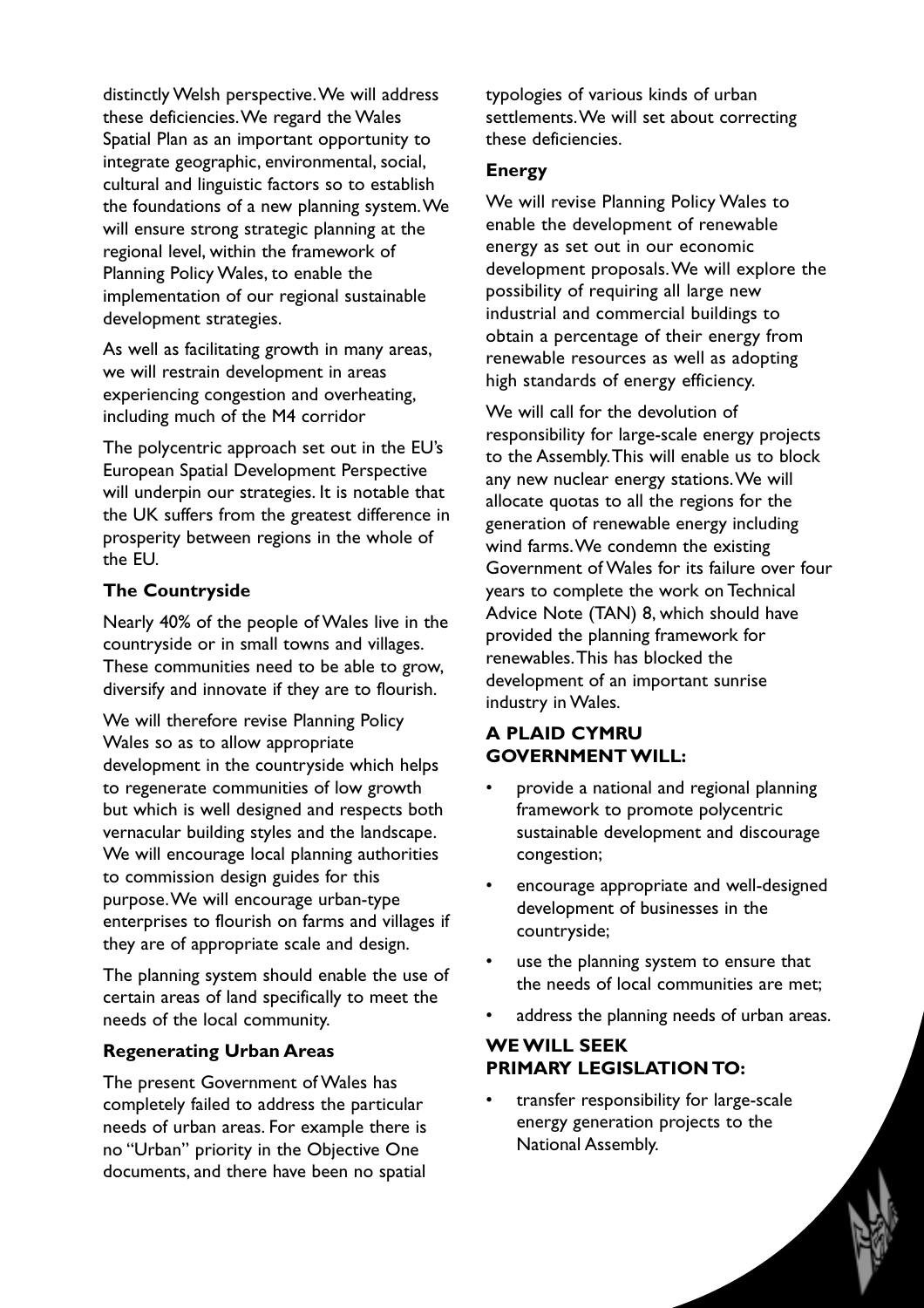# **(D) CULTURE**

Culture is not merely a desirable but dispensable luxury. It is essential to the quality of our lives and our identities and a key defining feature in our diversity and distinctiveness as a nation. It is has always been, and is now increasingly, a major contributor to the economy.

Setting the boundaries of culture is difficult but the discussion here will encompass the arts, sport, recreation and the media.

Our strategy will place particular emphasis on that which is unique to our country, while recognising and celebrating the diversity that typifies Wales today.We will ensure that the contribution of ethnic minority communities, including their languages, is celebrated and encouraged.

The Department of Culture under a Plaid Cymru government will play a powerful strategic role, taking responsibility for Tourism, a key economic sector, and for the revitalisation of the Welsh language so as to build a truly bilingual nation.

# **(1) The Arts**

We will strive to bring the arts closer to the people, and will encourage national institutions such as the National Orchestra, National Opera, and National Dance Companies to strengthen links with communities throughout Wales.We will also ensure that the Wales Millennium Centre embraces its responsibility to serve the whole of Wales.

We will promote Wales as a land of creativity, with equal respect for native artists and those who have come here to practise their talents.We will explore the possibility of providing sponsorship for artists who are political refugees.

We will:

• proceed with plans to develop a Welshlanguage National Theatre and develop Clwyd Theatr Cymru as its Englishlanguage equivalent, whilst ensuring also the development of community theatre;

- work with the Arts Council (ACW) to provide a National Gallery for the Visual Arts, and explore the potential for it to contribute to economic and social regeneration in a disadvantaged area;
- work with Sgrin Cymru and the Wales Screen Commission on the development of Welsh film and television, and also promote Wales as a location for film production;
- drive forward a programme of public art in cooperation with Cywaith Cymru (Artsworks Wales).

We will revitalise Cymru'n Creu, providing it with a permanent secretariat, and charge it with the task of bringing together all aspects of our nation's cultural life.

# **(2) The English Language in Welsh Cultural Life**

Major areas of the Welsh experience, particularly over the last two centuries, have found expression through the English language which has often taken distinctive and vigorous forms in our communities.

The Party of Wales values and celebrates this vital aspect of our national life.

Welsh forms of spoken English should be respected and nurtured rather than denigrated or patronised.We will seek to promote their use in high-status contexts such as broadcasting and public performance.

Welsh writing in English must be given the status and support it needs and deserves.We will encourage its study in schools and ensure its inclusion in our new National Curriculum. We will support the establishment of an adequately-funded Centre of Welsh Writing in English within our Higher Education system. Its work would include translations of Welshlanguage writing into English.

# **(3) Broadcasting**

Current developments in the world of broadcasting bring both opportunities and threats to Wales.

The Communications Bill now proceeding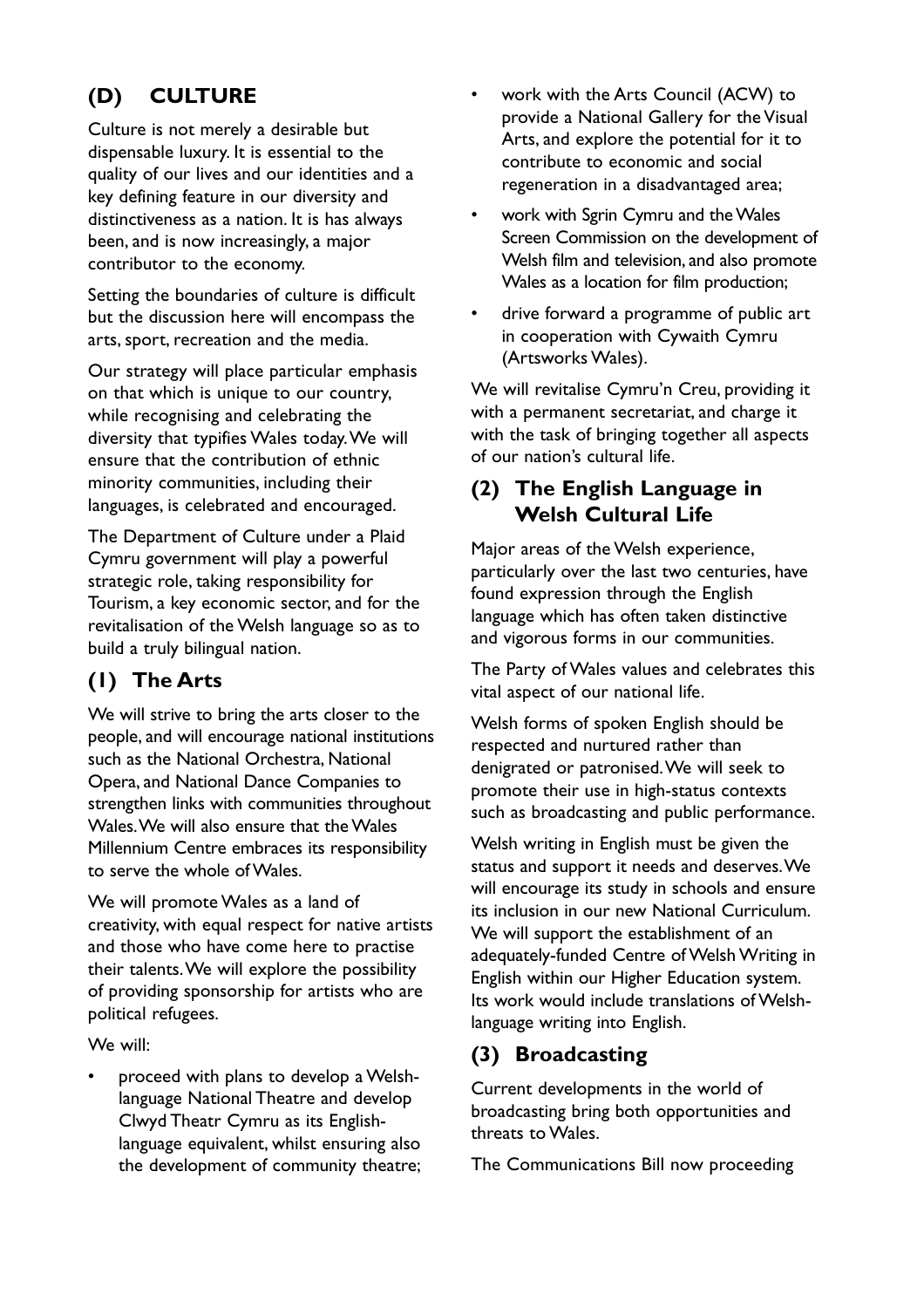through the UK Parliament threatens to marginalise the needs and influence of the nations and regions of Britain. Its emphasis on commercial values endangers the principle of public service broadcasting which has been crucial for the nurturing of Welsh culture and identity.

New technology, including digitalisation, will transform broadcasting as we know it in ways that are hard to predict.

A Plaid Cymru Government of Wales will commission a study of the potential for creating a national broadcasting service in the context of these changes.This study will cover:

- the need to protect and develop further Welsh-language broadcasting;
- the need to develop a comprehensive English-language broadcasting service for Wales;
- the role of local radio, and the need to ensure that it is truly local;
- options for the future funding, licensing and regulation of Welsh broadcasting;
- the link with telecommunications.

We will meanwhile lobby for adequate representation for Wales under the new Communications legislation.We would support the establishment of a Wales OFCOM to take responsibility for the regulation of broadcasting and telecommunications in Wales and regard a continuing emphasis on public service broadcasting as vital.

# **(4) Sport and Recreation**

We will raise the prominence of sport, and work with the Sports Council and others to develop a coordinated national strategy.The foundations of this policy will be:

- promoting better health through increasing participation;
- its use to tackle social exclusion;
- delivering sporting success to boost Wales internationally;

• capitalising on the economic benefits of sport.

In education we will aim to provide time for two hours a week of Physical Education (PE) on our new national curriculum.We will encourage a choice of sporting activity to suit the needs of children of all kinds, and not just the talented. Our community schools strategy will foster cooperation between primary and secondary schools in their local clusters and close links with local clubs and voluntary activity

We will ensure closer collaboration between the Sports Council and the sports governing bodies in providing coaching and encouraging participation.

We will integrate the development of leisure centres and sporting facilities in all the regions as part of their sustainable development strategies. In this way we will seek to spread the benefits of sports tourism throughout Wales.The Sports Council and WTB will assist in developing a strategy to this end.We will explore the potential for extending free access to leisure centres.

We will target groups with low participation rates, including women, the disabled and poorer people, seeking ways of assisting and encouraging their participation

We will include clear guidelines in planning policy documents to protect open spaces and recreational areas of all kinds, with a view to ensuring six acres of recreational ground per thousand of the population within defined areas.The provision of space and facilities to facilitate cycling and walking will be encouraged.

We regard the promotion of sport and physical recreation as a significant element in regenerating our communities and national life.

# **(5) Tourism**

Transferring responsibility for tourism to a strengthened Culture Department will enhance its status and economic significance.

We will encourage the development of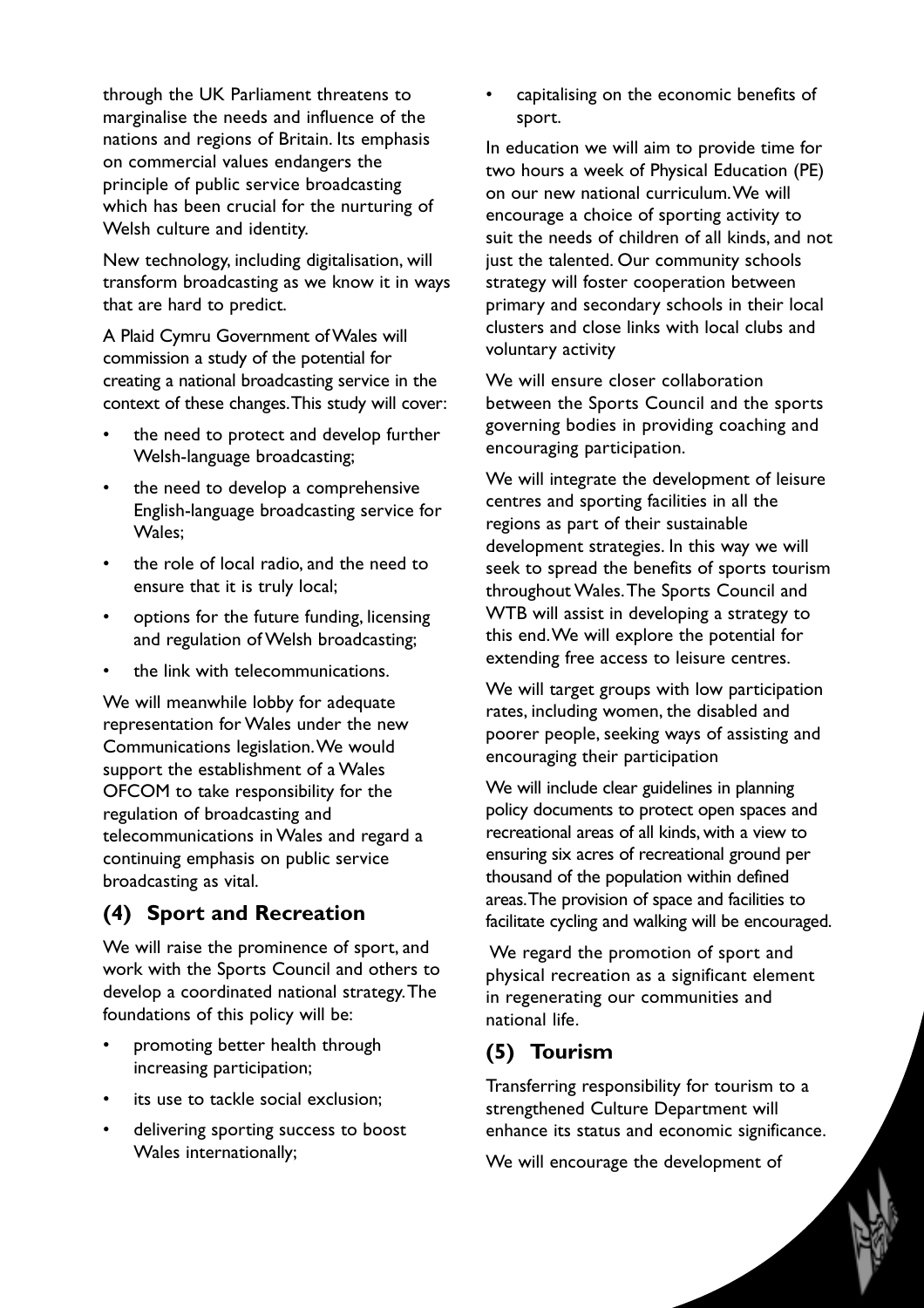quality environmental, cultural, activity and heritage tourism and will work with the Wales Tourist Board (WTB), WDA and the Arts Council (ACW) develop the workforce to serve these sectors. Emphasis will be placed on the visual and built heritage.

We will seek additional powers for WTB to market Wales abroad, working closely with the WDA, the Sports Council,ACW and Cymru'n Creu.

We will work with these bodies and the British Council to promote Welsh culture abroad.

## **A PLAID CYMRU GOVERNMENT WILL:**

- strengthen the Culture Department in the National Assembly to include Tourism;
- base our approach on the distinctiveness and diversity of Wales;
- promote Wales as a land of creativity with equal respect for native artists and those who choose to work here;
- celebrate the English-language culture of Wales and promote Welsh writing in English;
- require the new Millennium Centre to serve the whole of Wales;
- facilitate the establishment of a National Gallery of the Visual Arts, preferably as part of economic and social regeneration;
- promote Welsh film and theatre;
- commission a study of options for the future of Welsh broadcasting and telecommunications;
- work with the Sports Council and others to develop a comprehensive policy for increased participation in sport and physical recreation.

#### (E) A BILINGUAL WALES

We regard the revitalisation of the Welsh language and the creation of a bilingual Wales as a key strategic objective because:

• the language, and what it has expressed through the ages, is a unique treasure;

- it is a key component in our national identity and our society's cultural diversity;
- it has enormous potential to enrich the lives of individuals and society at large;
- there is widespread support for this among the people.

We believe that Wales can, over time, become a model of sustainable bilingualism at work.

We regard creating circumstances in which people are able to use the Welsh language without hindrance as an issue of Human Rights.

Our vision is of a truly bilingual society where the great majority of the people of Wales will be able to communicate effectively in both Welsh and English, and where the use of the Welsh language will be commonplace in all aspects of life.To realise that vision, we will need to plan strategically for a continual growth in bilingualism over several generations until it becomes the norm, as it is in many other European countries.

Action will be needed on several fronts:

- to increase the number of its speakers;
- to ensure suitable economic development that is conducive to the growth of the language;
- to promote the use of Welsh within communities all over Wales.

We welcome the progress that has been made on a cross-party basis in the National Assembly over the past year.

A Plaid Cymru government will build upon, strengthen and act upon the agreed proposals of Assembly's Culture and Education committees.

While the Ministry of Culture will have overall responsibility for the strategy to revive the Welsh language, all other departments will be required to play their part.The promotion of bilingualism will be mainstreamed into areas such as Education, Economic Development, Planning and Housing.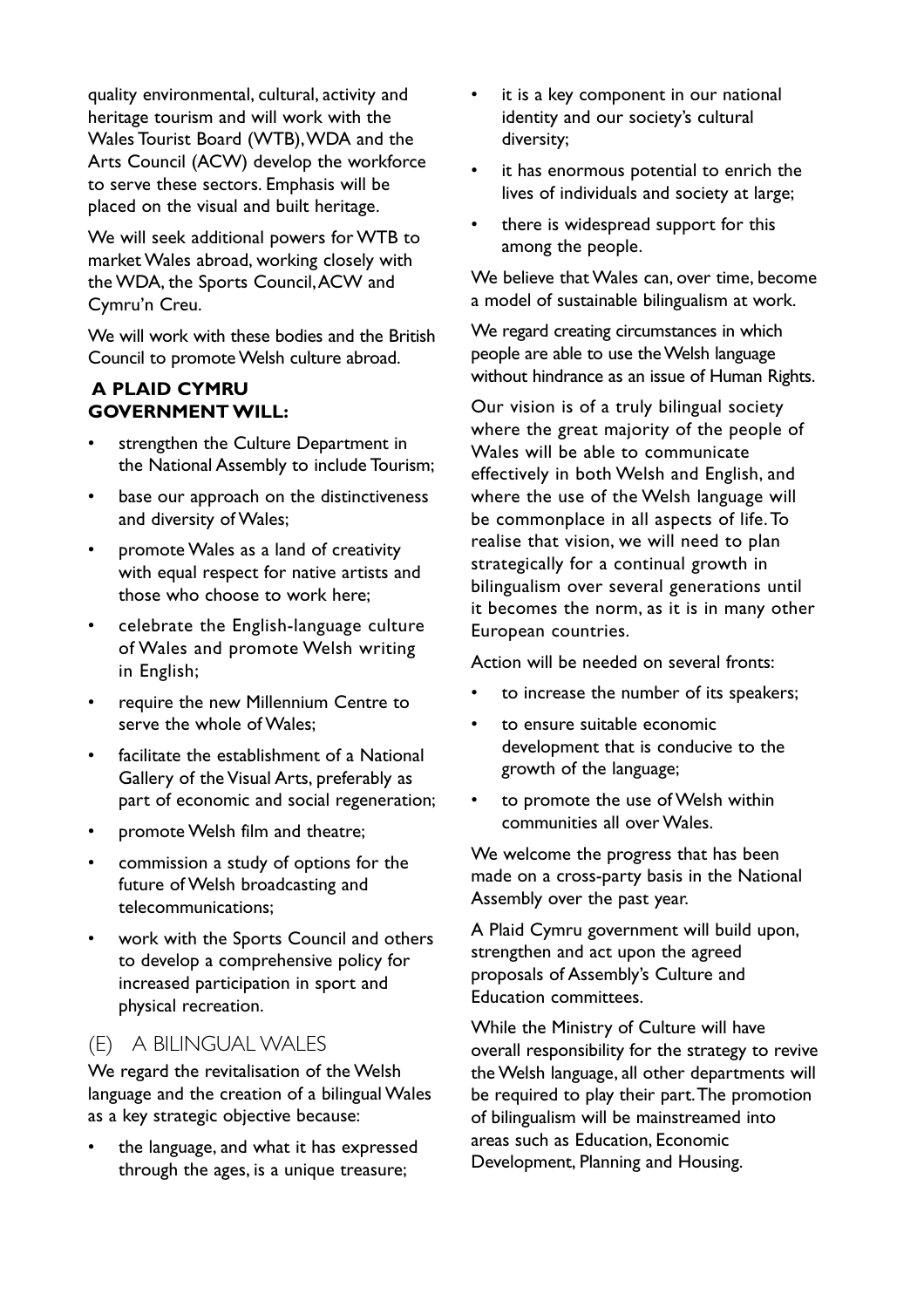#### **Education and the Community**

A Plaid Cymru government will give a clear strategic lead in the expansion of Welshmedium education at all levels, responding to but also encouraging demand, and ensuring that Welsh-medium education is available to all within reasonable distance.We will place a particular emphasis on early years Educare.

There will be three broad models of provision, but variations will occur according to local circumstances:

- Welsh-medium in all or nearly all subjects;
- some subjects taught through the medium of Welsh;
- English-medium schools where Welsh is taught as a subject.

With parental support it should be possible for schools to move from one category to another; and there will be encouragement for English-medium schools to begin teaching some subjects through the medium of Welsh. The designated Welsh-medium schools have shown themselves to be uniquely successful in developing effective bilingualism among students from both English-speaking and Welsh-speaking backgrounds and we will encourage the expansion of this sector.

It is crucial that Welsh-speakers who have special educational needs are able to have those needs met through the language of their families' choice

We will introduce a programme of staff development, including sabbaticals, to enable Welsh education to keep up with the demand.

We will also strengthen the Welsh-language Unit in ELWa to develop an effective strategy for the teaching of Welsh for Adults as well as the expansion of Welsh-medium post-16 provision. Its work will include the provision of work-based training that will be linked to our Jobs Strategy to meet the growing demand for bilingual skills. Essential to this task will be ensuring an adequate supply of teachers, lecturers, trainers and teaching materials.

We will facilitate the development of language-planning research and teaching in Higher Education

Expanding the role of Welsh in Higher Education is vital if the language is to acquire prestige and high-level usage.We have set out our plans for this in our Education section.

We will provide special support for the Welsh Language Board's TWF initiative, along with a strategy for strengthening links between the school and the home. Mentrau laith will be strengthened as local language planning and animateur bodies.

#### **Development and Regional Variation**

We regard the revitalisation of Welsh as a national project, relevant to the whole of Wales.

However, the practical policy will vary according to local circumstances.Areas where Welsh is widely used as a community language will merit particular attention.The same could apply to areas that have seen a significant growth of the language over recent years.

A Plaid Cymru government will therefore designate Areas of Special Linguistic Significance on the basis of a comprehensive demographic analysis.

At present, the economic weakness of areas where the Welsh language is strongest is one of the main threats to its future. Nearly all of these are within the Objective 1 area.With agriculture providing direct employment for 10 per cent of Welsh speakers, the farming crisis is having a disproportionate effect on the language.

A Plaid Cymru government will develop a special unit whose remit will be to link language planning with economic development, either within the WDA or through developing further the role of Menter a Busnes.This unit will play a lead role in the economic development of Areas of Special Linguistic Significance.

The Welsh language will also be a factor for consideration in our plans to move government jobs out of Cardiff.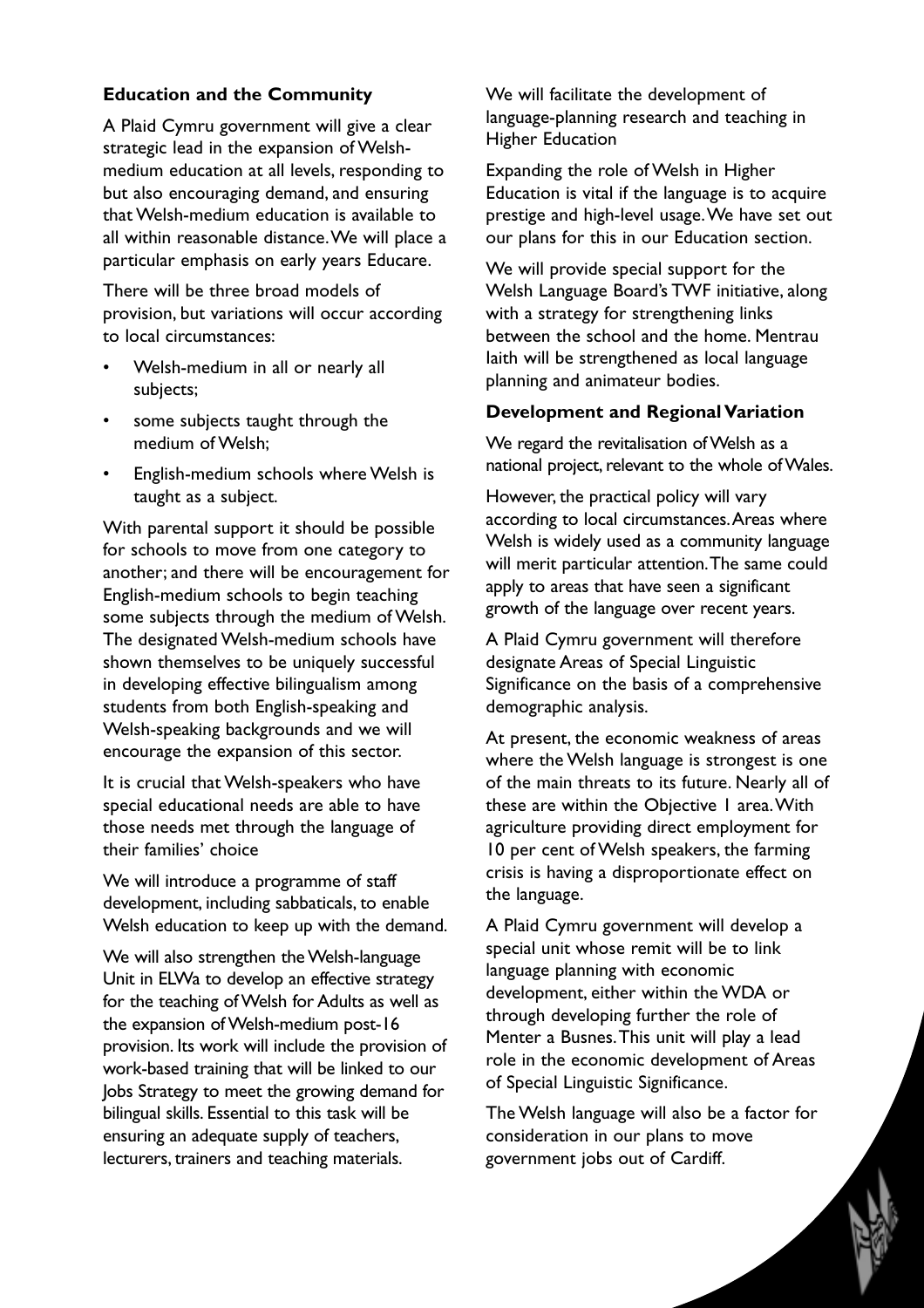## **Planning and Housing**

Many areas where the Welsh language is under threat suffer from a lack of affordable housing for local people.At the same time, they must also be protected from overdevelopment.We have set out our proposals for this in our sections on Housing and Planning.

#### **Language Legislation**

We will provide adequate resources to enable the Welsh Language Board to fulfil its responsibilities effectively.A Plaid Cymru Government of Wales will back the Board, through legal action if necessary, in ensuring that schemes submitted under the 1993 Welsh Language Act are both robust and implemented.

We are in favour of further legislation to strengthen the position of the Welsh language.We will undertake a study of the kind of new legislation required and draft proposals for enactment at Westminster.

## **A PLAID CYMRU GOVERNMENT WILL:**

- build upon, strengthen and implement the recommendations of the Assembly's Culture and Education Committees;
- boost Welsh medium education across all age groups, with particular emphasis on early years Educare;
- designate Areas of Special Linguistic Significance;
- establish an Economic and Language Planning unit to work towards sustainable developments in Areas of Special Linguistic Significance;
- strengthen ELWa's Welsh-language Unit to promote Welsh for Adults and post-16 Welsh-medium education and training;
- build upon the Welsh Language Board's TWF initiative to promote language transmission within families;
- ensure access to affordable housing in vulnerable Welsh-speaking areas.

## **WE WILL CALL FOR PRIMARY LEGISLATION TO:**

strengthen the legal status of the Welsh language.

# (F) EUROPE AND BEYOND

Effective representation within the European Union is vital for the protection and promotion of our interests.Already underrepresented in comparison with small member-states,Wales faces a further reduction in the number of its MEPs from five to four.

Representation will be more effective to the extent that we are able to raise the status of Wales as a European nation and region.The acquisition of full legislative powers is crucial in this.

In the meantime, a Party of Wales government will ensure that Wales plays a full role in the alliance of Constitutional Regions with Legislative Powers. A strong presence for Wales in the United Kingdom's Permanent Representation (UKRep) within the European Union is of course essential.

We will ensure that Wales participates in relevant negotiations, with a Welsh Minister representing an identified Welsh standpoint. While co-operating closely on matters of common interest among the nations of Britain, we will also develop an independent position on aspects of policy in which Welsh interests are distinct, such as agriculture and regional development, and lobby effectively for them.

We will pursue the possibilities for developing Tripartite Agreements between Wales and the EU, for example in areas of environmental policy.

We deplore the absence of Wales from discussions in the Convention on European Governance for the 2004 Conference.A Plaid Cymru government however, together with our Members of the European Parliament, will seize every opportunity to present our viewpoint on the future development of Europe.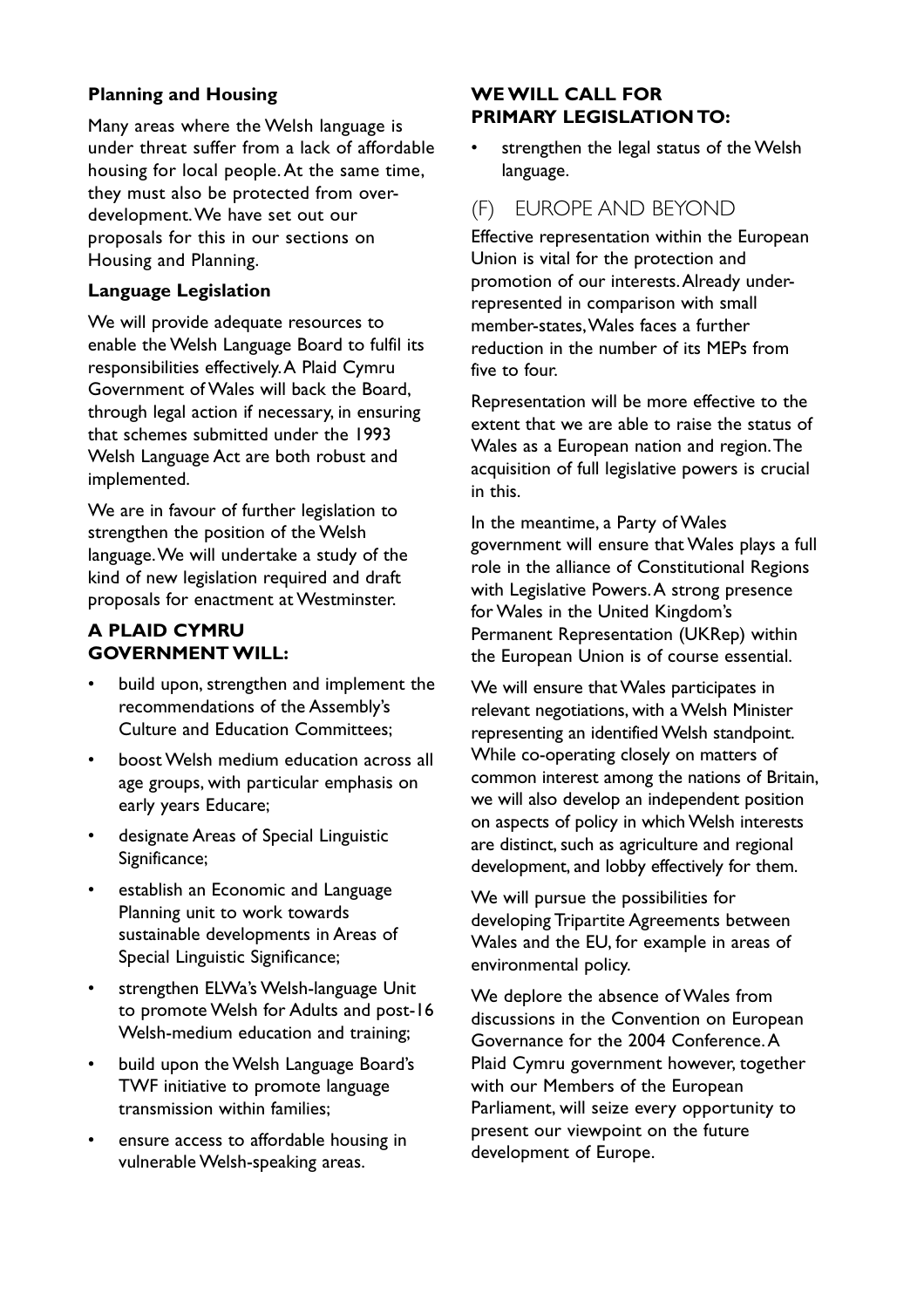The Party of Wales strongly supports the creation of a more democratic European Union with a written constitution and a Charter of Fundamental Rights incorporated in the Treaty.We want the Council of Ministers' decision-making process to become more accountable and transparent, and we advocate strengthening the powers of the European Parliament.

We will push for the right of direct appeal to the European Court, for example, as this could be highly relevant in challenging the United Kingdom's refusal to apply the additionality principle to European funding.

The Party of Wales's aspiration for Wales to achieve full membership as a memberstate of the EU is discussed in the next section.

Here in Wales, we will review the work of the Assembly's European Committee with a view to improving its capacity to predict the effects of EU legislation and to scrutinise Assembly legislation arising from it.We will also look at ways in which the Assembly might take direct responsibility for European policies such as the Common Agricultural Policy and Structural Funds.

Welsh representation in Brussels has been damaged by the way in which Rhodri Morgan withdrew from the Wales European Centre at short notice; as a result there is much ground to be regained.A Plaid Cymru government will develop a multifunctional centre to act for Wales in Brussels.The Government of Wales Representation would be housed within this 'embassy', as would representatives of other relevant organisations.

#### **International Affairs**

We regard it as entirely appropriate that the National Assembly should from time to time debate and adopt a position on matters of international importance, particularly when they have relevance for Wales. Examples could include negotiations on trade and the environment, the UK going to war, or minority and human rights.

#### **Iraq**

Plaid Cymru works for a peaceful and just world where the real causes of conflict are addressed and problems are resolved by nonviolent means on the international level.We oppose the war on Iraq as immoral and unlawful.A pre-emptive strike is contrary to the principles which underpin the United Nations and would have catastrophic effects on the whole region.

We have particular concerns about the GATS negotiations which threaten to drive service provision towards privatisation with possibly disastrous effects for workers and local economies.The Government of Wales should certainly intervene in matters of this kind.

A Plaid Cymru government would regard it as its duty to speak for the people of Wales in such cases.

#### **A PLAID CYMRU GOVERNMENT WILL:**

- ensure more effective representation for Wales in Europe;
- support calls for a more democratic Europe;
- ensure Wales plays a full and active role in the alliance of Constitutional Regions with Legislative Powers;
- oppose the war on Iraq as immoral and unlawful;
- review the work of the Assembly's European Committee;

# **III POWERS and RESOURCES**

# **(1) WELSH GOVERNANCE**

# (a) A Parliament by 2007

A Plaid Cymru government will be committed to transforming the National Assembly into a law-making Parliament by the beginning of its next term in 2007.

Whilst accepting that we will inevitably be working within the broad framework of the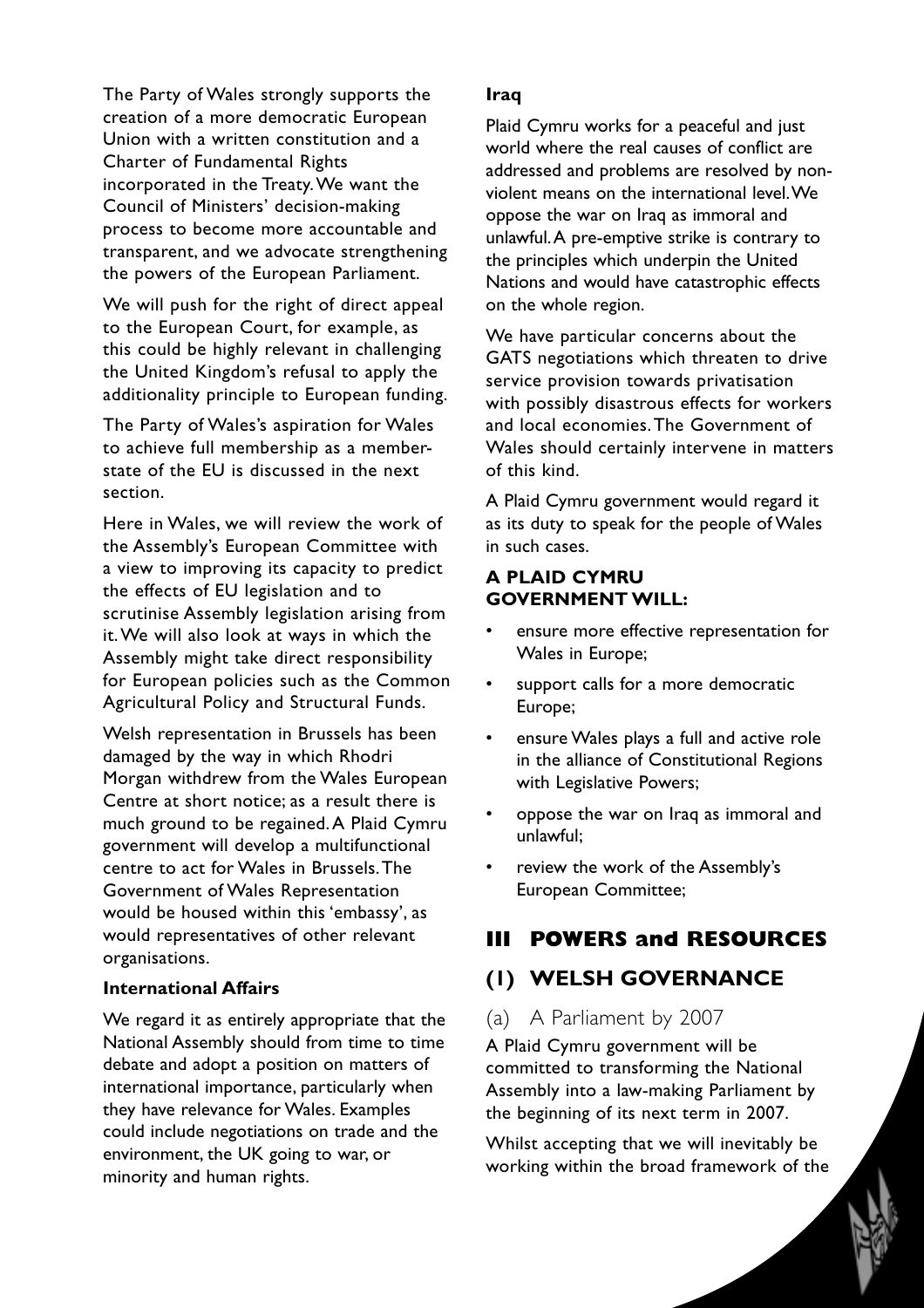Assembly's existing powers for its coming term, we are clear on the need for a more satisfactory constitutional settlement.

Our experience over the past four years in the Assembly has reinforced our view that its powers are utterly inadequate, and highlighted the degree of confusion over what powers are actually devolved.

We therefore regard the establishment of a legislative Parliament as soon as possible as a prerequisite for good governance in Wales.

We reject the oft-repeated objection that the Assembly has not yet acquired the skills or experience necessary to deal with the responsibilities of a fully legislative body.The objection is spurious, as is the entirely inappropriate metaphor of having 'to learn to walk before we can run'.The reality is that the present confusion and complexity is a far greater challenge to effective operation than a fully legislative Parliament.

We are driven by logic, as well as our ambitions for the nation, to the conclusion that Wales should achieve a status similar to that of Scotland as a matter of urgency.

The clarity in the Scotland Act is in sharp contrast to the ambiguity that has bedevilled government in Wales. Instead of listing the devolved functions, the Scotland Act lists those functions that are retained by Westminster.There is therefore an assumption that responsibility lies with the Scottish Parliament unless the Act indicates otherwise.

The powers that we are advocating for a Welsh Parliament by 2007 include:

- full legislative powers over all functions already devolved;
- the transfer of further powers, including powers over the police, probation service and the railways for reasons that we have already outlined in the relevant sections;
- taxation powers (the right to vary income tax levels as in Scotland is the

obvious option, but others include the right to vary Corporation Tax and some environmental taxes);

- borrowing powers;
- powers for the promotion of equality and the enforcement of equality law, including the powers of the statutory equality commissions, with a view to establishing a single Equality Commission for Wales.

We would also favour similar provisions to those in the Scotland Act for further transfers of powers by statutory instrument without the need for primary legislation in Westminster.

We believe that the establishment of such a Parliament would provide coherent and stable constitutional arrangements which would also make it possible to begin to unlock the potential of our country.

The establishment of such a Parliament would neither assume or preclude the possibility of further constitutional progress. Legislative devolution should not be regarded as a mere staging post to full national status. It is a perfectly valid constitutional state of affairs in its own right, which is far more than can be said of the present arrangements.

The Party of Wales's aspiration is for our country to achieve the status of member state within the European Union. However, we recognise that such a momentous change would have to be subject to the approval of the people in a referendum.

#### **A National Convention**

As we have stated above, we are clear about the powers that we want Wales to have by the time of the next Assembly election in 2007.

We would regard a victory for Plaid Cymru at this election as a broad mandate to push for further devolution of powers to Wales.

At the same time, we strongly believe in the right of the people to determine the precise form of government best suited to their needs. We will therefore seek to achieve the broadest possible consensus on the way ahead.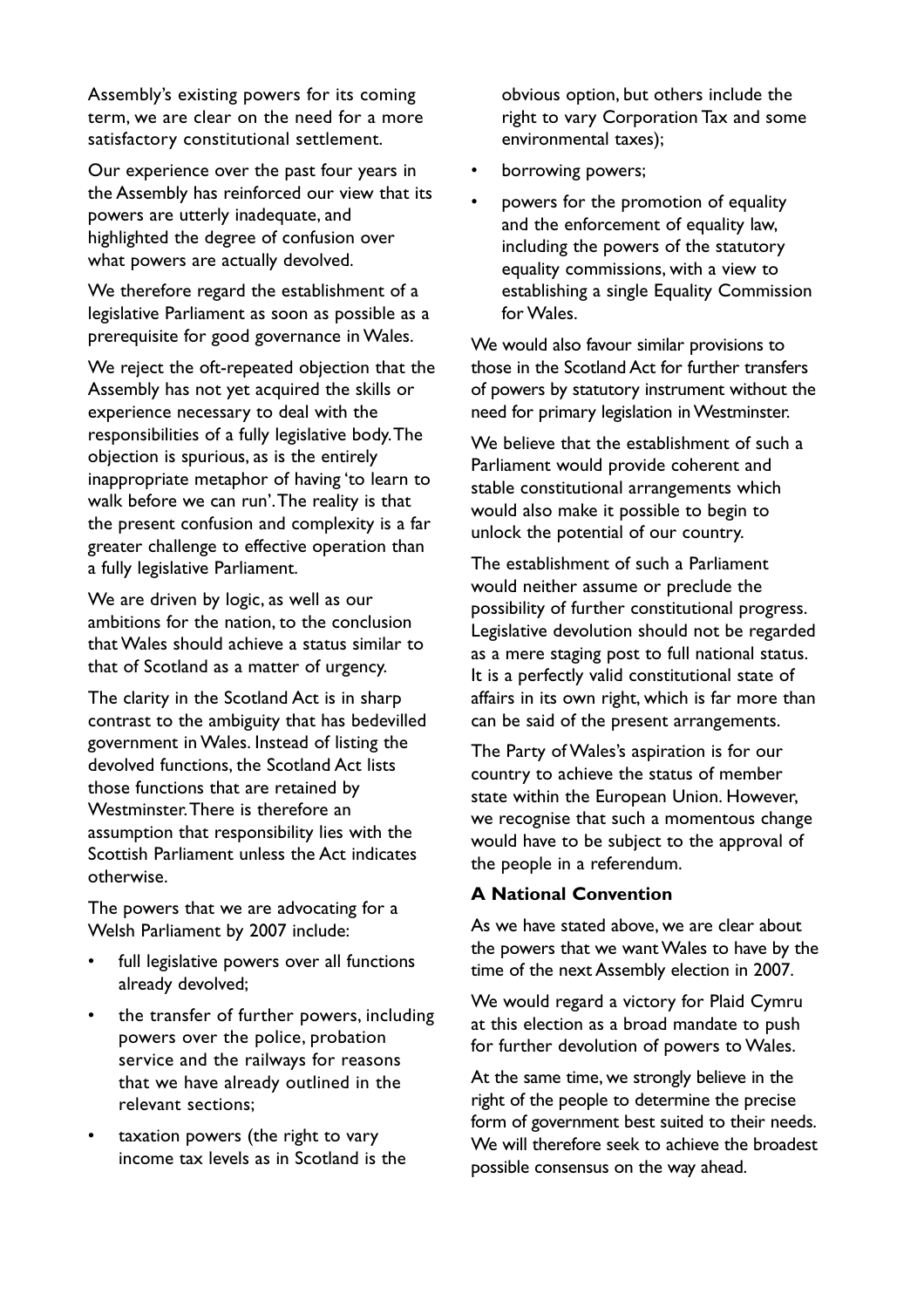Immediately on taking office, a Plaid Cymru government will set up a National Convention made up of representatives from all sections of civic society.Among those invited to affiliate and participate will be representatives of trade unions, business, the voluntary sector, public bodies, and political parties.

The National Convention will be charged with the task of defining a constitutional settlement that can command the broadest possible support among the people. It will need to agree on a scheme to transform the present National Assembly and its current ad hoc assortment of powers into a legislative body with clearly defined powers and functions.

The Convention will consult widely across the whole spectrum of political opinion in Wales over a period of up to two years. It will take account of the findings of the Richard Commission, to which we as a party, in contrast with Labour, have already submitted our views.We will be advocating the same views within the Convention: in support of a legislative Parliament on the Scottish model, with powers of taxation.

The Convention will look in detail at all aspects of a new constitutional settlement.As well as the range of powers that should be devolved to Wales, it will also consider:

- the relationship between a Welsh Parliament,Westminster,Whitehall and Europe;
- its size and composition along with the electoral system;
- the implications for the civil service in Wales.

Based on its findings and conclusions, the National Convention will be expected to draft a bill for a new Wales Act to replace the 1998 Government of Wales Act.

We are fully aware that these conclusions may differ from our own proposals, although the logic in favour of legislative devolution is compelling. Nevertheless, we will be bound by the National Convention's conclusions, reflecting as they will public opinion in Wales. The bill drawn up by the Convention would be debated by the Assembly.With the Assembly's support, a Plaid Cymru government would then open a process of dialogue and commence negotiations with the UK government on enacting legislation in time for the 2007 Assembly election.

# **A PLAID CYMRU GOVERNMENT WILL:**

establish a National Convention to agree on a draft bill to transform the National Assembly into a legislative Parliament by 2007.

## (b) Local government

In line with our belief in subsidiarity, we are committed to strong and powerful local government.

We also favour the transfer of as many as possible of the functions of the Assembly Sponsored Public Bodies to direct democratic control by local authorities.

We are, however, doubtful whether the present pattern of local government could cope with such additional responsibilities.

Many local authorities are indeed finding it difficult to fulfil all of their present functions effectively.This is hardly surprising, as part of the hidden agenda of the 1992-93 reorganisation was to reduce the power of local government.

It would be irresponsible at this time even to contemplate the upheaval of a further reorganisation. However we believe that there is much to be gained through intercounty collaboration. Indeed there are many examples of good practice in this direction already in existence.We believe that there is scope for more.

A Party of Wales government will therefore seek powers through primary legislation to require Local Authorities to collaborate for certain purposes.The present Government of Wales has already taken such powers in relation to Special Educational Needs. However we will adopt a consensual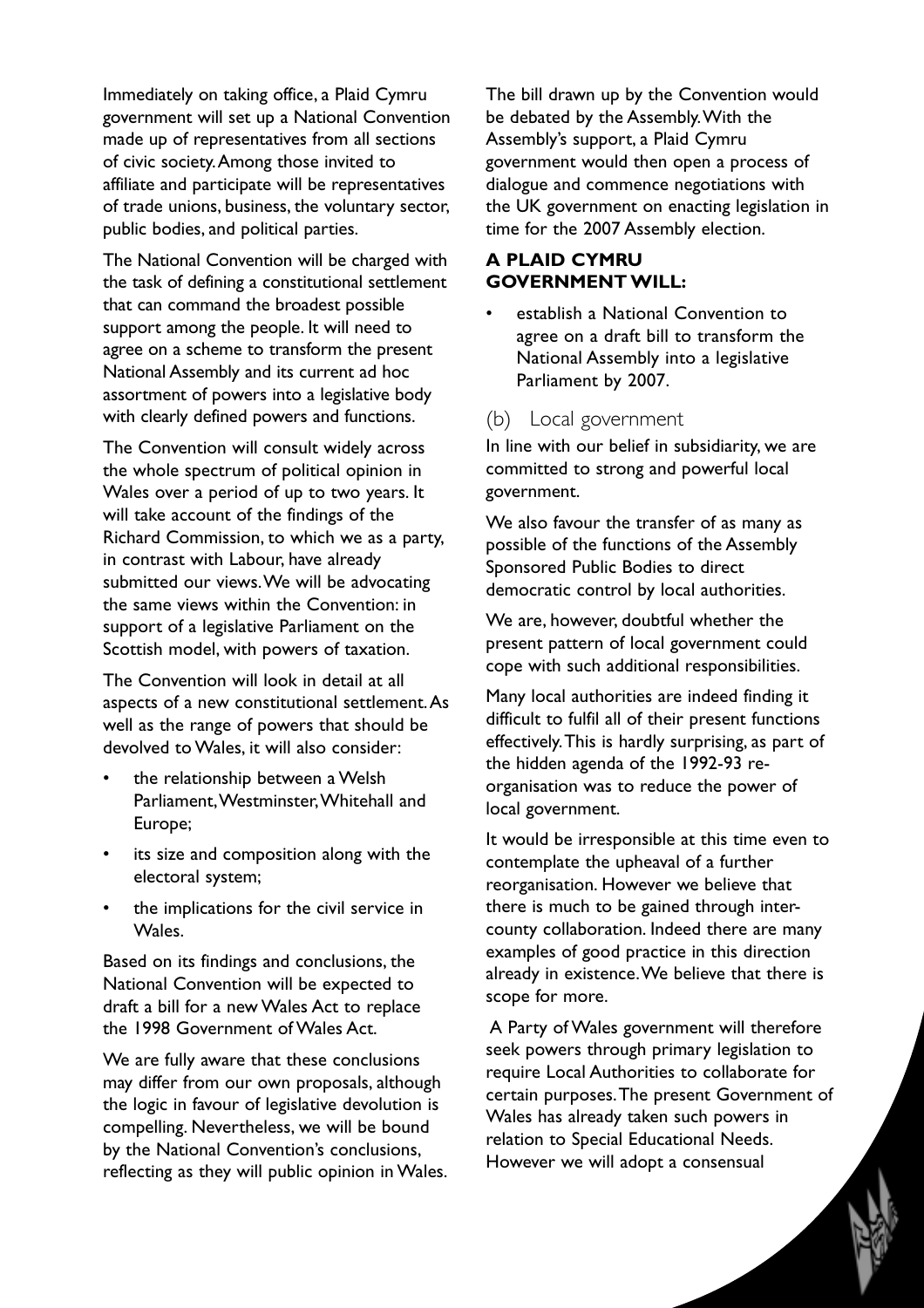approach and work in a spirit of partnership to make progress.

There are many functions where such collaboration either already exists or could be developed, including transport, waste management, economic development, planning, advisory services to schools, and social services.

Collaboration would be crucial in drawing up and implementing the regional sustainable development strategies described in the section on Economic Development.

We believe that in the longer term it will be necessary to undertake a comprehensive review of Welsh governance as a whole in order to achieve the greatest possible efficiency and strengthen democratic participation and accountability. This would occur in the context of the acquisition of full law-making powers by the National Assembly.

Such a review could consider the number the number of local authorities and their membership and the scope for acquiring extra powers including the transfer to them of certain of the functions of ASPBs. The role of community councils is currently being considered and the findings may well be relevant to a debate on the wider picture.

One possibility would be the establishment of a Commission on Local Government.A Plaid Cymru Government will give due consideration to this in consultation with its partners, and in particular the Welsh Local Government Association.

# (c) Working in Partnership

In the meanwhile the continuation of the partnership relationship with local government is essential in order to ensure the effective delivery of policy and services. We will work with the Partnership Council to promote and develop the good practice set out in the Local Authority Equality Standard.

A Plaid Cymru Government will strengthen the National assembly Voluntary Sector

Scheme, promote the Voluntary Sector Partnership Council as a forum for debate, and work closely with voluntary organisations and with the Wales Council for Voluntary Action (WCVA) to promote the contribution made by the sector to the life of the nation. Those organisations representing traditionally excluded groups merit particular attention.

# **(2) FUNDING REGENERATION**

A Party of Wales Government will be obliged to undertake the task of regenerating Wales within the constraints of an unjust financial settlement and UK Government Treasury rules that inhibit the very public sector investment that is crucial for success. Whereas much can be achieved through clarity of policy and focused action, the scale of the challenge is enormous.

A just financial settlement based on need would transform the prospects, and a Plaid Cymru government would lead the nation in a great push for justice.Victory in the coming Welsh general election would give us clear mandate for a renegotiation of the now notorious Barnett formula.

We believe that we could find important allies for our efforts among some of the disadvantaged region of England.

We would not be asking for any special favours - simply justice and a recognition of the ill-effects of UK government policies on Wales, particularly following the election of the Tories in 1979.

Over the past quarter of a century in particular, the UK financial, fiscal and spending policies have led to a shift of resources away from Wales and from poorer English regions to the south east of England. This process still continues.

This, together with the collapse of Wales's heavy industrial base, has led to Wales's GDP falling further behind the UK average - from 88 per cent to 80 per cent - over the same period .The proportion of older people - the highest in any part of the UK - has also increased during that time, with obvious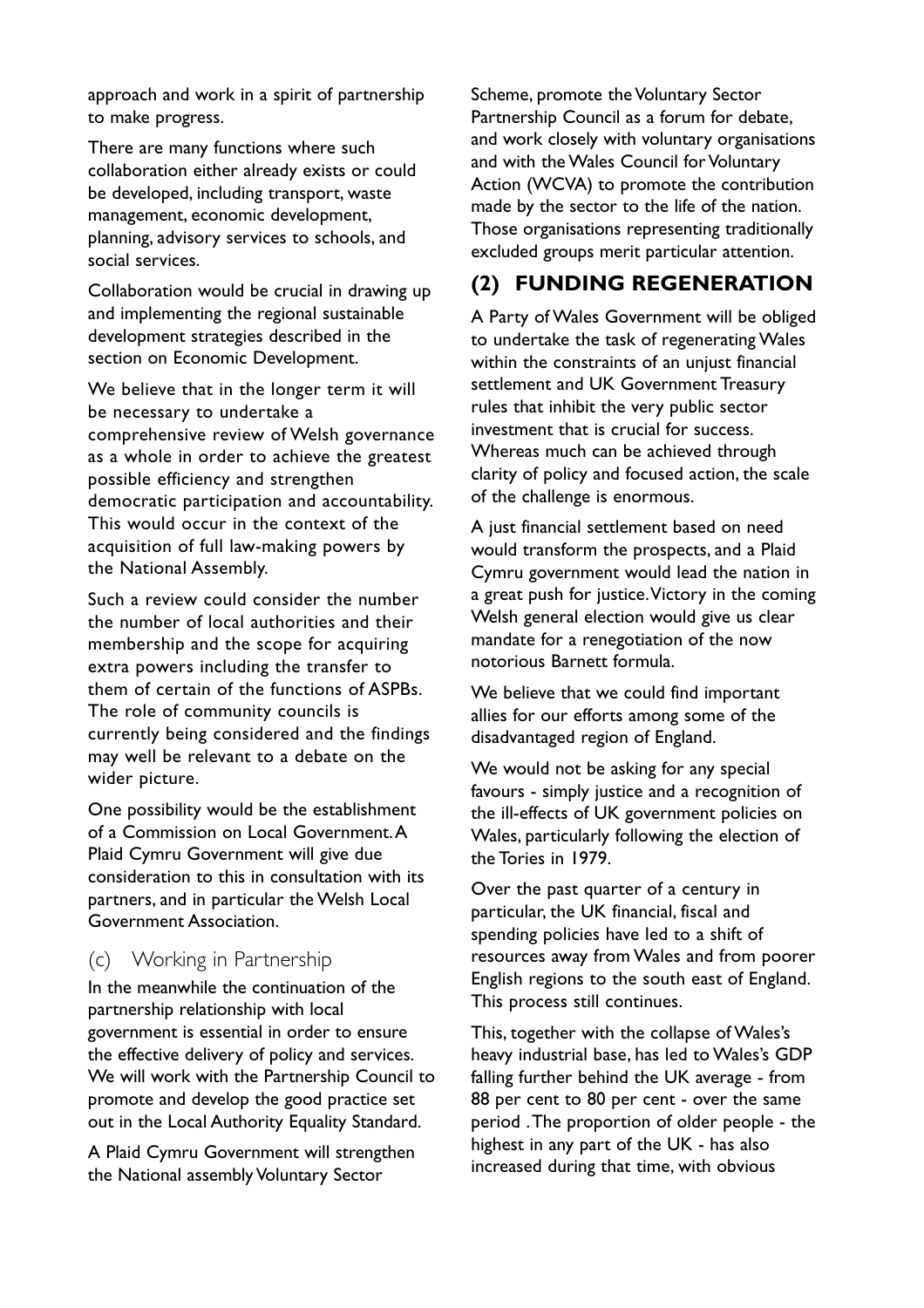consequences on the demand for health and social services.

The Barnett formula takes none of these factors into account. Moreover, the way its year-on-year increases have been calculated have also gradually eroded the block grant's relative worth in comparison with the rest of the UK.The result is that it is impossible for Wales to keep up with the level of spending increases in England, and so finds itself falling further and further behind.

Our detailed calculations show that the Barnett Formula provides us with around £800 million less than it should.

This shortfall is further compounded by the fact that European funds for the structural fund programmes are only partly additional and that not a penny of public-sector match funding has been provided from the UK Treasury.The consequence is that European programmes have to be funded in large part from resources that would otherwise be available for core activities such as health, social services, education and transport.

We calculate that the total shortfall in the National Assembly's annual budget resulting from all of this amounts to some £1 billion a year. Gaining access to this lost £1 billion would make a huge difference to our public services and to the task of economic regeneration.

A further obstacle to regeneration is to be found in the UK Government's obsession with the use of private funding for investment in the infrastructure.The Private Finance Initiative (PFI), which the Party of Wales opposes, offers short-term gains cash for new infrastructure outside Treasury rules and without higher taxes - at the expense of putting future generations in hock. It is in effect a form of hire purchase, which rips off the borrower. PFI has been shown to be expensive and to lower standards of design. It disempowers public sector organisations and employees. In the long run it threatens to undermine the public provision of services and strengthen the push to privatisation.

A Plaid Cymru Government will phase out the use of PFI by:

- exposing its reality in a rigorous review of its financial effectiveness, its effect on democracy, employee terms and conditions and its long term effects on public sector revenue;
- safeguarding employees' conditions;
- separating the capital and service elements of contracts;
- using a realistic public sector comparator;
- using alternative sources of finance, including the Public Investment Trust mentioned below.

A Minister of Finance and Investment will work with Local Authorities and other public bodies, through a National Transformation Accord, to:

- make the best strategic use of assets and grants;
- raise finance cost-effectively;
- support councils in making maximum use of their increased freedom to borrow for capital investment;
- investigate how to save money by avoiding the use of 'middle-men' agencies;
- use EU Structural Funds more holistically.

Further, we will promote the establishment of a Public Investment Trust for Wales which could raise finance at competitive interest rates, and in certain circumstances enable borrowing beyond the constraints of the Public Sector Net Cash Requirement (PSNCR).

## **A PLAID CYMRU GOVERNMENT WILL:**

- seek a just financial settlement for Wales through a review of the Barnett formula, together with full additionality and match funding for European programmes;
- agree a National Transformation Accord with local government and other public bodies for investment in capital projects;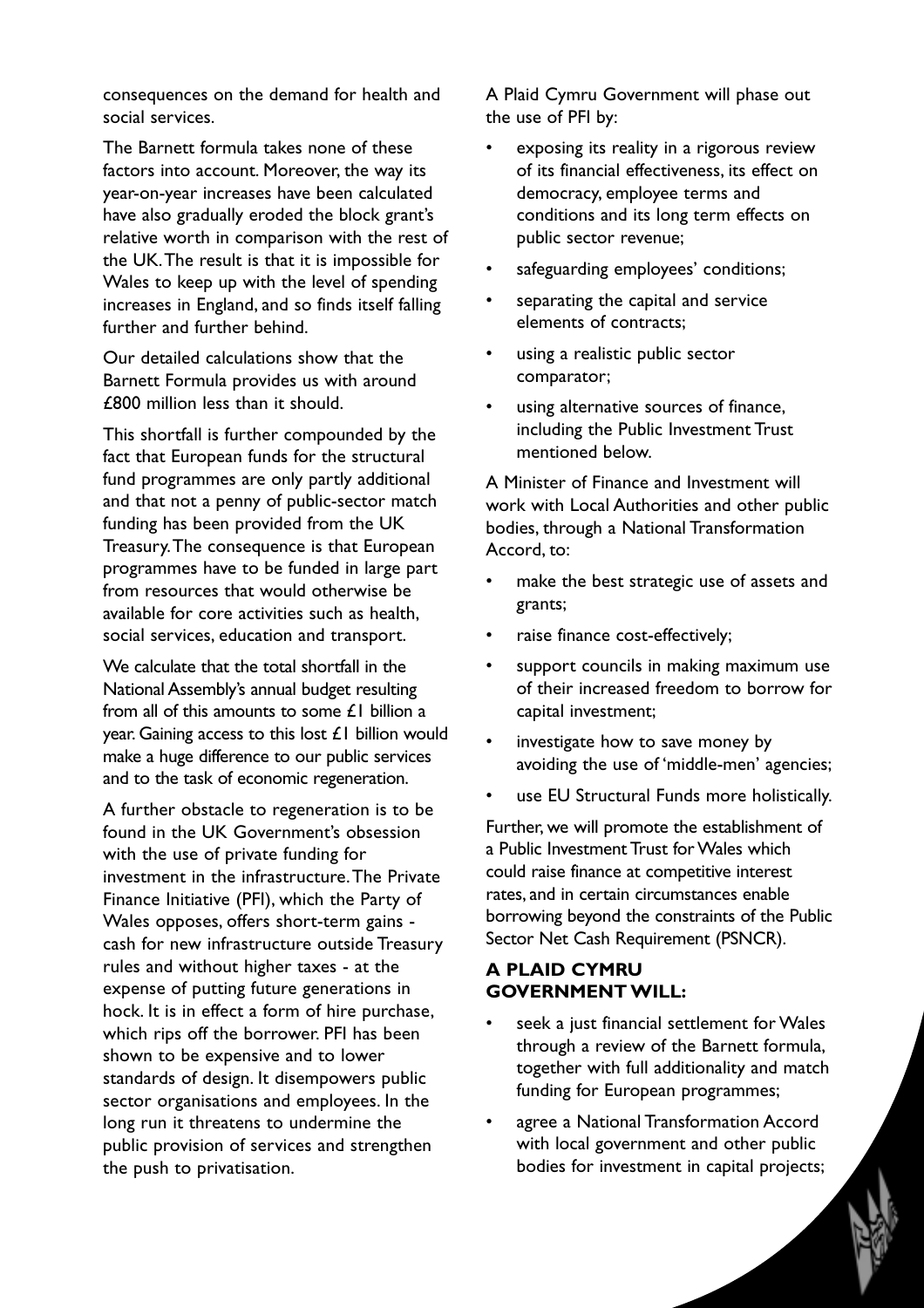- phase out the use of PFI;
- promote the establishment of a Public Investment Trust for Wales to raise finance for public investment at competitive rates.

# **IV CONCLUSION**

We have set out our vision for the regeneration of Wales. It is comprehensive and ambitious.We have no doubts that the implementation of this programme would be an enormous challenge.We understand too that it could not be delivered in full within the four-year span of a single Assembly term. Many of its elements will require primary legislation enacted at the UK Parliament clearly illustrating the need for those powers to be transferred to Wales. Much of what we believe could be achieved will be made more difficult because of the injustice of the financial settlement within which the National Assembly must operate.

However, we believe that our vision will find favour with the people.They recognise the need for radical change to transform their country's prospects.What many lack is the confidence that it is within Wales's reach to succeed as we believe it can.

Success will depend on the best efforts of everyone: those involved in government at all levels, elected members and public servants alike; those who strive from day to day to sustain the public services that are the foundation of our society; activists in the voluntary sector; employees and trade unionists; those whose drive and efforts in the world of business and commerce are so crucial for prosperity; ordinary people whose contribution to the community's well-being attracts no public attention.

It will be the task of Plaid Cymru the Party of Wales in Government to mobilise this great potential.We exist to serve the needs and advance the interests of Wales.

It is time to release Wales from the grasp of a Labour Party that has lost its principles and its conviction and that lacks any worthwhile vision for Wales.

It is time for The Party of Wales to lead the government of Wales.